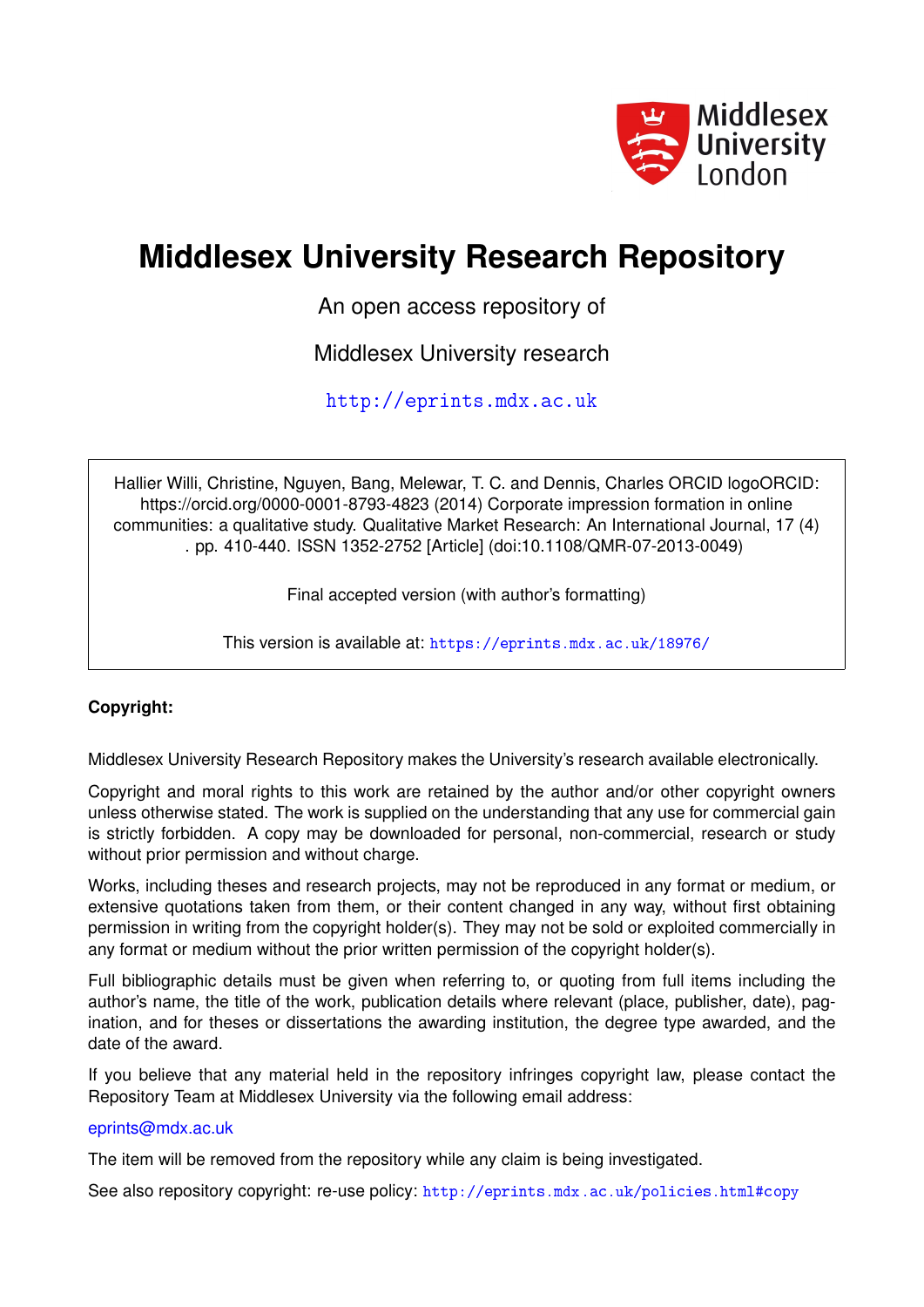## **Corporate Impression Formation in Online**

## **Communities - A Qualitative Study**

## **Christine Hallier Willi**

School of Management and Law, Zurich University of Applied Sciences, Winterthur,

Switzerland

#### **Bang Nguyen**

East China University of Science and Technology, Marketing,

School of Business, 130 Meilong Road, Shanghai 200237, China

#### **TC Melewar**

Middlesex University, Business School-Marketing, Branding and Tourism

Department, London United Kingdom

#### **Charles Dennis**

Middlesex University, Business School-Marketing, Branding and Tourism

Department, London United Kingdom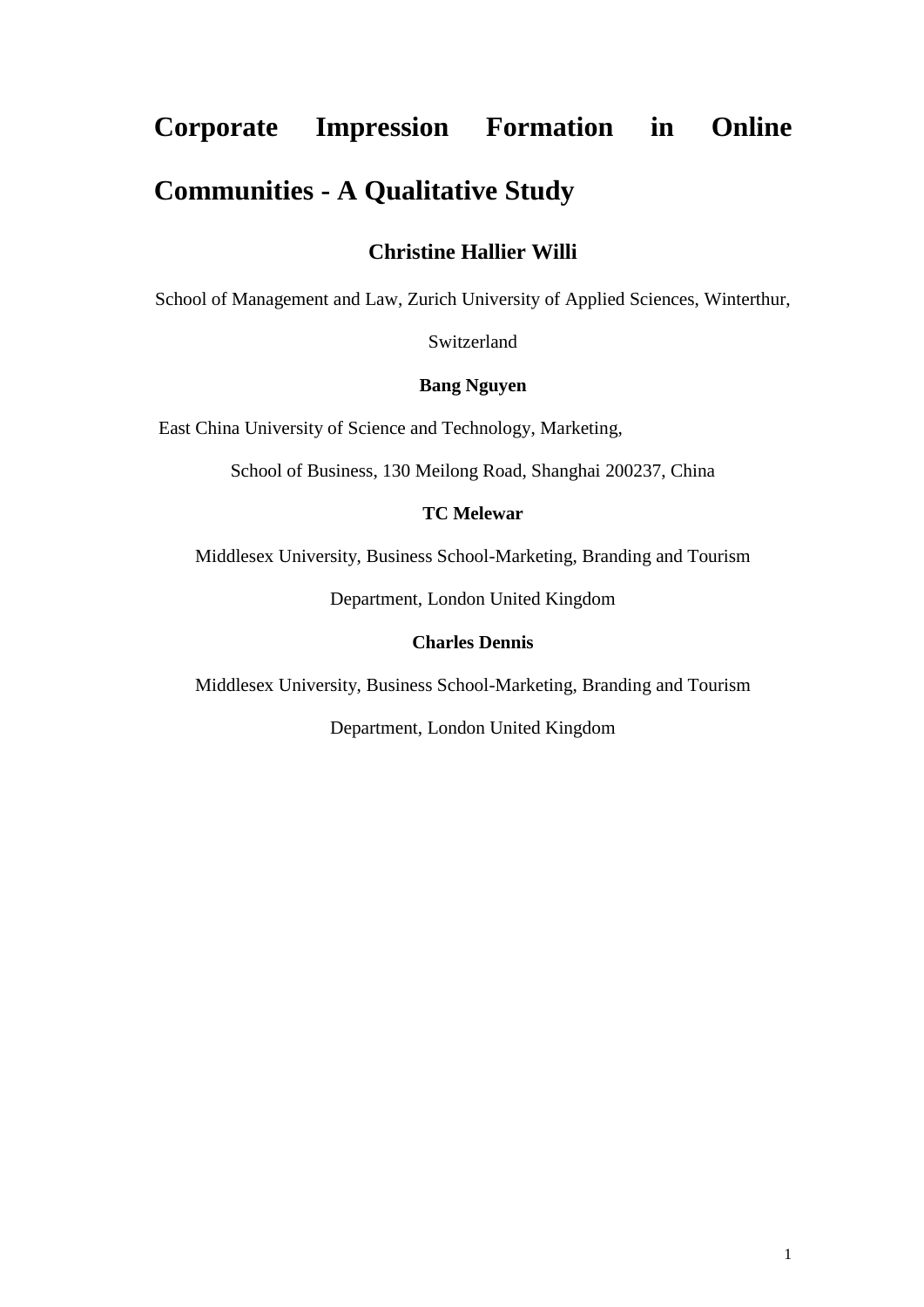#### **ABSTRACT**

*Purpose*: This study aims to evaluate elements of corporate communication in online communities (OCs) and their influence on corporate impression formation. Interactive online platforms such as OCs are growing. Companies are discovering their importance and increasingly include OCs in their communication activities. The present study identifies the underlying components relevant to successful corporate communication in OCs, and further explore if and how online community members (OCMs) expect companies to communicate with them, explaining how corporate impressions are formed.

*Design/methodology/approach*: A qualitative research method was chosen, consisting of two stages. In stage one, seventeen expert interviews with academics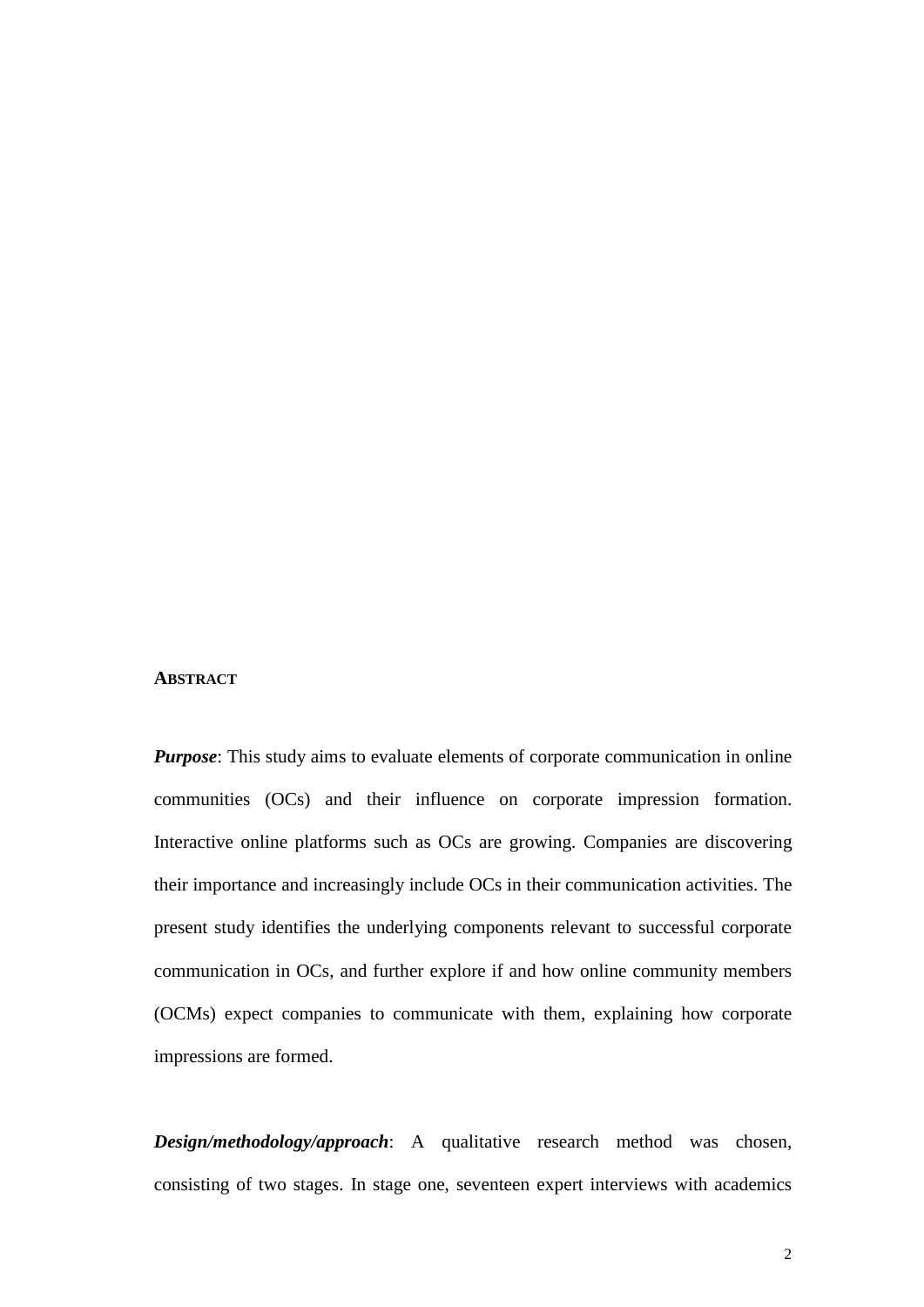and practitioners were conducted, and in stage two, twelve OCMs were interviewed to clarify the concepts and gain new insights.

*Findings*: The study gains new knowledge relating to corporate communication in OCs and image formation. Specifically, the authors identify and confirm important key constructs in corporate impression formation in OCs, namely, relevance of messages, communication style, social context cues, affiliation, perceived similarity, source credibility and interpersonal communication. Furthermore, a conceptual model is proposed on the relationship between communication elements relevant in online communities and their influence on corporate impression.

*Theoretical and practical implications*: The study helps to refine existing concepts of corporate impression formation in OCs. It is suggested that understanding how corporate impression is formed in OCs helps companies to participate in virtual networks, improving their corporate impression.

*Keywords:* Online communities, corporate-image, corporate-communication, computer-mediated communication, social-networks, impression formation.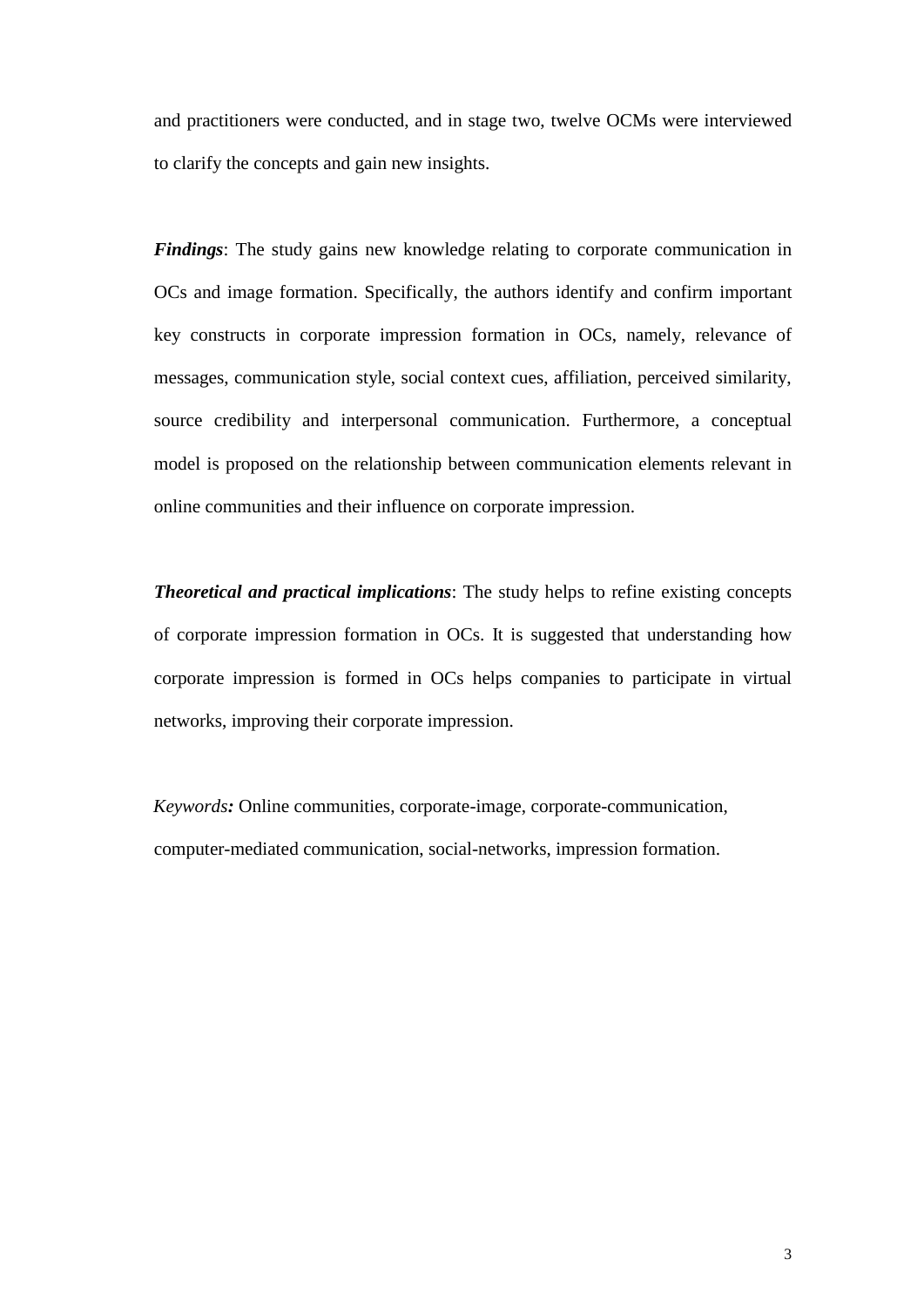#### **Introduction**

In traditional face-to-face communication, two or more individuals form impressions by focusing on a number of different nonverbal cues. In the interactions that occur through virtual communication platforms, such as an online community (OC), the type of communication is significantly changed. Instead of developing impressions through nonverbal communication, individuals need to base personal opinions on verbal (text-based) and linguistic cues (Tanis and Postmes, 2003). In addition, individuals in OCs produce and re-produce their identities in order to create a favourable impression ('image'). Such identity production in virtual spaces is also relevant for companies. However, scholars identify that companies, engaging in OCs, lose control over the information flow concerning their company, as their messages compete with user-generated content (Palmer & Koenig-Lewis, 2009). Companies, interacting with their audiences, thus, emphasise on continuous dialogues. These companies view their marketing communication as relationship communication, in which the sender and receiver are partners (Grönroos, 2012), aiming to create a positive corporate image (e.g. Barich and Kotler, 1991).

Corporate image formation has several implications: first, it shapes customer behaviour (Bolger, 1956); second, it influences buyer attitude towards a company's sales person (Cohen, 1967), product (Brown, 1998) and new product evaluation (Aaker and Keller, 1993); finally, it provides a competitive advantage that cannot easily be imitated (Brown, 1998). Researchers note that understanding how corporate impression is formed in OCs lead to new online communication strategies and improved management of online communications (Stern *et al*., 2001).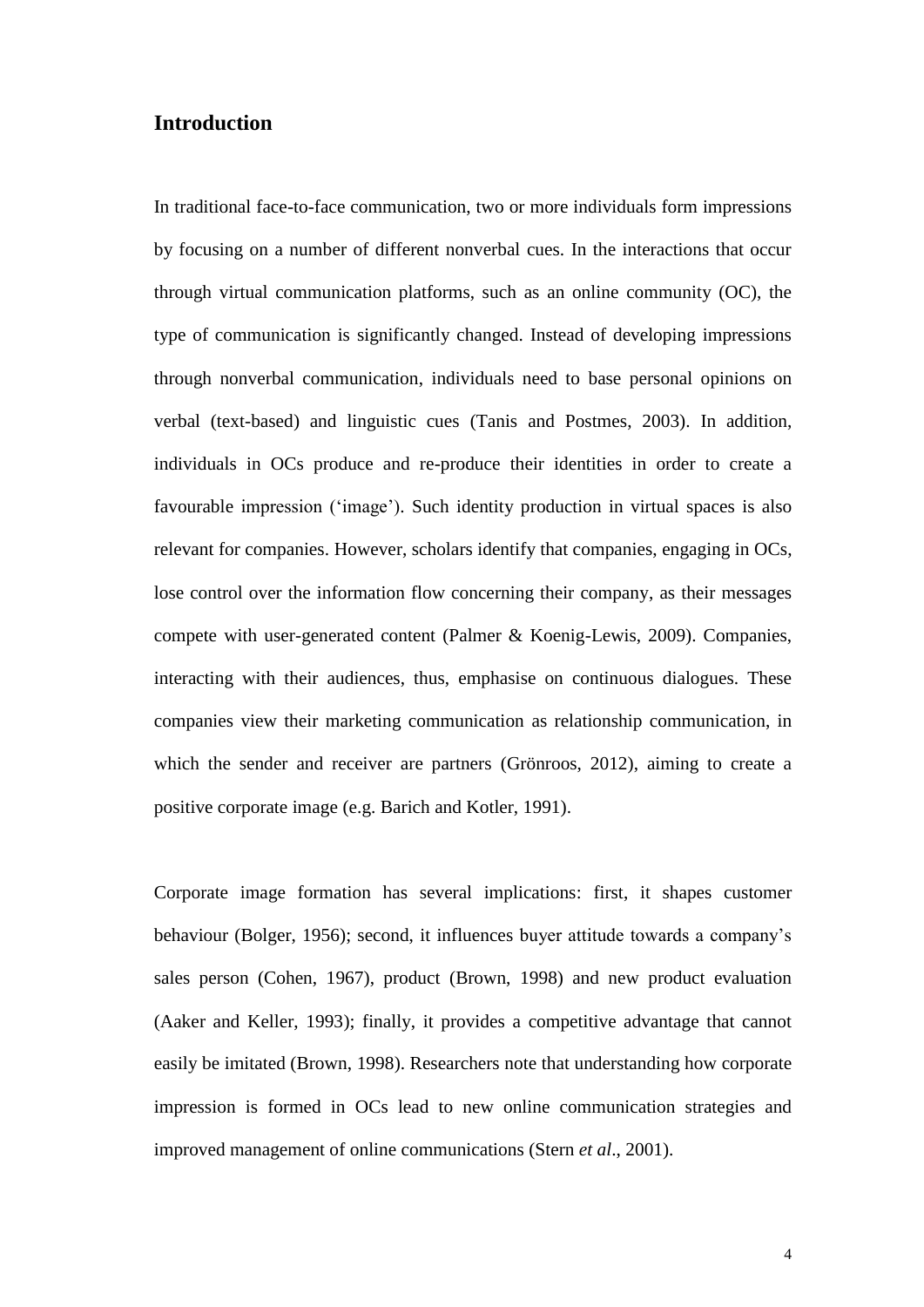To date, studies focusing on corporate impression formation in OCs are in their infancy. The present study suggest that more needs to be conducted to determine how individuals base their impressions on others when meeting through the computer rather than face-to-face. The explosion of blogs, discussion forums and social networking sites provide many opportunities for studying the process of impression formation. The study thus aims to explore how online community members (OCMs) form impressions about a company that is using OCs for corporate communication activities. It posits that corporate impression formation in OCs has its peculiarities and companies need to better understand this phenomenon in order to positively influence their corporate image. This is particularly important, as companies today communicate with a new generation of customers, for example, those who grew up with interactive digital technology. In addition, customers are now well-informed individuals, who have unlimited access to information (Qualman, 2009) putting emphasis on connectivity, speed and interaction, which challenges traditional marketing tactics. The Nielson Report (Nielsen, 2012), entitled 'Global Trust in Advertising and Brand Messages', shows that European consumers report high levels of trust in recommendations from people they know (89%) and consumer opinions posted online (64%). This report suggests that trust in traditional paid advertising messages is declining while confidence in the online community is increasing (Nielsen, 2012).

The rest of the paper is laid out as follows: it starts by reviewing the literatures on self-presentation, corporate identity, corporate image and computer-mediated communication (CMC). It subsequently discusses the research design and methods. The paper then compares conceptualisations from the literature with findings and outline concluding remarks, which are fruitful to future research.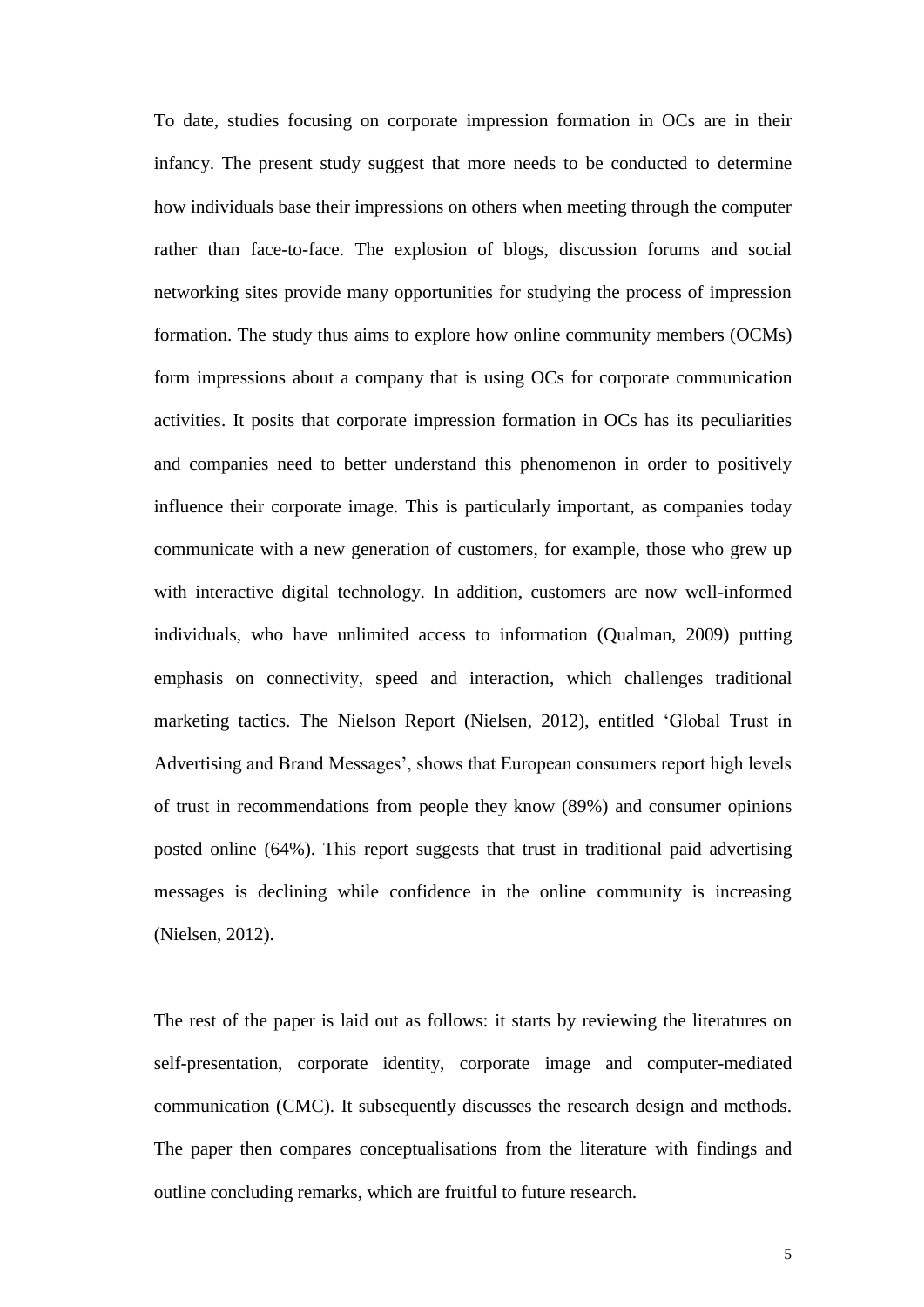## **Theoretical background**

Goffman's (1959) theory of self-presentation describes how individuals or groups perform an expression of themselves to others. It states that expressions are usually intended to form a favourable and amicable impression (Laughey, 2007). Goffman (1959) further notes that everyone plays a multiplicity of roles in different social stages. For each audience, the individual offers a rather different version of himself or herself. Scholars suggest that this identity production is also observed online (e.g. Balmer and Greyser, 2006). People are generating profiles on digital platforms, which may be seen as digital bodies displayed to the online publics (Boyd and Ellison, 2007). These digital identities are used to manage an individual's impression on the digital stage (Melewar and Akel, 2005). However, it is not just individuals. Companies are also concerned with identity production in the virtual space (Balmer and Grey, 2000). Their persona is known as *the corporate identity* and *corporate image,* and has been studied by a multitude of scholars (e.g. Melewar and Saunders, 2000; van Rekom and van Riel, 2000).

Corporate identity is a broad term and defined as "*a key element, which gives a business identity its distinctiveness and relates to the attitudes and beliefs of those within the organisation*" (Balmer, 2001, p. 254). According to Topalian (2003, p. 1120), "*a successful corporate identity is a 'living' identity; a tangible reality that is a true representation of an organisation and its aspiration which 'breathes' and changes with that organisation over time*". This axiom encapsulates the context of the present study and underlines the objectives and context. It is suggested that companies must adapt to changes related to the rise of online communication platforms, and adopt a dynamic (lived) identity. Hence, companies must be well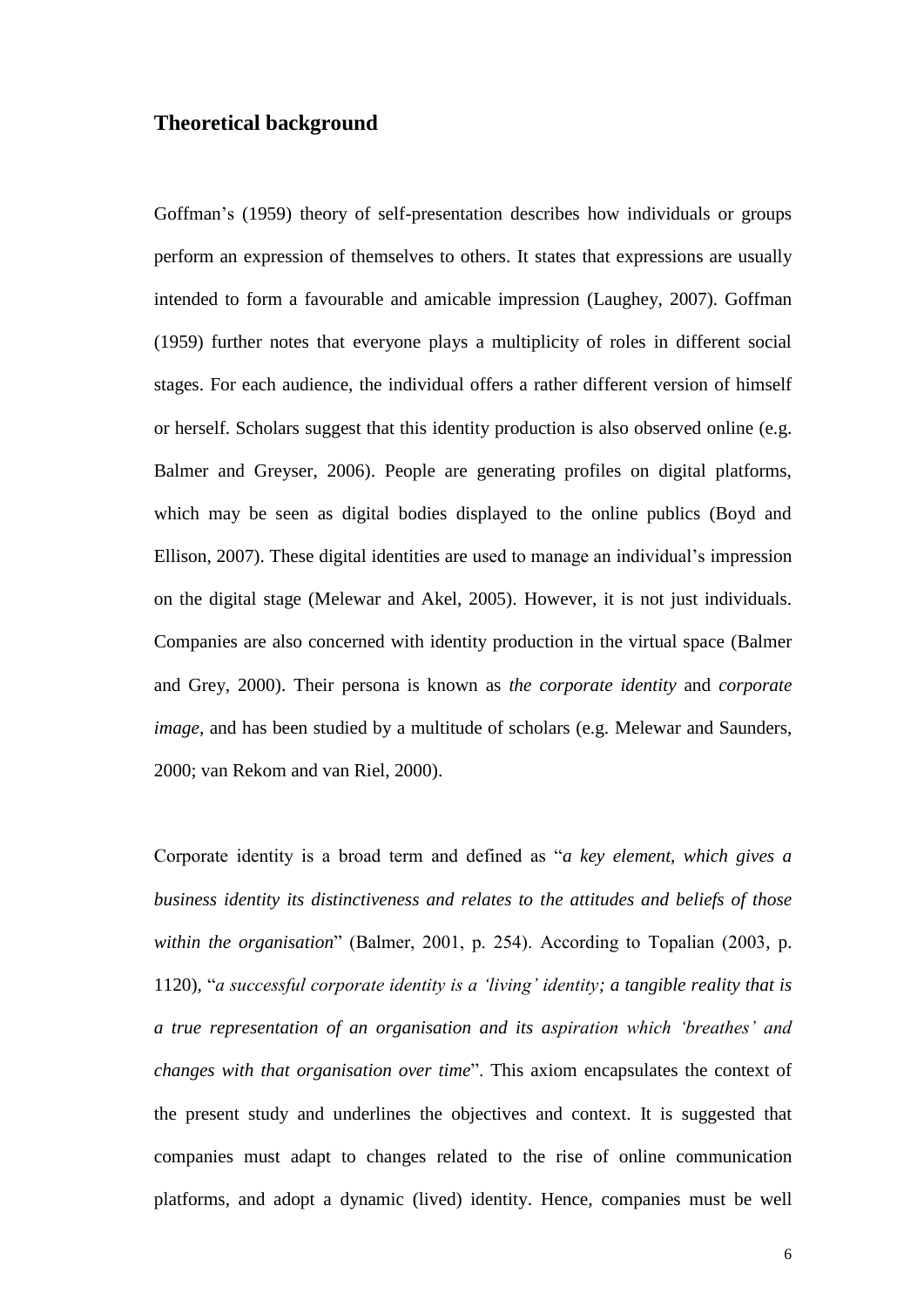acquainted with 'new' environments and audiences such as OCs.

The idea of *corporate image* is not novel. Research on corporate image can be traced back to Gardner and Levy (1955) who originally introduced the concept of 'image'. Boulding's (1956) seminal work, in which he conceptualised corporate image, suggests that instead of relying on reality, people tend to rely on their perceived images (De Chernatony *et al*., 2000). For example, Cornelissen (2000, p. 120) proposes that, "*an image is a perception of a receiver of his or her received projection of the corporate identity and own reflections of interpretations of various attributes from various sources*". This study views the construct of corporate image following this definition, and thus, investigates the impressions of a company that OCMs form, when interacting with a company-representative in an OC.

Building on the concept of corporate image, the term *corporate impression* is utilised due to the following reasons:

- First, it is noted that various groups of stakeholders form different impressions of a company. Each group has different contacts, which influence their impression formation. In online communities, it is not the 'company persona' (or corporate image), but a company representative, who communicates and influences the audience. Thus, in this study, the focus is on the impressions formed by OCMs during their interaction with the company representatives' communication activities (Hallier, 2013).
- Second, as defined by Brown (1998), corporate images are *immediate impressions* about a company built on an individual level. Along the same lines, it seems legitimate to base the description of the *immediate impression*

7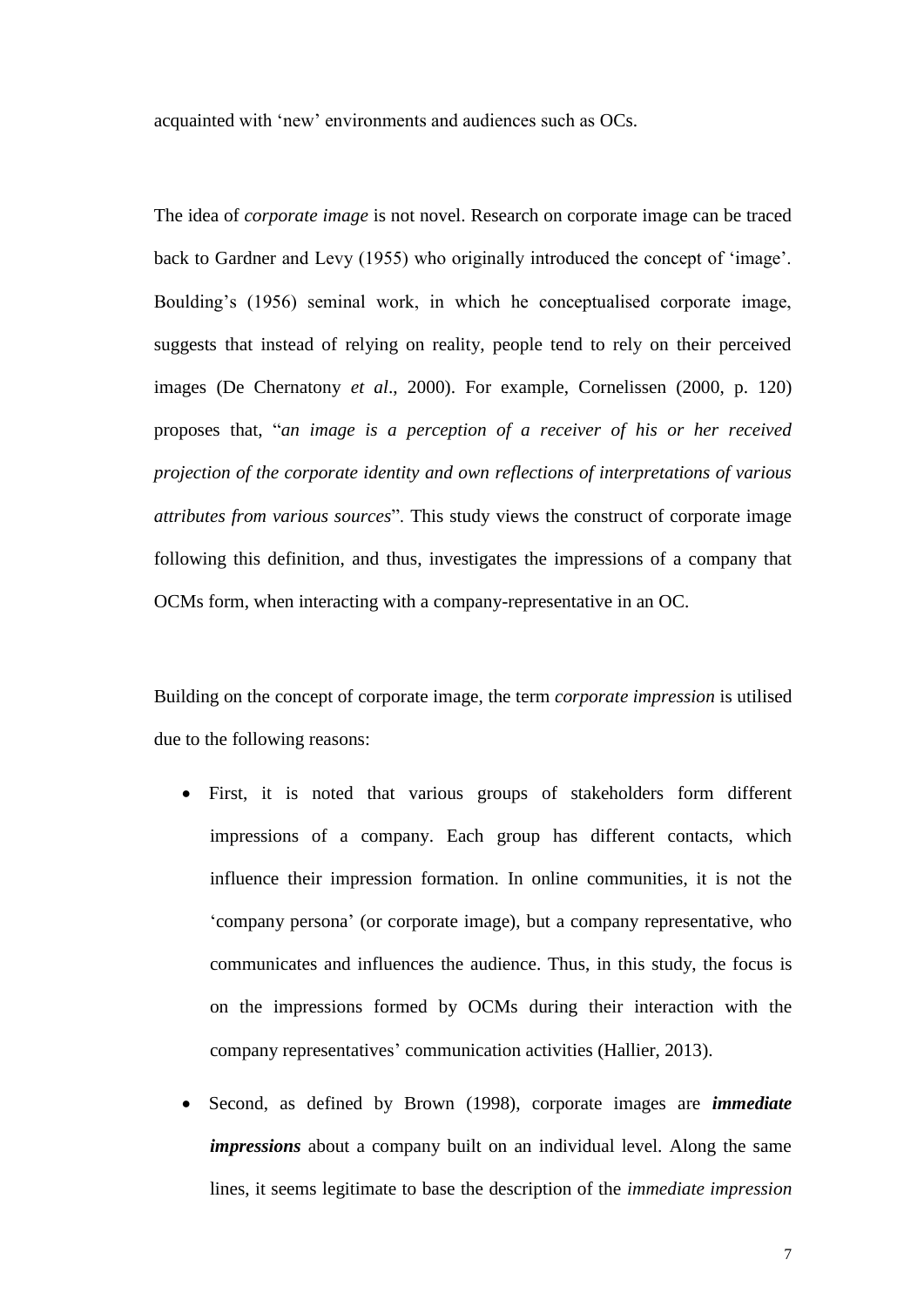an individual forms about a company during the online community interaction, thus extending on the corporate image construct (Hallier, 2013).

As more and more people are using online communication platforms, there is a growing importance in understanding the communication and subsequent impression formation on OCs. Researchers identify four elements that influence the impression formation process of an OCM: the company representative, other community members, the message itself and the virtual platform. To distinguish the four elements and their attributes, corporate impression is explained by two characteristics, namely, functional and emotional (Kennedy, 1977; Martineau, 1958). Functional characteristics are tangible and easily measured, while emotional characteristics are based on psychological dimensions such as attitude or feelings toward a company. Thus, in the context of OCs, the study classifies the following attributes into the four elements that influence the image formation (Table 1), as described next:

| <b>Elements</b>         | <b>Functional attributes</b> | <b>Emotional attributes</b>    |
|-------------------------|------------------------------|--------------------------------|
| Company-representative  | Social context cues (e.g.    | Perceived similarity (e.g.     |
|                         | Walther, 1992)               | Dellande and Gilly, 1998)      |
|                         | Affiliation (Warnick, 2004)  | Source credibility (e.g.       |
|                         |                              | Goldsmith et al., 2000)        |
| Other community members | Interpersonal communication  | Interactivity (e.g. Dellaert,  |
|                         |                              | 2000)                          |
| The message itself      | Relevance of message         |                                |
|                         | (Christodoulides and de      |                                |
|                         | Chernatony, 2004)            |                                |
|                         | Informal communication       |                                |
|                         | (Roed, 2003)                 |                                |
| Virtual platform        |                              | Social presence (Short et al., |
|                         |                              | 1976)                          |

*Table 1: Relevant attributes of corporate impressions in the context of OCs*

*Source: Developed for the present study*

It is acknowledged that the concepts of corporate identity, corporate image and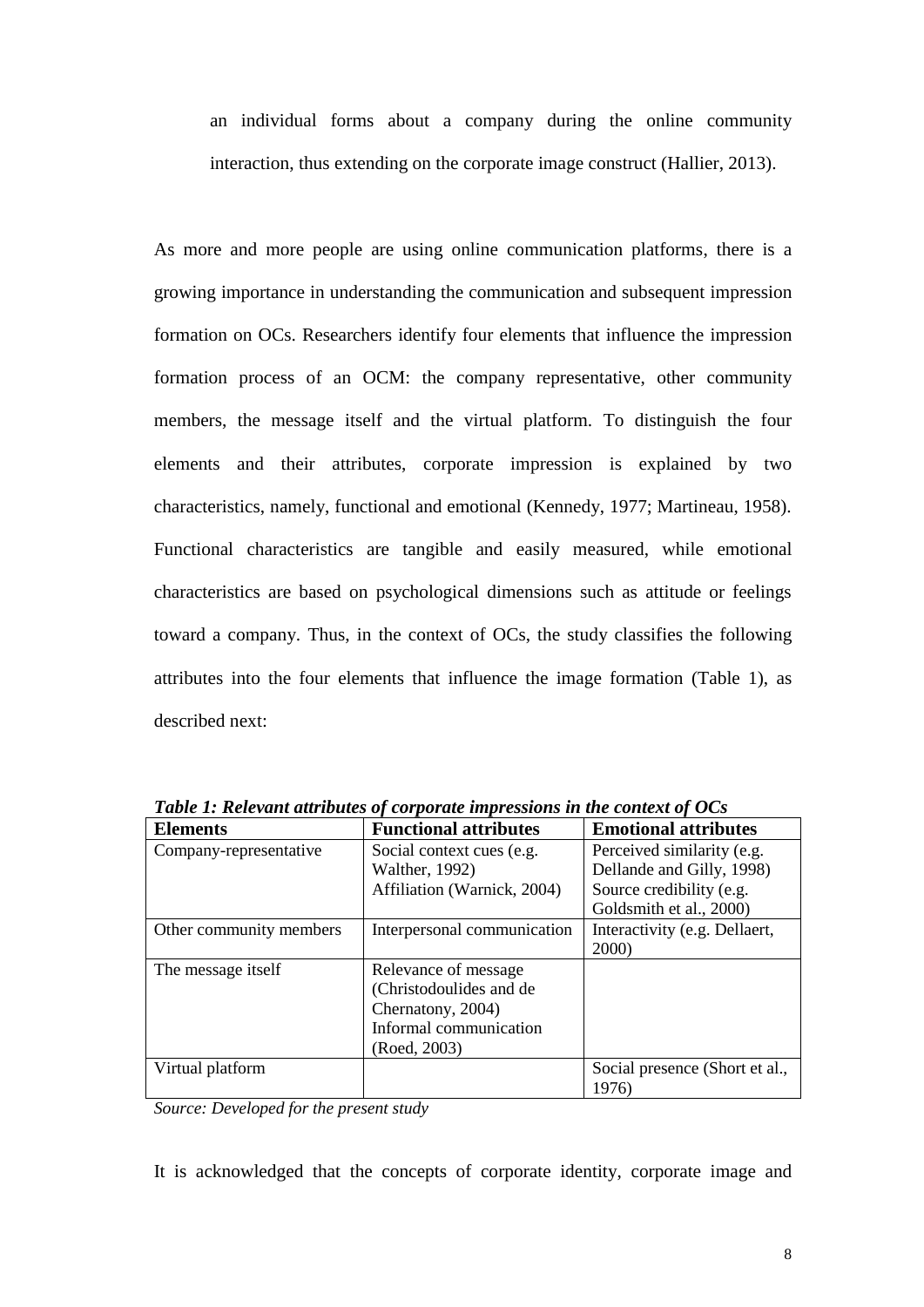corporate impression are complex with many antecedents and consequences depending on varying research contexts. The present study focuses on a single dimension of the corporate identity concept, namely, corporate communication. Due to the OC context, the use of computer-mediated communication (CMC) is considered, which includes new communication conditions. The earliest CMC studies used the term "cues filtered out" (Short et al., 1976) concluding that people were not able to form any impressions with the elimination of nonverbal cues (Culnan & Markus, 1987). Since then, however, with the increased sophistication of the Internet, research has demonstrated that the individuals interacting via CMC form well-developed impressions based on other criteria than nonverbal cues. Walther (1996) found that even with fewer social cues, CMC does form impressions, although this may be not as immediate as face-to-face communication. He termed this the "social information processing" approach, which assumes that people who are interacting through CMC still has the need to form social relationships. They create simple impressions and test them over time. The CMC cues include factors such as emoticons, the participants' screen names, descriptions and the dialogues in which they engage (see "social context cues", "affiliation" and "social presence" in Tables 1 and 2). Other cues are the "linguistic style" (see "informal communication" in Tables 1 and 2), which includes lexical diversity, word power and verbal immediacy, and the "paralinguistic cues", such as typographical marks (capital and lowercase letters) and exclamation marks (Walther, 1996).

According to Williams and Moffitt (1997, p. 237) online communication and impression are not solely created by the company, but is determined by "*both environmental and personal factors of the audience member*". For example, as messages posted by a company are shared and discussed with all OCMs, the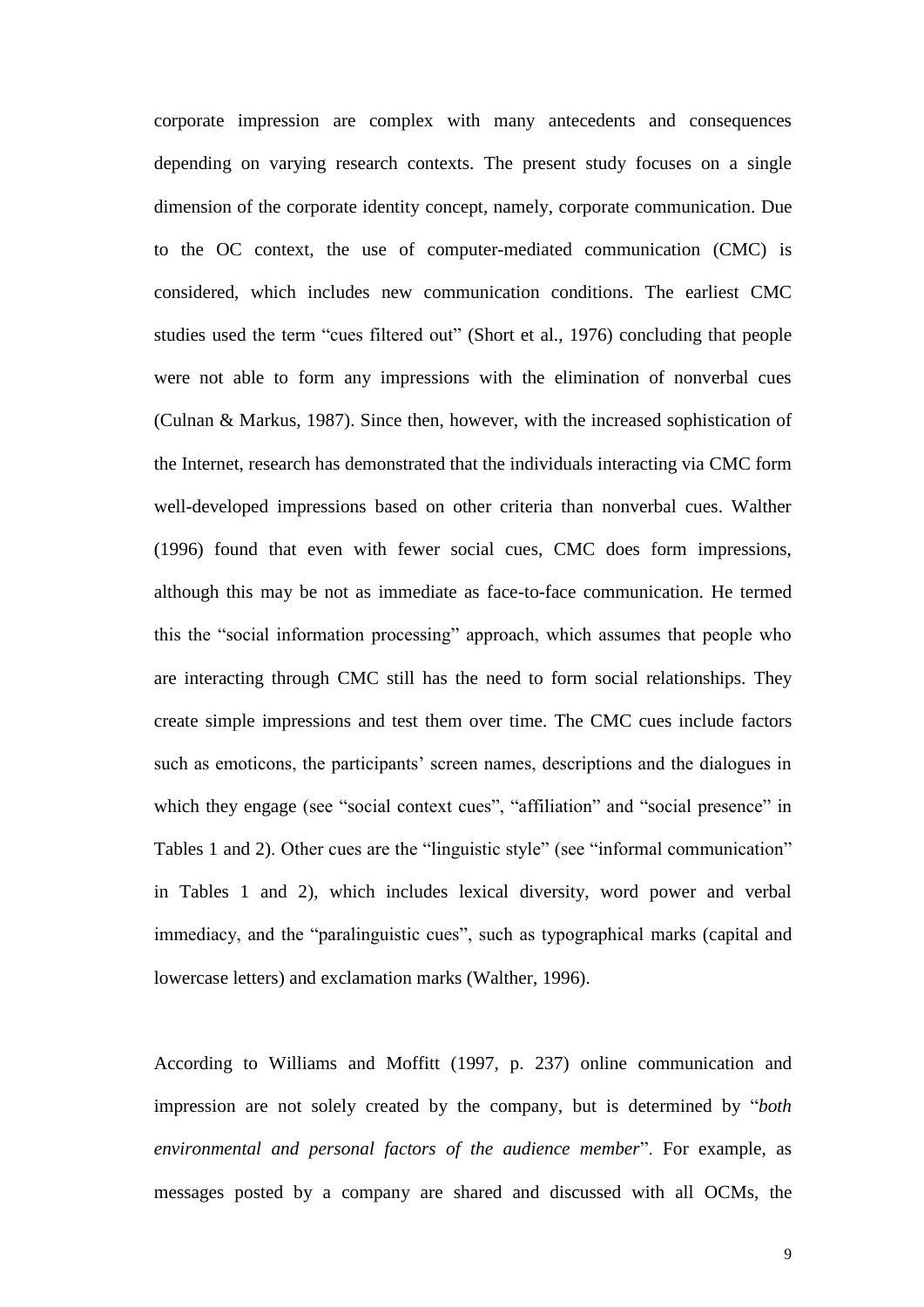interaction happens at practically the same time. Thus, an individual's impression formation is affected by both the interaction with other influencing sources as with personal factors (see "interactivity" and "interpersonal communication" in Tables 1 and 2). In addition, Bhattacherjee & Sanford (2006) suggest that the quality of an argument (information) is even more important (see "relevance of message" and "source credibility"), as they consider that everybody can easily publish unverified content nowadays. Finally, to further explore individuals' interactions in an OC, the study includes the theory of homophily (Lazarfeld and Merton, 1954). The theory suggests that it is easier to communicate with individuals that are perceived to be similar (Dellande & Gilly, 1998). This is in line with Brown and Reingen's (1987, p. 354), who suggest that, "a fundamental principle of human interaction is that people tend to interact with others who are like themselves" (see "perceived similarity" in Tables 1 and 2). In summary, Table 2 presents the communication elements in CMC and their relation to the current research.

| <b>Construct</b>                 | <b>Definition</b>                                                                                                                                                                                                                    | Author(s)                                         | <b>Relation to</b>                                                                                                                     |
|----------------------------------|--------------------------------------------------------------------------------------------------------------------------------------------------------------------------------------------------------------------------------------|---------------------------------------------------|----------------------------------------------------------------------------------------------------------------------------------------|
|                                  |                                                                                                                                                                                                                                      |                                                   | current study                                                                                                                          |
| <b>Relevance of</b><br>messages  | Individuals face information<br>overload and have become<br>very selective about what<br>kind of information they are<br>reading.<br>Scholars emphasise the<br>importance of relevance in<br>an "over-communicated<br>virtual world. | Christodoulides<br>and de<br>Chernatony<br>(2004) | It is suggested that<br>the more relevant the<br>message, the more<br>favourable the image<br>OCM <sub>s</sub> have of the<br>company. |
| <b>Informal</b><br>communication | Scholars indicate that OCMs<br>expect a nondirective writing<br>style.<br>Online community users<br>tend to share more openly<br>their viewpoints and are<br>more honest. This tendency                                              | Roed (2003)                                       | Messages, written in<br>informal<br>communication are<br>positively related to<br>the company's<br>image.                              |

*Table 2: Key constructs in corporate impression formation in OC*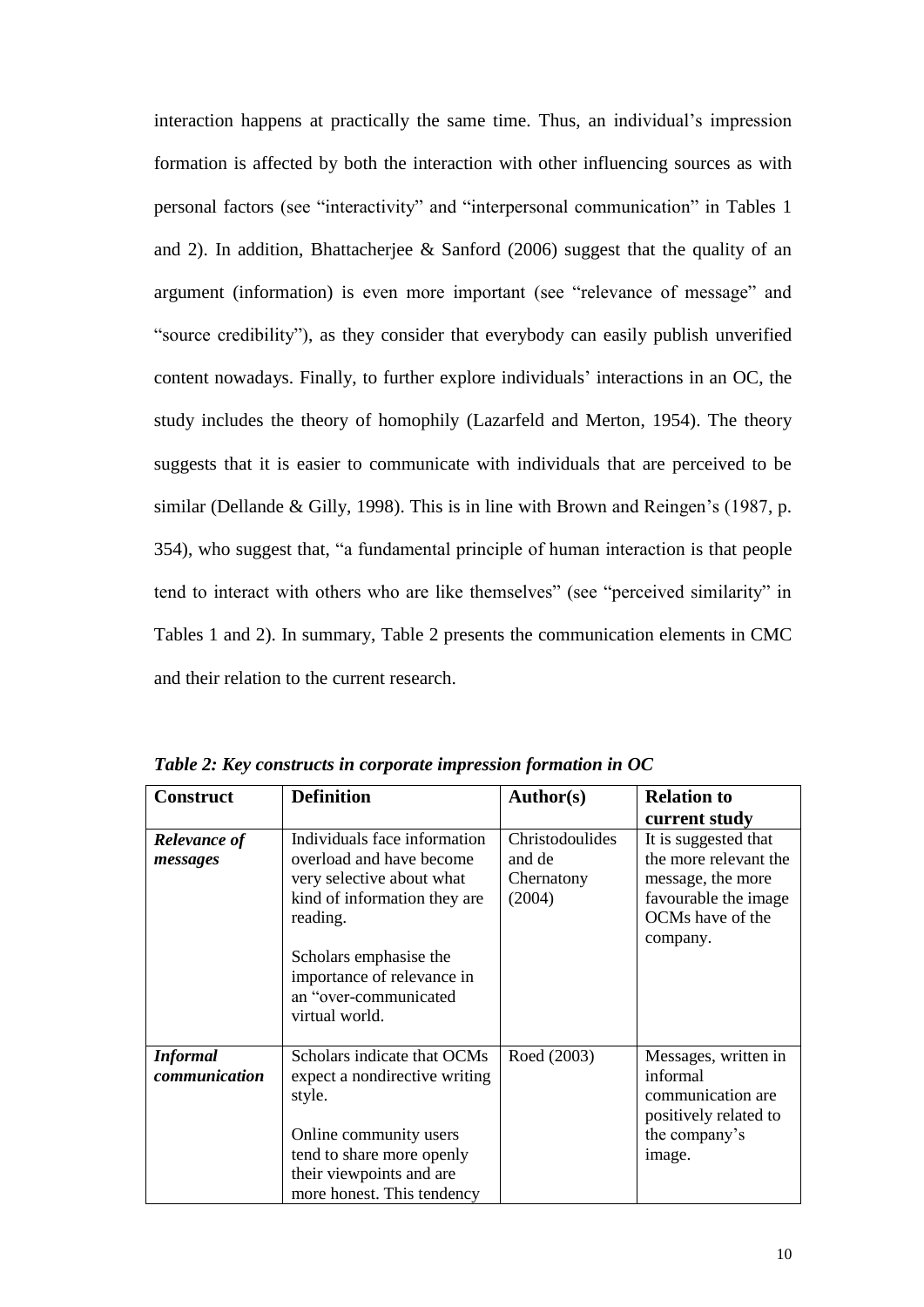|                                                                                                                                                                                                                                                                                                                                                                                                             | might be due to the greater<br>anonymity of computer-<br>mediated communication.                                                                                                                                                                                                                           |                                                                                                                                                          |                                                                                                                                                                                                                    |
|-------------------------------------------------------------------------------------------------------------------------------------------------------------------------------------------------------------------------------------------------------------------------------------------------------------------------------------------------------------------------------------------------------------|------------------------------------------------------------------------------------------------------------------------------------------------------------------------------------------------------------------------------------------------------------------------------------------------------------|----------------------------------------------------------------------------------------------------------------------------------------------------------|--------------------------------------------------------------------------------------------------------------------------------------------------------------------------------------------------------------------|
| <b>Social context</b><br>cues                                                                                                                                                                                                                                                                                                                                                                               | In mediated communication,<br>as suggested by the theory of<br>social context cues,<br>nonverbal cues are absent or<br>strongly attenuated.<br>Thus a certain<br>"paralanguage" such as the<br>use of emoticons, has been<br>created and people have<br>learned to verbalise<br>nonverbal cues.            | Carey (1980);<br>Dubrovsky et al.<br>$(1991)$ ; Lea and<br>Spears (1995);<br>Sproull and<br>Kiesler (1986);<br><b>Walther</b> (1992)                     | The more social<br>context cues that are<br>transmitted to the<br>OCM, the more<br>favourable the image<br>they have of the<br>sender.                                                                             |
| Social presence                                                                                                                                                                                                                                                                                                                                                                                             | The Social Presence Theory<br>focuses on the idea that if<br>there is little social presence,<br>the communication is more<br>impersonal.<br>The lack of social context<br>cues deprives the<br>communicators of the sense<br>of actual physical presence<br>and negatively influences a<br>communication. |                                                                                                                                                          | It is posited that the<br>higher the perceived<br>social presence of<br>the company<br>representative, the<br>more favourable the<br>image OCMs have.                                                              |
| Users want a website to<br><b>Affiliation</b><br>present transparent<br>information on who runs the<br>site, how to reach those<br>people, the site's privacy<br>policy, and other factors<br>related to site authorship and<br>sponsorship.<br>The affiliation to a company<br>can provide the company-<br>representative with the<br>needed expertise about the<br>subject the OCMs are<br>interested in. |                                                                                                                                                                                                                                                                                                            | Warnick (2004)                                                                                                                                           | The study suggests<br>that the better a<br>company-<br>representative<br>discloses his/her<br>affiliation to the<br>company, the more<br>favourable the<br>images community-<br>members have about<br>the company. |
| Perceived<br>similarity                                                                                                                                                                                                                                                                                                                                                                                     | Studies suggest that<br>representatives of a company<br>who are similar to the<br>customer are more<br>influential than<br>representatives who are<br>dissimilar.<br>The theory of homophily<br>suggest that it is easier to<br>communicate with                                                           | Dellande and<br>Gilly (1998);<br>DeShields and<br>Kara (2000);<br>Gilly et al.<br>(1998);<br>Lazarsfeld and<br>Merton (1954);<br>Price et al.,<br>(1987) | The greater the<br>perceived similarity<br>of the company<br>representative, the<br>more favourable the<br>image they have of<br>the company.                                                                      |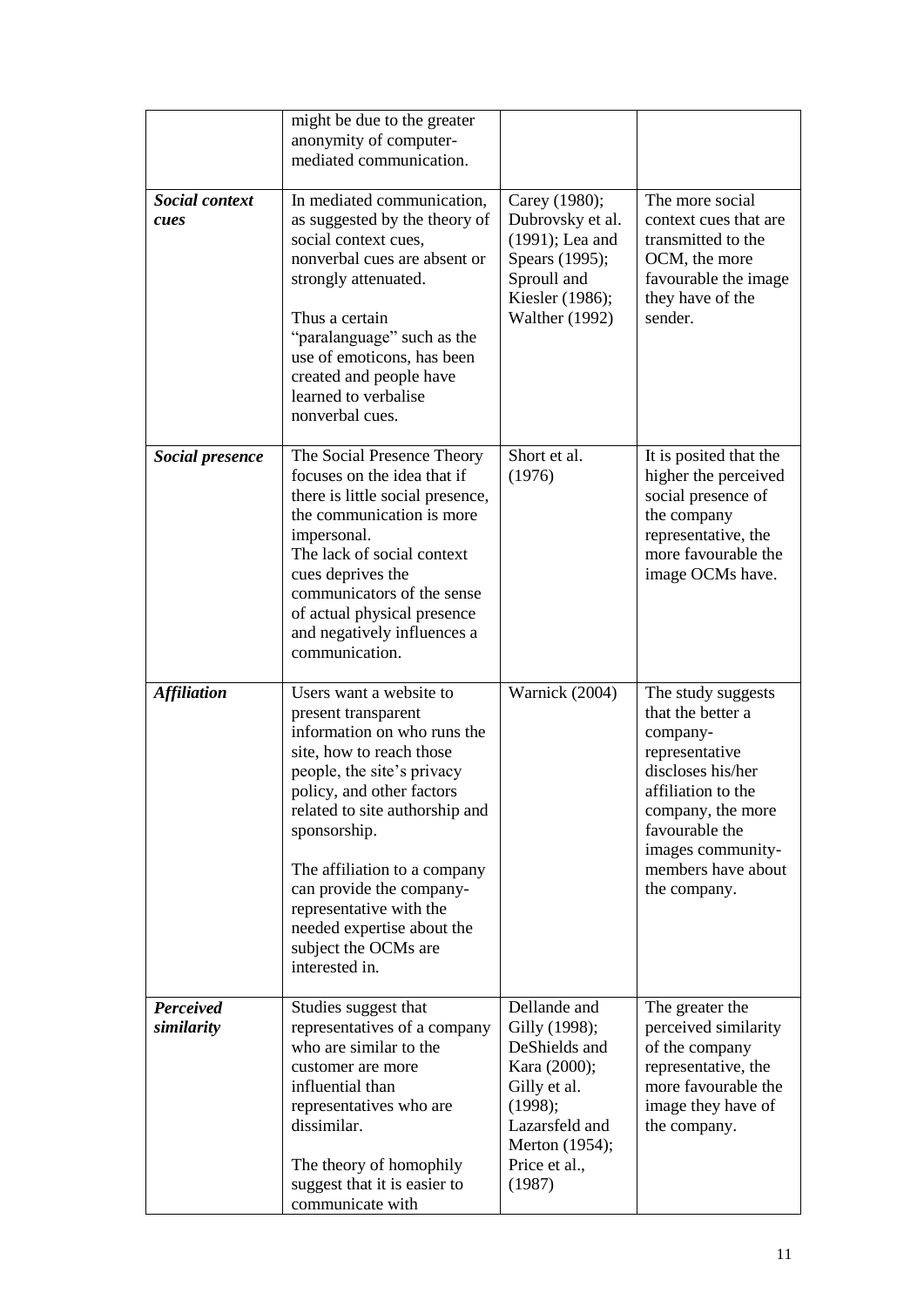|                                                                                                                                                                                                                                                                                                                                                                      | individuals that are<br>perceived to be similar.<br>Similarity consists of<br>congruency regarding<br>demographic variables,<br>beliefs, values, preferences,<br>and lifestyle.                                     |                                                                                               |                                                                                                                                                          |
|----------------------------------------------------------------------------------------------------------------------------------------------------------------------------------------------------------------------------------------------------------------------------------------------------------------------------------------------------------------------|---------------------------------------------------------------------------------------------------------------------------------------------------------------------------------------------------------------------|-----------------------------------------------------------------------------------------------|----------------------------------------------------------------------------------------------------------------------------------------------------------|
| Source credibility refers to<br><b>Source</b><br>the credibility of the<br>credibility<br>endorser, namely the<br>company representative.<br>There are two important<br>dimensions of source<br>credibility: (i) whether the<br>source is believable<br>(expertise), and (ii) whether<br>the source has the public's<br>best interests at heart<br>(trustworthiness) |                                                                                                                                                                                                                     | Goldsmith et al.<br>(2000); Massey<br>(2003)                                                  | The study infers that<br>the higher the<br>company<br>representative's<br>credibility, the more<br>favourable the<br>images OCMs form<br>of the company. |
| <b>Interactivity</b>                                                                                                                                                                                                                                                                                                                                                 | Consumers want to<br>participate actively in the<br>conversation. These active<br>consumers have been named<br>'prosumers'.                                                                                         | Ariely, (2000);<br>Dellaert (2000);<br>Shih (1998);<br>Tabscott (1997);<br>Toffler (1984)     | The more interactive<br>the communication,<br>the more favourable<br>the image OCMs<br>have of the<br>company.                                           |
|                                                                                                                                                                                                                                                                                                                                                                      | Interactivity is characterised<br>by increased involvement,<br>control over the information<br>exchange and the sense of<br>presence.                                                                               |                                                                                               |                                                                                                                                                          |
| <i>Interpersonal</i><br>communication                                                                                                                                                                                                                                                                                                                                | Communication among the<br>OC members will influence<br>the image formation process.<br>Studies have shown that<br>customers support and<br>influence each other while<br>exchanging information<br>about a product | Ahonen and<br>Moore (2005);<br>McAlexander et<br>al. (2002);<br>Stammerjohan et<br>al. (2005) | It is posited that<br>positive word-of-<br>mouth has a positive<br>effect on corporate<br>impression.                                                    |

*Source: Developed for the present study*

Based on Table 2, the conceptual model presents the relationship between communication elements relevant in online communities and their influence on corporate impression, as illustrated in Figure 1.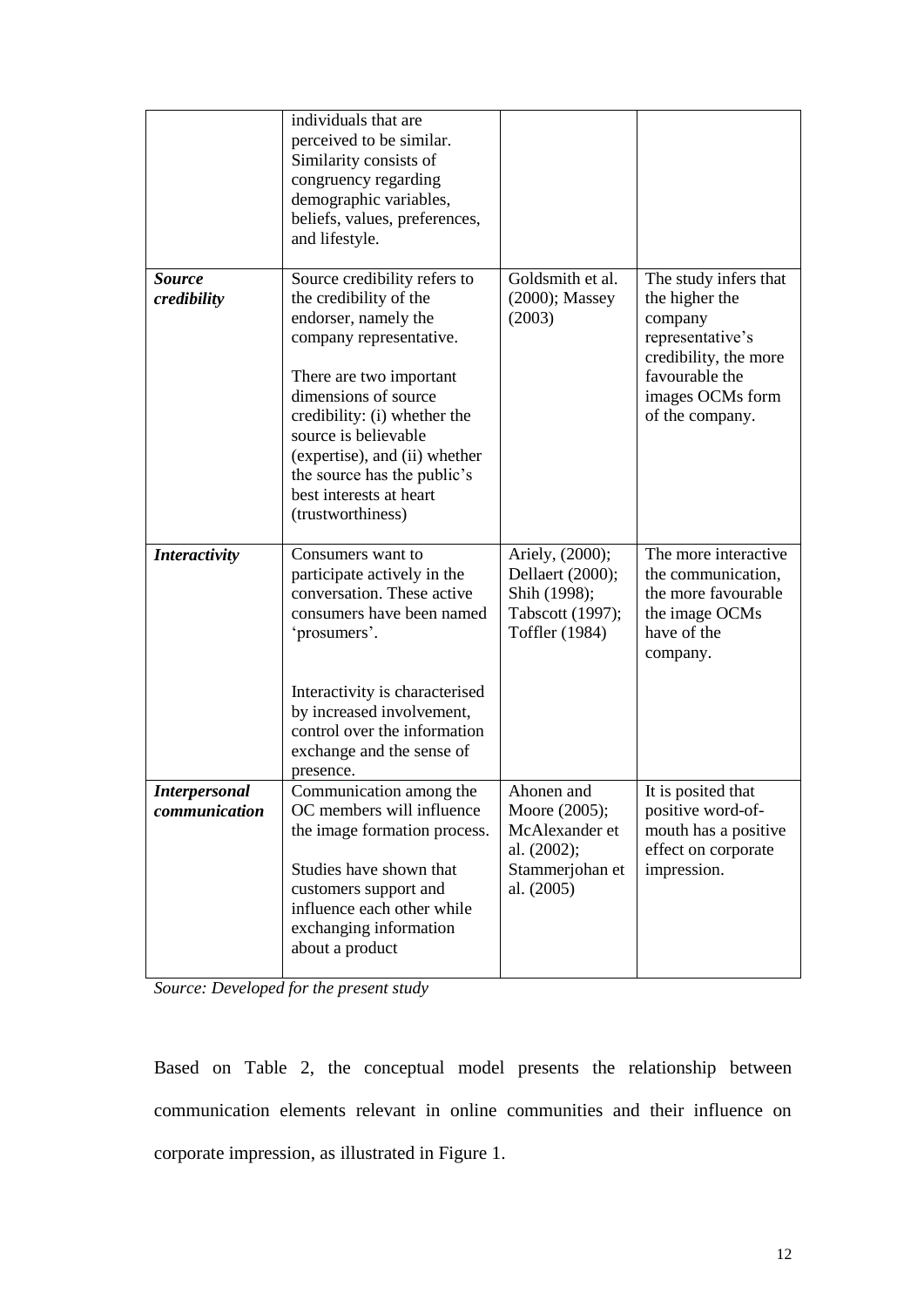



*Source: Developed for the present study*

## **Research design and method**

A qualitative research method is chosen, using an exploratory research approach. This approach helped the researchers experience actual situations and determine important OC elements, clarifying the concepts and adding new knowledge to corporate communication and identity management. The resulting outcome is a conceptual model on corporate impression in OCs. To achieve the study's research objective, netnography methods and expert interviews are used for the exploratory fieldwork. Netnography is a qualitative method that adapts the methods of ethnography to study online behaviour and cultures (Kozinets, 1998). The use of netnography is increasing (Kozinets, 1997, 1998, 1999, and 2002), and many scholars are studying online communities with the approach, including: the Citroën

.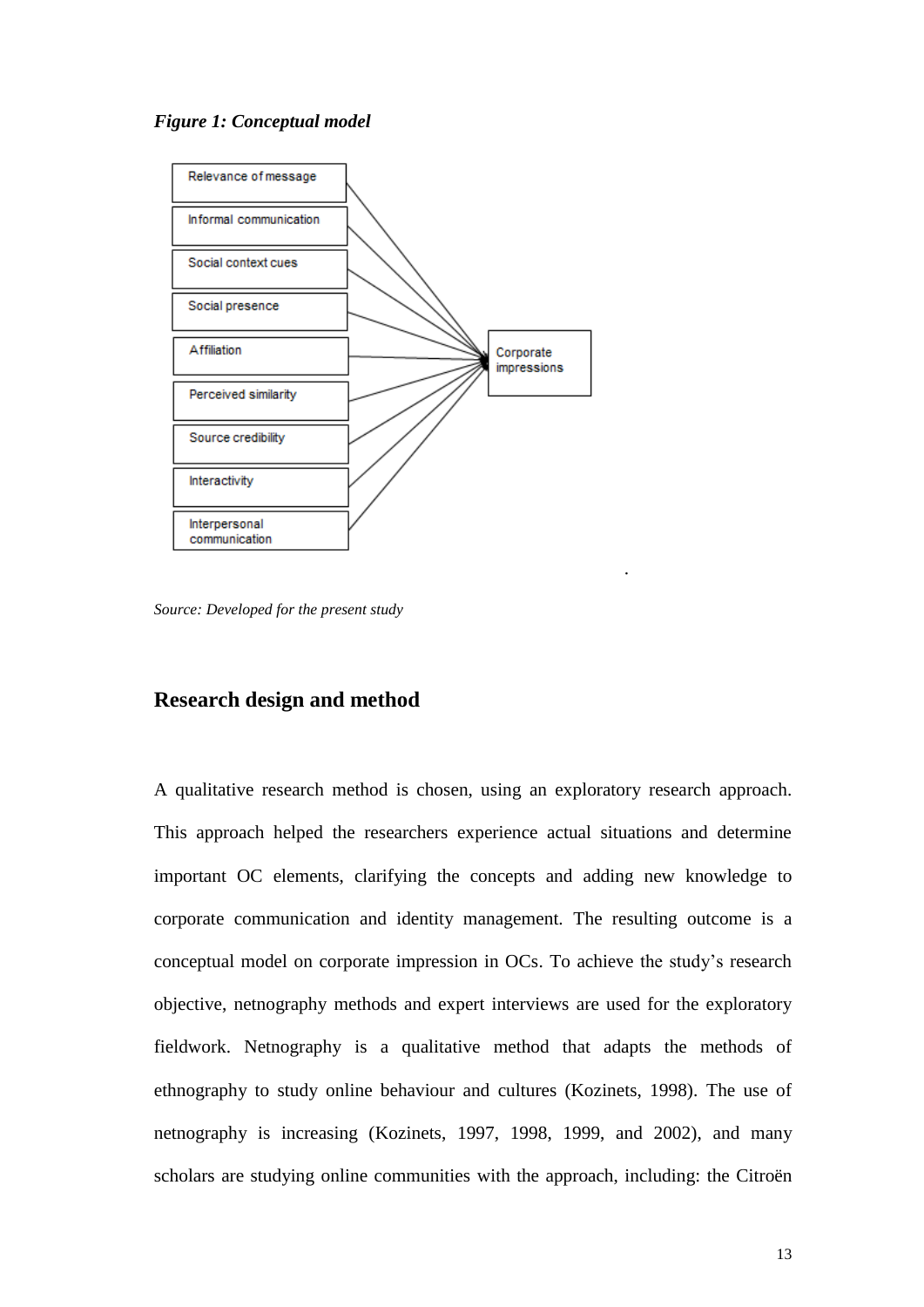brand community (Cova & Carrère, 2002) or Napster (Giesler & Pohlmann, 2003). Kozinets (2002) suggests several steps to rigorously apply the netnography method. Adopting these steps for the current study, the protocol is described in detail, next.

In the first stage of the fieldwork, a non-participatory method of netnography was initially utilised in order to gain insights into communication activities on the Swissmom forum. Then the participatory method was used by actively participating in the forum (Bernard, 2004).

Subsequently, in the second stage, expert interviews with academics and industry experts were conducted in order to gain new insights into the phenomenon of online communities and to test face validity of the proposed conceptual model. The researchers interviewed seventeen academics and practitioners, who are experts in the field of OCs and from different fields and industries with a strong connection to OCs. These industry experts were included due to the fast-moving field of study and the research thus relied on their advanced knowledge. The inclusion of academics was especially important to gain additional knowledge from a theoretical view as well as to test face validity of a proposed conceptual framework.

In the third stage of the netnography method, the researchers conducted: "*individual interviews with community members (via chat, e-mail, online focus groups, etc*.)" (Bernard, 2004, p. 56). Twelve OCMs, who regularly posted on the Swissmom community, were interviewed. The Swissmom online community (SMoM) provided a research setting relevant to the present study. SMoM serves as a source of information on topics such as fertility, pregnancy, childbirth and infant care. It provides advice on issues of law, money, work and shopping. The platform offers

14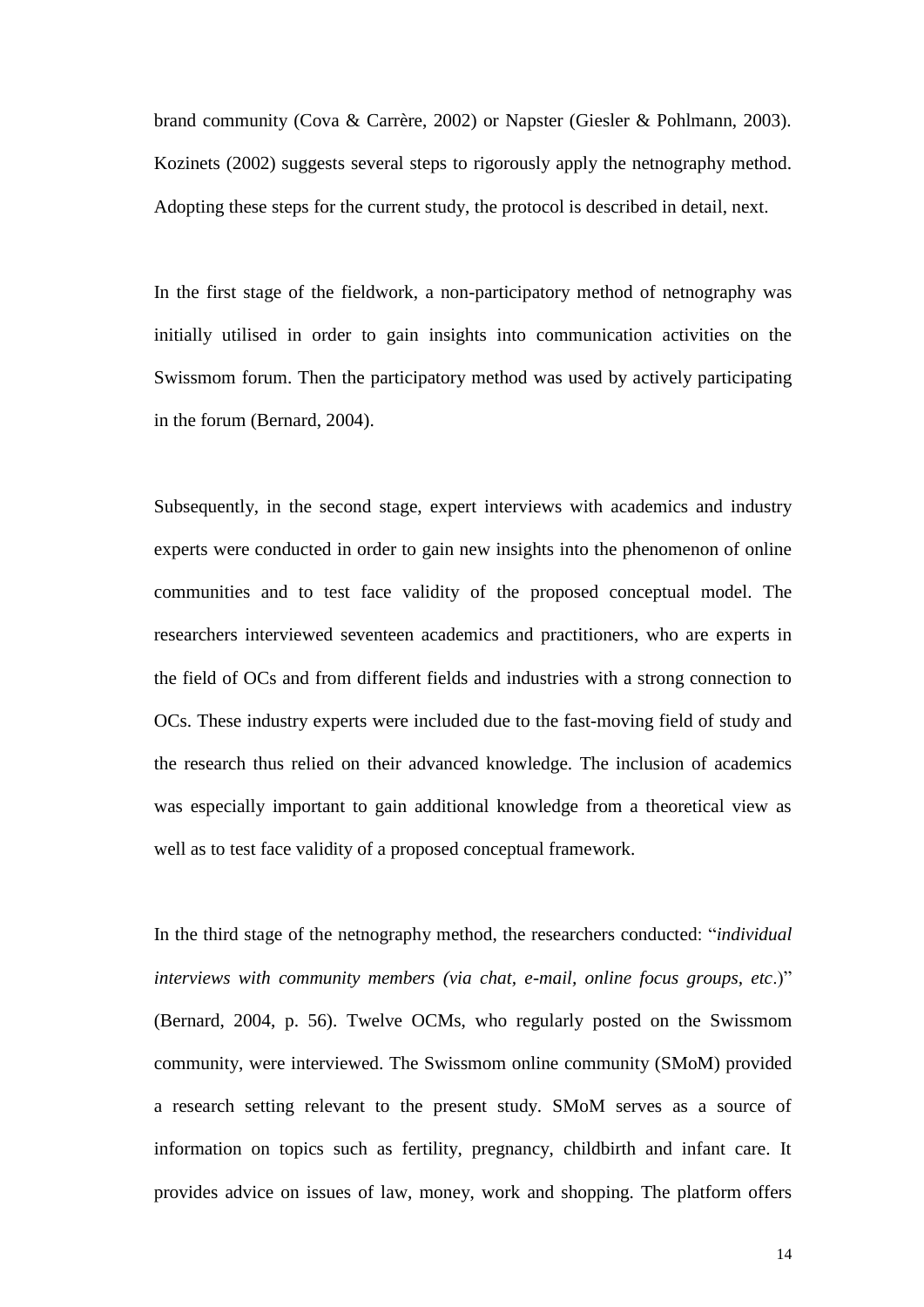over 3,500 pages of medical knowledge and answers to practical questions, as well as a vibrant forum for its members (Swissmom, 2011). Because the Swissmom Forum addresses a broad range of topics, including consumption-related discussions regarding products for children, this online community seems to be ideal to gain some additional knowledge about online communities and OCMs behaviour by using a qualitative approach. The aim of the OCM interviews was (i) to refine existing constructs of corporate impression formation in CMC, (ii) to gain a more comprehensive picture of CMCs impact, and (iii) to adopt CMC to the specific context of the Swissmom Online Community. Thus, the study gained an understanding of the relative importance of these concepts in a relevant context. Table 3 shows the individual steps and the actual adoption for this research.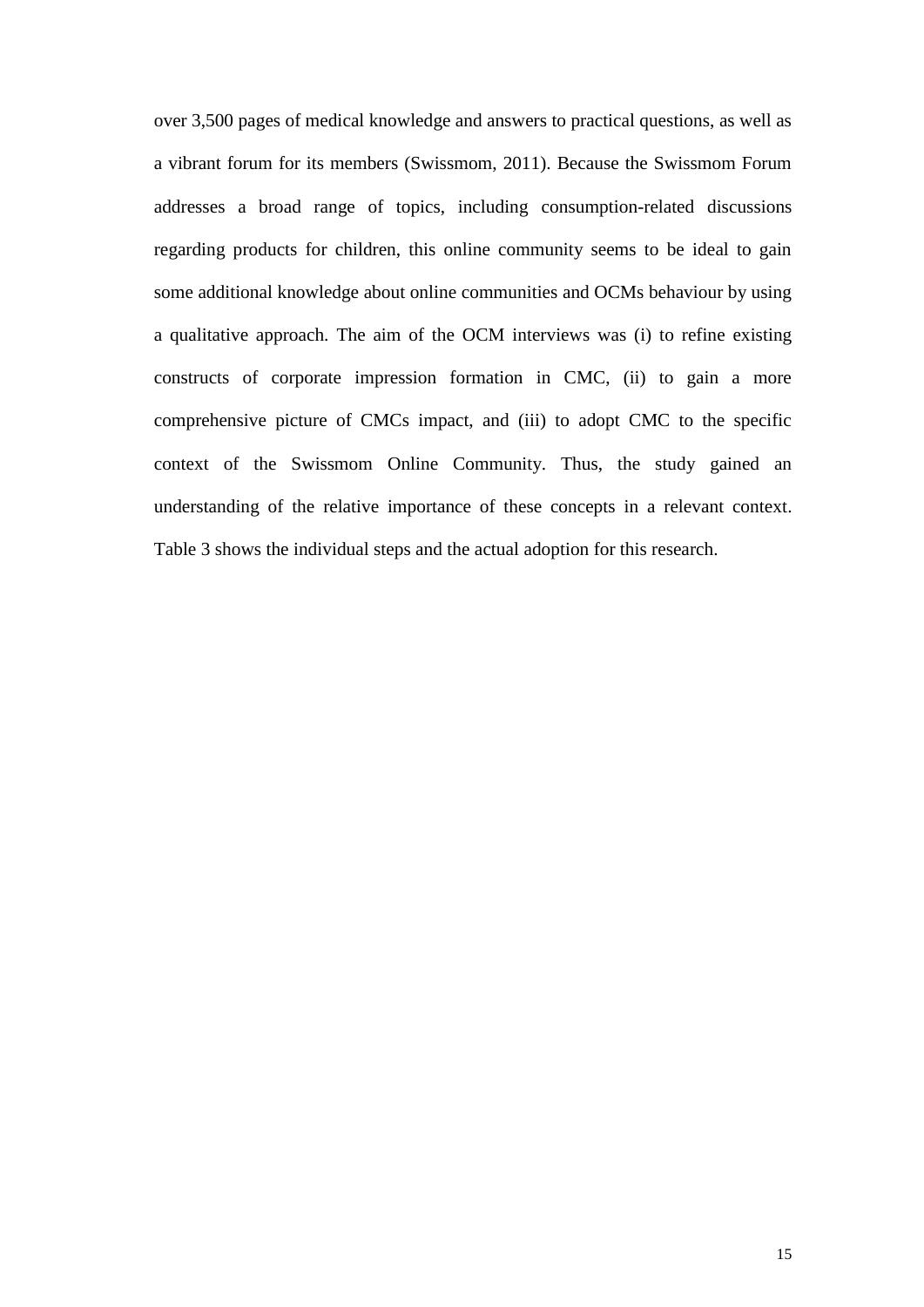| <b>Steps</b>                               | Description                                                                                                                                                                                                 | Adoption to research                                                                                                                                                                                                                                                                                                                                                                                                                                                                                                                                                                                                                                                                                                                                                                                                      |
|--------------------------------------------|-------------------------------------------------------------------------------------------------------------------------------------------------------------------------------------------------------------|---------------------------------------------------------------------------------------------------------------------------------------------------------------------------------------------------------------------------------------------------------------------------------------------------------------------------------------------------------------------------------------------------------------------------------------------------------------------------------------------------------------------------------------------------------------------------------------------------------------------------------------------------------------------------------------------------------------------------------------------------------------------------------------------------------------------------|
| Cultural entrée                            | Develop specific research aim/question<br>a)<br>Search for appropriate online forum<br>b)<br>Observe the forum to obtain additional<br>$\mathcal{C}$ )<br>knowledge about the forum and its<br>members.     | The research aim has been outlined in the abstract, introduction and research design.<br>a)<br>An appropriate community was selected by entering key words to search engines such as<br>b)<br>google.com, Google groups, Yahoo!, egroups.com, liszt.com, and Technorati. Additionally, social<br>networks such as Facebook, ecademy, Xing and LinkedIn were consulted. Further, scholars and<br>experts were asked for their advice (Kozinets, 2002). This research resulted in the selection of the<br>Swissmom community (additional description see page 19).<br>Non-participatory and participatory observation in order to gain online community insights and to<br>$\mathbf{c}$ )<br>identify relevant and key online community members for interviews (Paccagnella, 1997; Kozinets,<br>1999, 2002; Bernard, 2004). |
| Data collection<br>and analysis            | For data collection the individual interview<br>has been chosen                                                                                                                                             | All interviews were conducted on an individual basis by interviewing Swissmom members.                                                                                                                                                                                                                                                                                                                                                                                                                                                                                                                                                                                                                                                                                                                                    |
| Providing<br>trustworthy<br>interpretation | a) Triangulation<br>b) Long-term immersion in community                                                                                                                                                     | Triangulation is guaranteed by the combination with the expert interviews. Further research will<br>a)<br>investigate the phenomenon by using quantitative methods.<br>The authors have been following Swissmom since it was selected.<br>b)                                                                                                                                                                                                                                                                                                                                                                                                                                                                                                                                                                              |
| Research ethics                            | a) Research presence has to be fully<br>disclosed<br>b) Confidentiality and anonymity has to be<br>ensured<br>c) OCMs feedback have to be included<br>d) Permission to quote postings has to be<br>obtained | The authors disclosed themself fully to the community.<br>a)<br>Further, the authors guaranteed confidentiality and anonymity to all participants.<br>b)<br>When community members added some comments or gave feedback to statements, that feedback<br>$\mathbf{c}$ )<br>was included.<br>The authors got permission by the community members in question for publishing any messages<br>d)<br>that were quoted in the thesis.                                                                                                                                                                                                                                                                                                                                                                                           |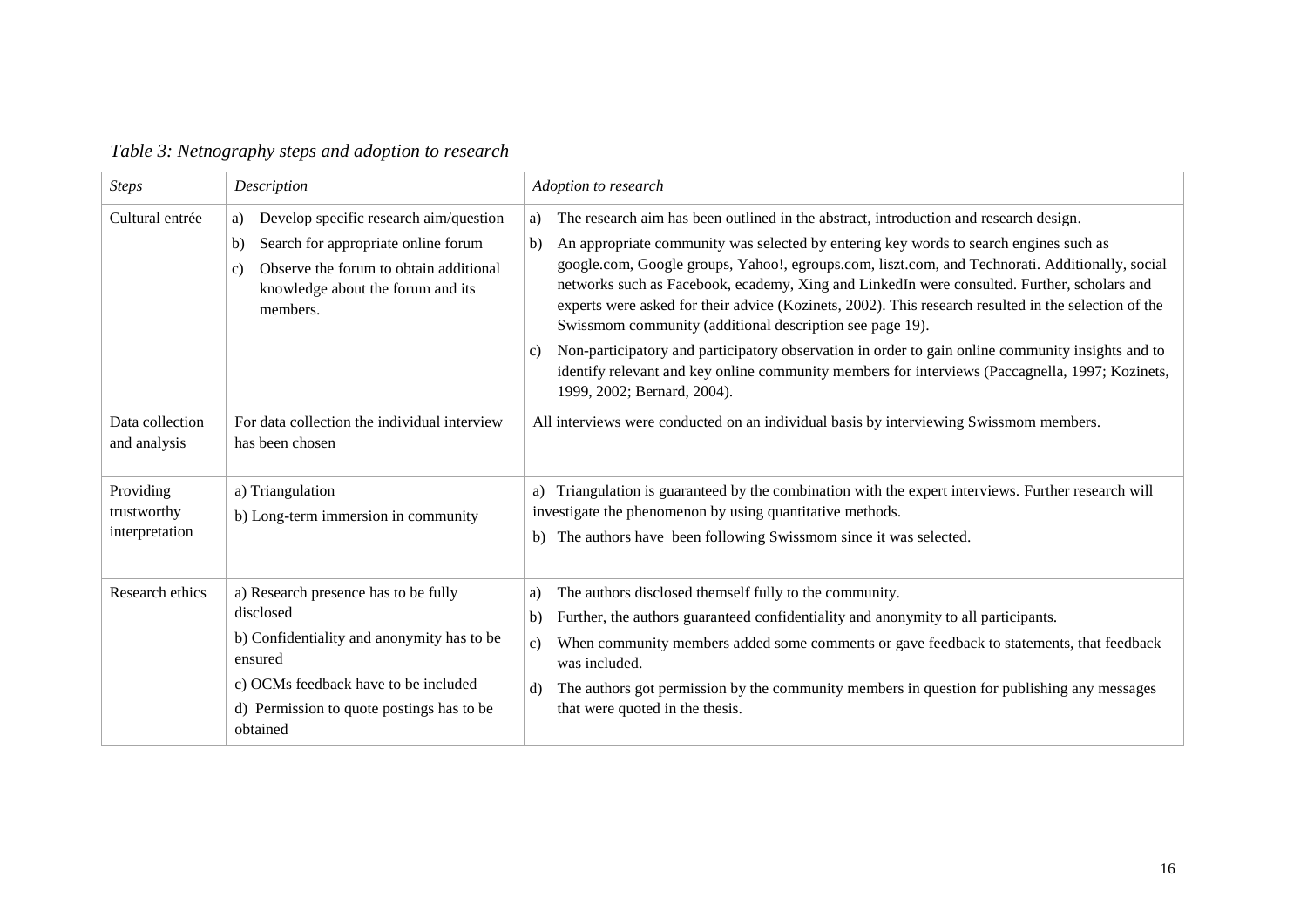| Member checks | Some or all of the results are shared with the | The following process for member-check is recommended: (i) Contact 10 OCMs who post most                 |
|---------------|------------------------------------------------|----------------------------------------------------------------------------------------------------------|
|               | members for additional insights, feedback      | frequently on the forum for feedback, (ii) contact 2-3 posters of each member category, (iii) contact 10 |
|               | and information exchange                       | randomly selected posters (Kozinets, 1997, 1998, 2002; Giesler & Pohlmann, 2003).                        |
|               |                                                | The member-check was conducted, however, only three Swissmom members could be found to                   |
|               |                                                | comment on the findings.                                                                                 |

*Source: Adapted from Kozinets, 2002*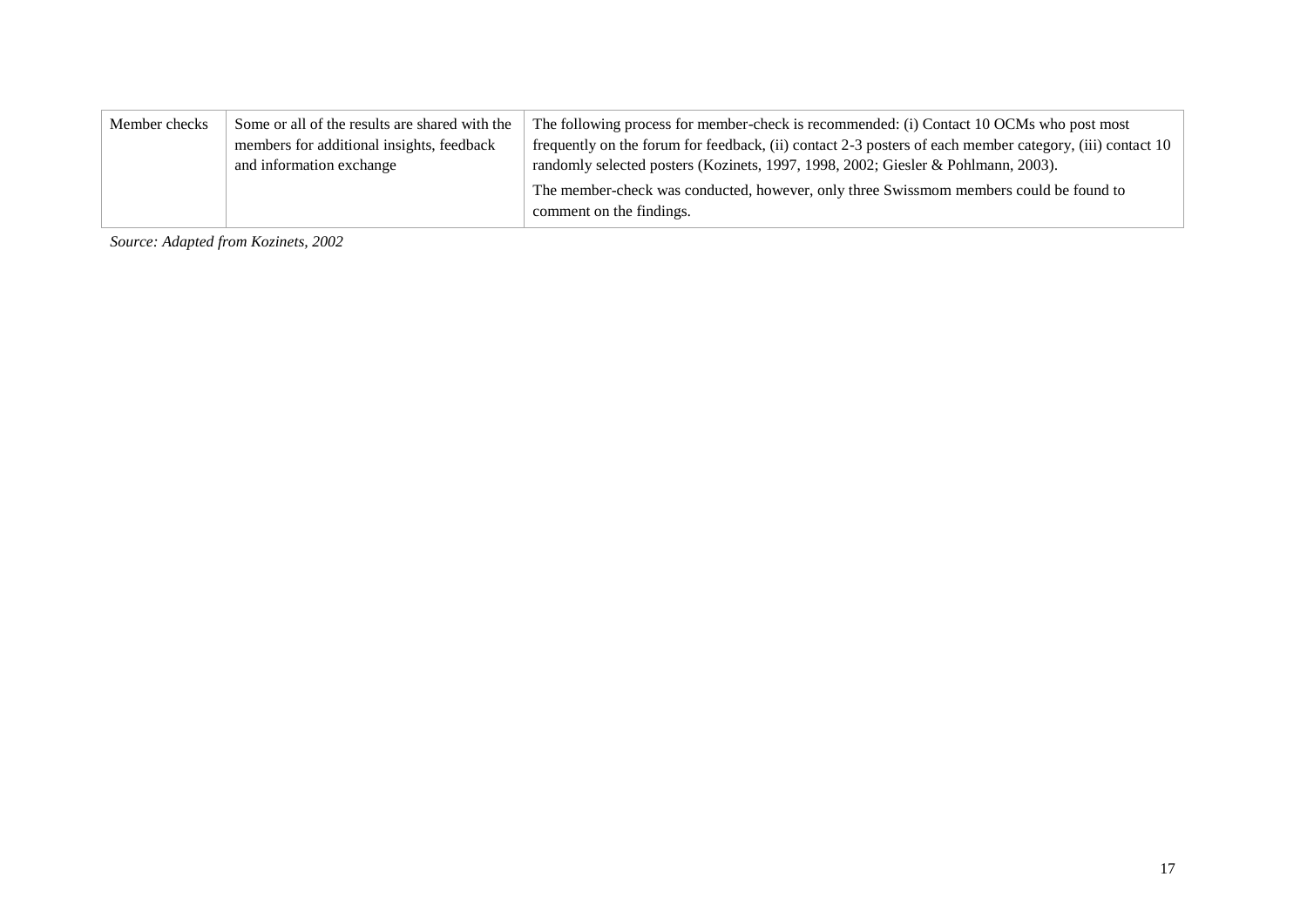A purposive sampling was applied where the interviewees were selected on the basis of their ability to contribute to our specific concepts (Burns and Grove, 2001; Corbin and Strauss, 1990). It was recognised that the experts' views were very important as they provided a broader perspective on OCs across varying research contexts while the OCMs' views were community-specific. In other words, the experts provided an outside view, while an inside view was provided by OCMs. Experts will be hereafter called 'Expert-Interviewees' and OCMs as 'Community-Interviewees'.

For this research, asynchronous online interviews were conducted, which is one of the methods listed in the pool of netnography methods (Bertrand, 2004). Meho (2006) suggest that asynchronous online interviews include the use of email for conducting qualitative research. It is a method with several advantages, namely (1) its ability to reach people who are geographically dispersed; (2) its electronic format helps users avoid transcription errors (Meho, 2006); (3) the anonymity increases selfdisclosure (Tidwell and Walther 2002); (4) it facilitates a closer connection with interviewees' personal feelings, beliefs and values (Mann and Stewart 2000); and (5) provides the opportunity for thorough reflection and editing of the messages (Levinson, 1990). A main reason for our approach is that experts and OCMs felt more comfortable being interviewed online since the web is their business tool.

#### **Stage one – expert interviews**

The respondents were selected via social network communication websites based on criteria such as interest, job title and business category, thus allowing the researchers to generate a sample with OC experts. In addition, academics were selected on the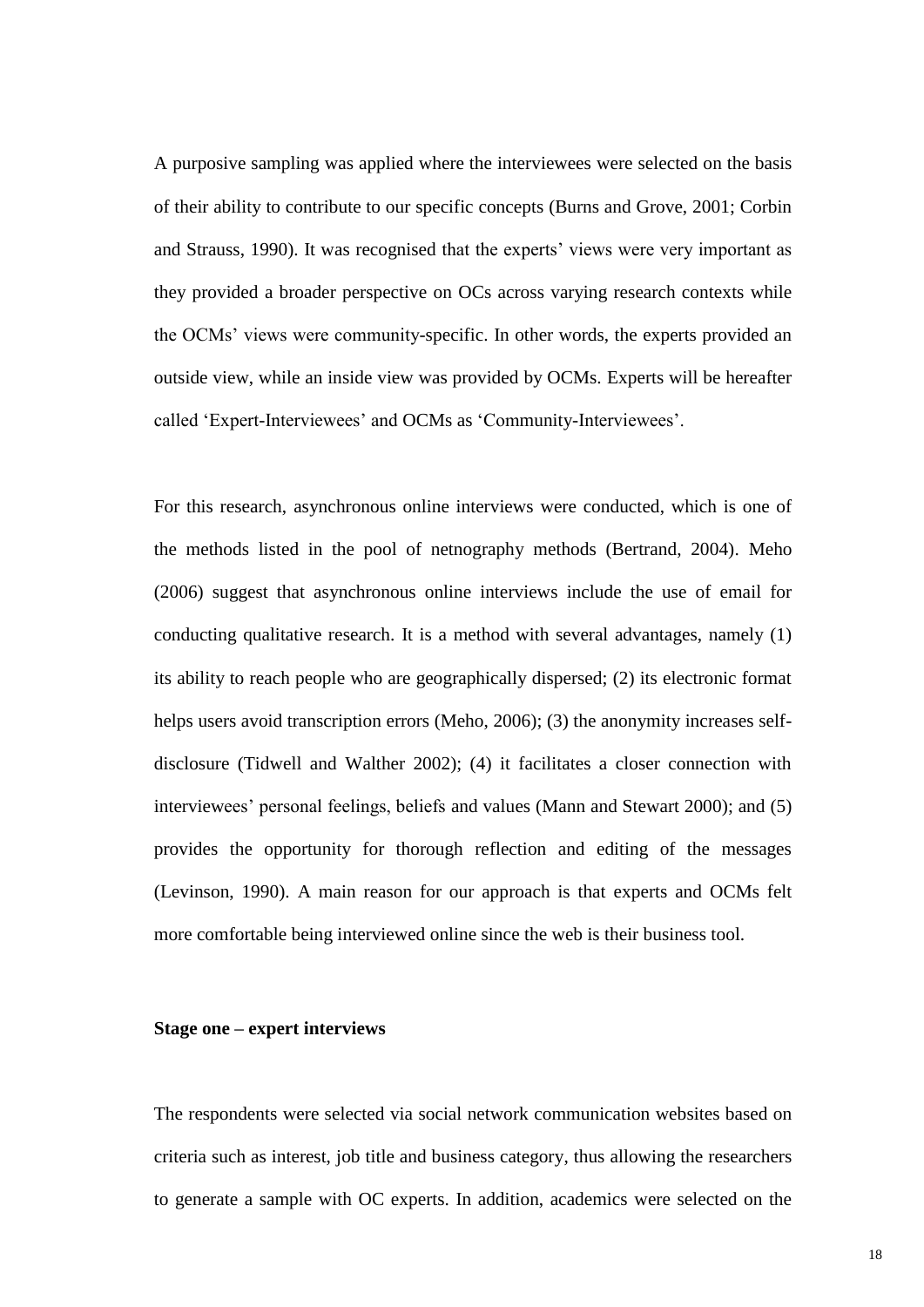basis of their relevant background, including their published work (articles or books about OCs), and any involvement in OC projects. The questionnaire was initially distributed to 32 participants, however, eight participants did not respond, while another seven participants did not fully complete the interview, and thus, could not be included in the study. Table 3 summarises the sampling frame.

**Nature of business Number of Number of participants** Academia 5 **Consultancy Online Media, Social Media, OCs** 3 Public Relations 2 Web Agencies 3 Companies using OCs 4 **Job title** Research Associate / Research Assistant / Lecturer 2 Senior Lecturer / Professor 3 Online Marketing and/or Community Manager/ Consultant 4 CEO and/or Partner 4 Senior Manager / Director 4

*Table 3: Nature of interviewees' business and job titles*

*Source: Developed for the present study*

During data collection, an interview guide and a thorough description of the CMC constructs were included, as questions sent via email must be more self-explanatory (Meho, 2006). The interviews started with general unstructured open-ended questions such as, "Could you please describe what is important for having a successful communication in an online community: (i) in general, and (ii) if a company would like to be accepted as an online community member?" This was followed by semi-structured questions, based on the key communication elements such as relevance of messages, informal communication, social context cues, etc. (see Appendix A). To clarify responses, follow-up questions were sent by email. According to the participants' feedback, it took about half an hour to complete our questionnaire and depending on the amount of follow-up questions, additional time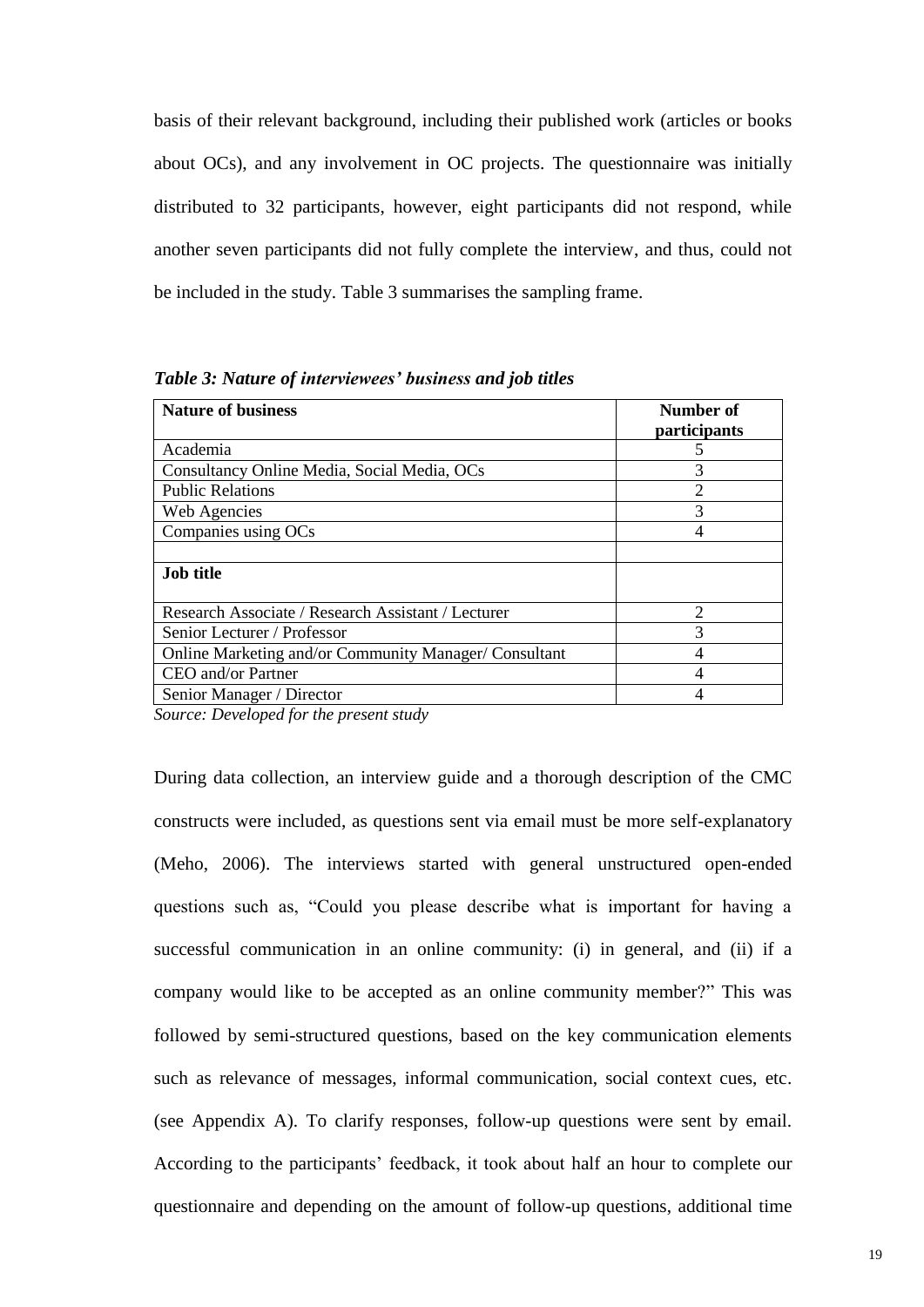was spent on the interviews. The data were analysed using NVivo7.

#### **Stage two – community member interviews**

The stage two interviews were conducted with OCMs from the Swissmom OC. This OC was launched in summer 2003, and is, to date, the biggest Internet portal focusing on babies and children. About 8,770 members post regularly on the forum and no other website has such a high amount of users in one country. Swissmom has 900,000 monthly visitors (on peak days they have sometimes reach up to 40,000 visitor sessions) and the discussion forum counts about 6,000 new posts daily. OCMs share their thoughts and knowledge about their consumption of specific baby products. Companies such as Bayer, Schering, Andreabal, Medinova, Johnson & Johnson, Nestlé, Weleda, Iromedica, Babybutt, Hologic, Dr. Dünner and Coop use this community for advertising purposes (Swissmom, 2011).

The Swissmom forum is relevant for the study due to the substantial online interaction among its stakeholders, namely, OCMs, companies, sponsors, moderators, doctors, educators, etc. The Swissmom Baby Gallery and its week-byweek pregnancy calendar (with relevant topics and a pregnancy 'countdown') are very popular. Its forum, swissmomforum.ch, allows (expecting) parents to share and exchange information with their peers. Members ask and answer questions and provide help in numerous areas (Swissmom, 2011). The forum is monitored by moderators, who ensure that no abuse occurs and the tone remains friendly among the members (Swissmom, 2011). A small team of dedicated women founded the website swissmom.ch with the idea of providing information to others on pregnancy and parenting issues. Today, the SMoM team consists of an editor-in-chief who is a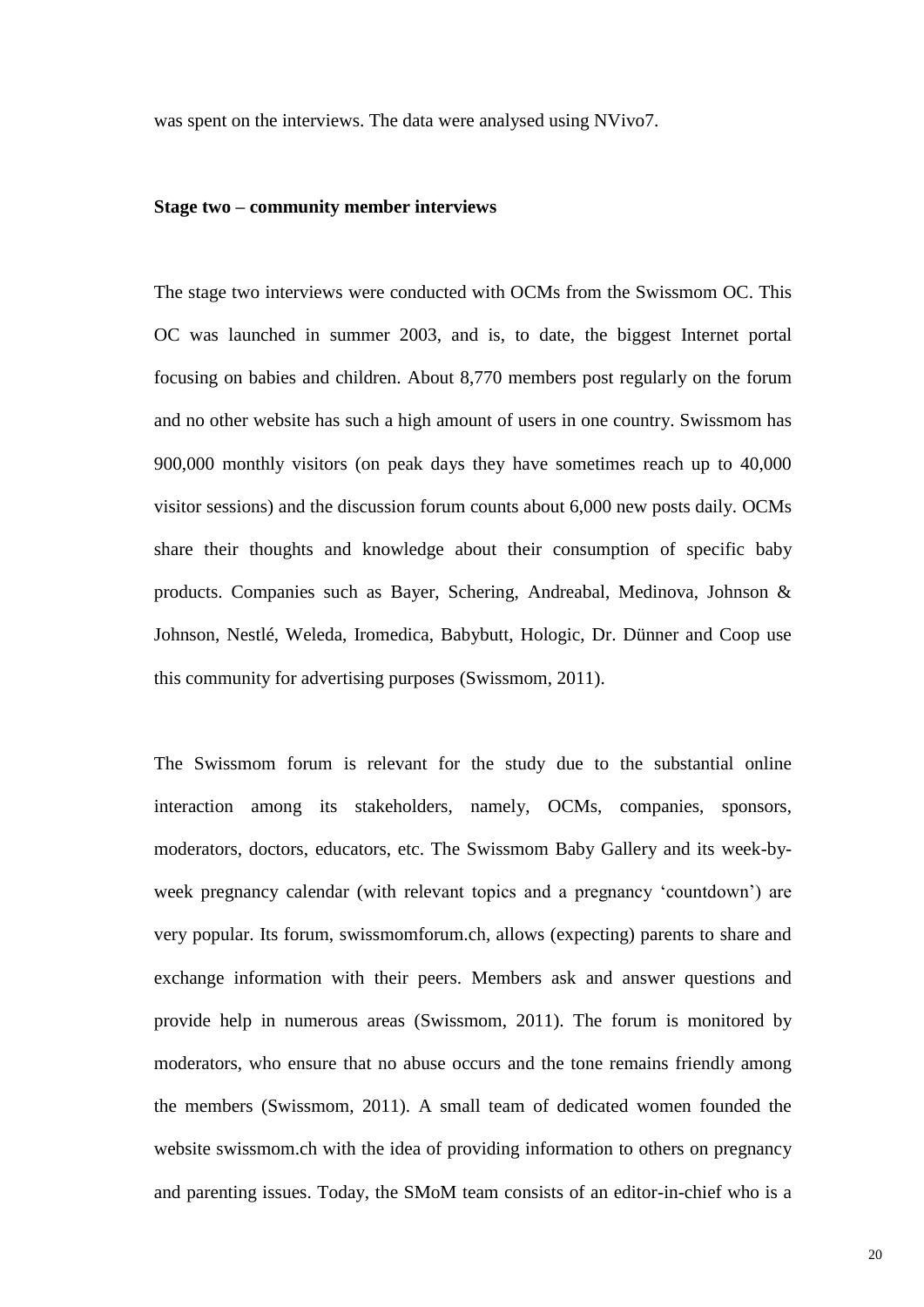doctor, a pharmacist, an educator, a mother's advisor, a lawyer, a nutritionist, a lactation consultant, a journalist and a marketing manager to keep the swissmom.ch project successful (Swissmom, 2011).

The interview questions were developed based on existing impression formation and CMC literature. A pre-test was conducted with two academics and three OCMs. To ensure transparency, the study's aim was posted in the forum and interviewees were requested. Within three days, 16 interviewees were found. The researchers distributed the questions via email, as advocated and extensively applied by scholars (e.g. Kennedy, 2000; Lehu, 2004; Meho and Tibbo, 2003; Murray, 1995, 1996; Murray and Sixsmith, 1998). Based on existing impression formation, media theories and CMC literature, interview questions were generated (see Appendix B). The interviews started with general questions regarding corporate impression formation such as: "Which words would you use to describe a company-representative?" and "Which words would you use to describe a company-representative's messages?". Next, open-ended questions about the criteria influencing corporate impression formations were used. Examples of questions were: "What leaves (i) a negative and (ii) a positive impression about a company-representative?" and "How should the message of a moderator be (characteristics and communication behaviour) in order for you to get (i) a positive and (ii) a negative impression?". Finally, the researchers asked questions relating to the key constructs of corporate impression formation in OCs (see Appendix B). Two of the 16 interviewees did not respond; another two did not fill in the questionnaire properly nor did they reply to the follow-up questions. They were thus excluded from the research. According to the interviewees, it took them about 45 minutes to fill in the questionnaire.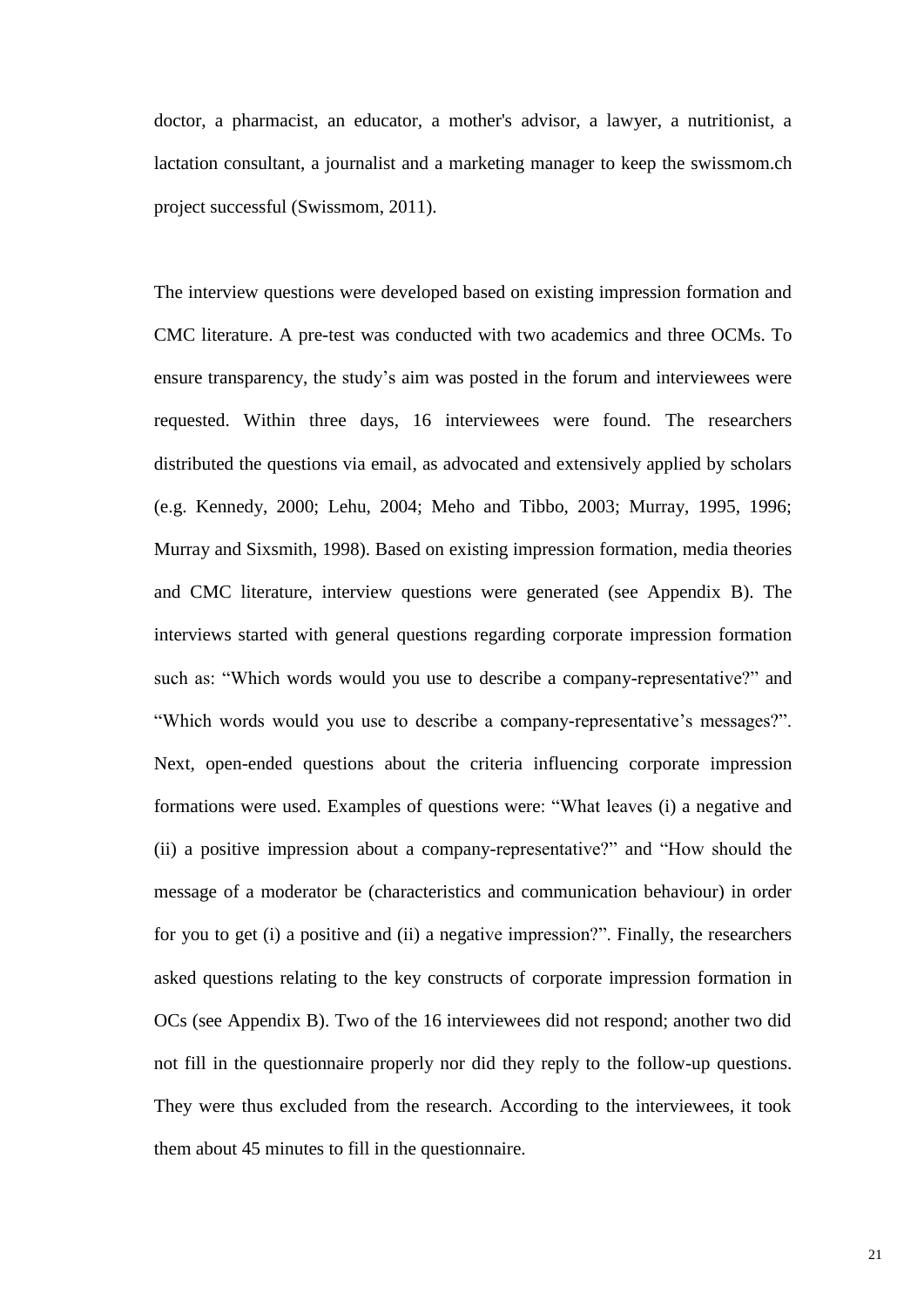## **Data analysis**

The interview data were analysed using NVivo7 software. The data analysis was guided by the key constructs found in literature (see Table 2) and associated theories (Miles & Huberman, 1994). This included the initial list of variables and concepts. In order to be consistent with prior work, the categories were labelled in the same manner (Strauss & Corbin, 1990). The data were grouped according to relevant codes and introduced a coding hierarchy (Table 4), including a principle category, a sub-category and a value. Items then were compared with those gained from literature.

| <i>Categories</i>         |                     | Code       | <b>Value</b> | <b>Theoretical references</b> |  |  |  |
|---------------------------|---------------------|------------|--------------|-------------------------------|--|--|--|
| Interactivity             |                     | <b>INT</b> | $+/-$        | Walther & Tidewell, 1985, Liu |  |  |  |
|                           | Messaging frequency |            | $+/-$        | et al. 2002                   |  |  |  |
| Messaging duration        |                     | INT_MD     | $+/-$        |                               |  |  |  |
| Relevance of contribution |                     | <b>REL</b> | $+/-$        | e.g. Kiesler et al., 1984     |  |  |  |

*Table 4: Excerpt of coding book for the qualitative data analysis*

*Source: Developed for the present study.*

The content was coded twice to establish stability, followed by tests for inter-coder reliability (Weber, 1990). In the next section, the findings are presented. Where appropriate, the paper provides a short discussion of the literature to complement the interviewees' opinions.

## **Findings**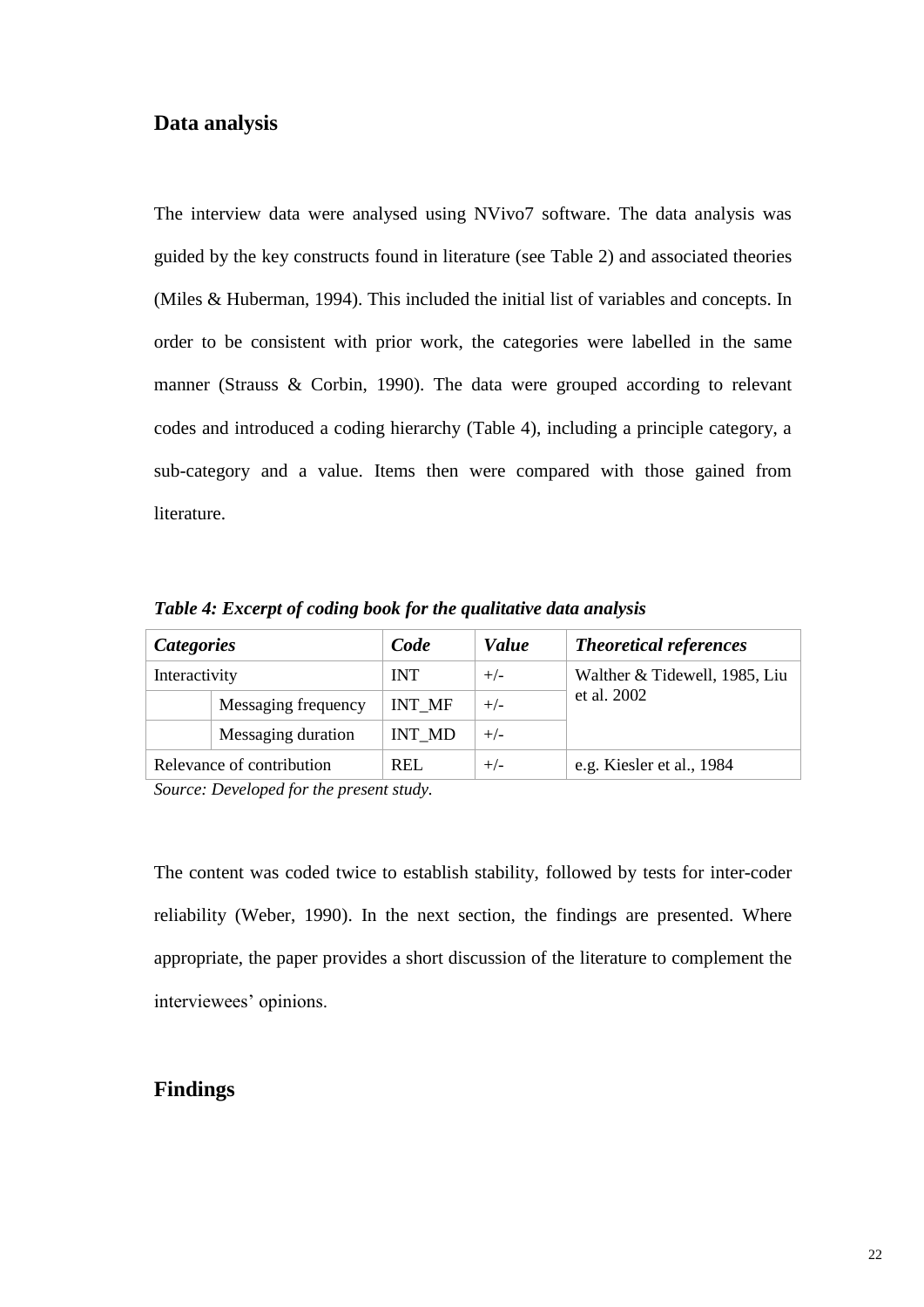#### **General questions about OCs**

The researchers initially asked general questions to experts in order to gain new insights regarding OCs. These included why people use them, whether they influence them and whether companies are welcome in OCs. In addition, OCMs were also asked general questions regarding corporate impression formation.

*Reasons why people use online communities (OCs).* The findings in this section present reasons why people use online communities. It was found that people use OCs because they would like to find special interest communities and discover new friends. Results show that OC users enjoy the sensation of being linked and connected with others; they also liked having access to a network (Expert- 17). However, respondents also mentioned the need to talk anonymously (Expert- 2). Expert- 4 believes that people use OCs as an informal way to communicate. He believes that it is highly interactive and promotes the possibility to discuss with experts. Moreover, people use OCs for the same reason they take part in real communities such as networking in a private or business setting, communicating, entertainment, learning, contributing, promoting, and in general, interacting with other humans (Expert- 6). People also use OCs because they can find like-minded people to whom they can ask for help and advice (Expert- 10).

*Influence of the discussion in OCs*. In this section, it is clarified whether people are influenced by discussions taking place in OCs, as little influence suggest that companies should limit their use of OC for communication purposes. The researchers asked the experts questions relating to the influence that discussions have on OC users. According to Expert- 2, people may or may not be influenced by the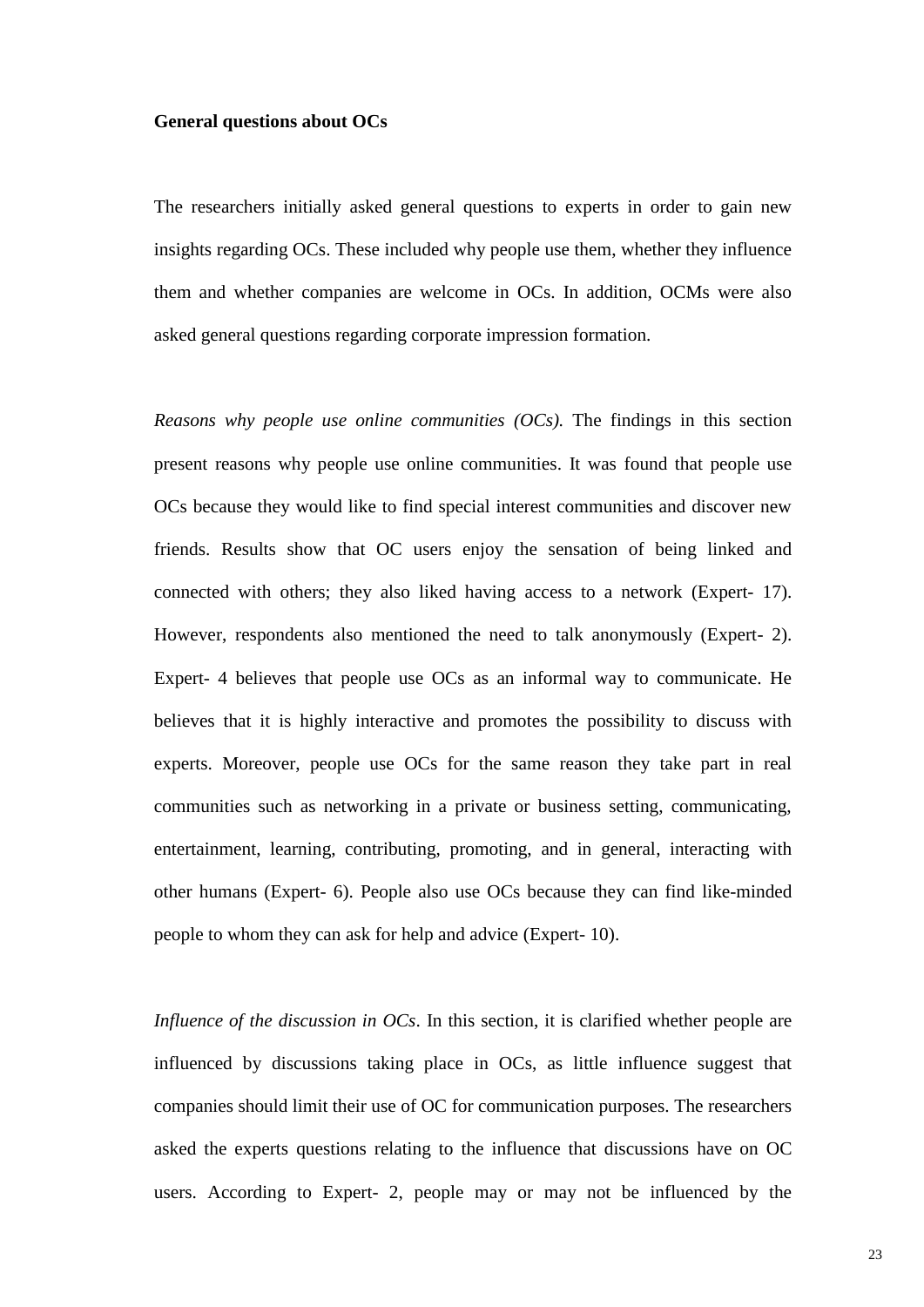discussions in OCs, as it is a matter of the individual's character. Expert- 2 also believes that younger people are easier influenced than older and it depends on the kinds of OC they are in. Expert- 17, however, believes that people are very influenced by the discussions held or read in OCs. He notes that the community has more source credibility for commercial communication than classic media. This notion is shared by all expert interviewees. To stress the importance of OCs, an Expert interviewee stated:

"*Yes, first of all, because senders of the information are more real and tangible than channels that are perceived to be more official. Secondly, the informal style, the rapidness and the pull accessibility are the only media accepted by certain demographic groups*" (Expert- 5).

*Successful communication in an OC.* Findings provided important insights into successful communication in an OC. It was found that to create positive images, addressing successful communication is important. To describe important elements for successful communication in an OC, Expert- 2 stated that in the communication between community and company, candidness is everything. Expert- 3 asserted that for a company to successfully communicate in an OC, it must have good editors, who follow up on users' wishes and problems. One interviewee emphasised that:

"*The recipe is more or less to behave as they would in real life, reaping the benefits of digital communication. Openness is key to success. The more open an individual is, the more attention they will normally receive. One needs to understand that OC-communication is person-driven and not company-driven. It is important that individuals understand the need to learn how the communication works and not delegate their own representation in an OC to a subordinate or outsource it. Another key element is to release the desire for control of information*" (Expert- 6).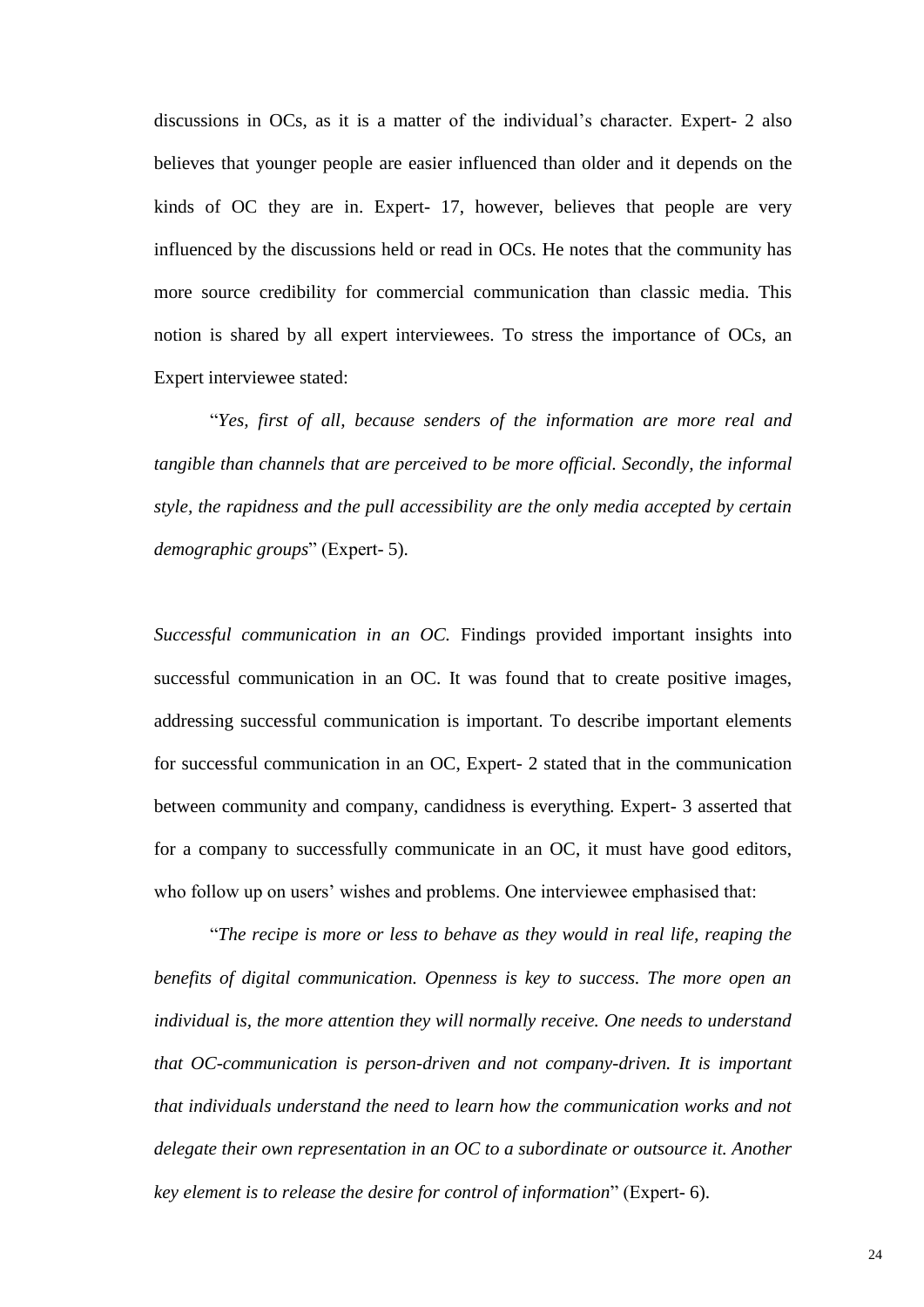Next, in the following two questions, the issue of whether companies should use OCs or not is addressed, as existing opinions in both literature and practice differ.

*Companies' use of OCs for corporate communication activities.* Scholars note that OCs are a means for companies to communicate with their audiences in ways that have not been possible before (e.g. Kozinets, 1999). Companies are able to build relationships with stakeholders by creating a community around their brand and other company-specific interests (Hagel and Armstrong, 1997). This does not imply, however, that companies should try to control the information or conversations taking place in OCs (de Chernatony, 2001; Christodoulides and de Chernatony, 2004; Locke *et al*., 2001). OCMs should be addressed in such a way that acceptance is gained and a favourable corporate impression is created (Kozinets, 1999). Expert-3 believes that companies should use OCs for corporate communication activities. He notes that it is imperative to build a positive image and have a direct communication with the target group (Expert- 3). An Expert-interviewee stated:

"*If they want to survive, yes they should. They should act as they are positioned and as the corporation-strategy requires it: you can be very active and open (Apple) or very inactive and passive (Coca-Cola). But in both ways you have to know very well what's going on in the Web 2.0."* (Expert- 17).

In contrast to the above, one expert does not believe in companies participating in OCs. Expert- 2 stated that companies should not use OCs for corporate communication activities because, to be an active community member, they will need time. He was not sure if it makes sense for them to use OCs in company communication activities since "time is money".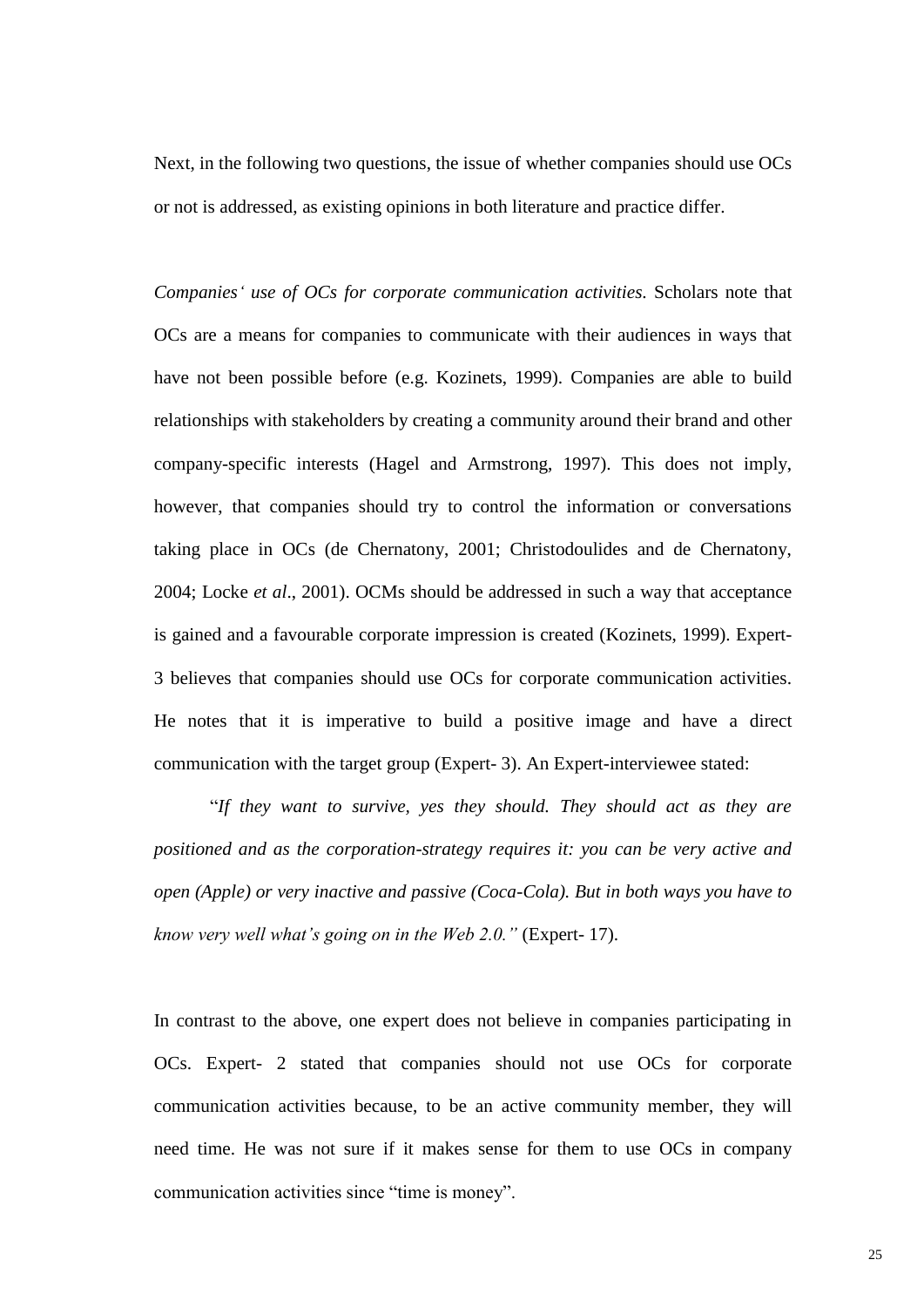*Members' perceptions of a company engaging in an OC.* One expert believes that if company representatives participate in OCs "*it shows the community member that real people are working there and in the best case, the member feels understood and taken seriously*" (Expert- 1). It also "*increases the credibility of the company and the company will be perceived as open and interested in [its] customer's opinions. However it might also change the participant's style of communication. It might bring about more extreme views of participants since they perceive their voice to be heard. Also, the communication among the OCMs might be less, because questions can be addressed to the company representative*" (Expert- 4). An interviewee proposed that:

"*A company not taking part in discussions in OCs concerning themselves will often be perceived as old fashioned, unable to provide answers which are resistant to 'daylight' or just plain arrogant towards the customer*" (Expert- 6).

The researchers enquired three questions to the OCMs about their impression towards (1) a sender's message image, (2) the sender's image, and (3) the company's image. It was found that the majority of the interviewees stated that the impressions they form about the company-representative were based on the impressions from the message. All interviewees believed that these impressions form the impression they had of the organisation. In other words, most interviewees base their impressions on the company-representative's messages, which, in turn, influence their impressions of both the company-representative her/himself and company. This is illustrated by one OCM who stated, "*that the company-representatives' messages influence my impression of them. For example, if the company-representative behaves in a fair way, it influences the way I see the organisation*" (Community Interviewee- 3).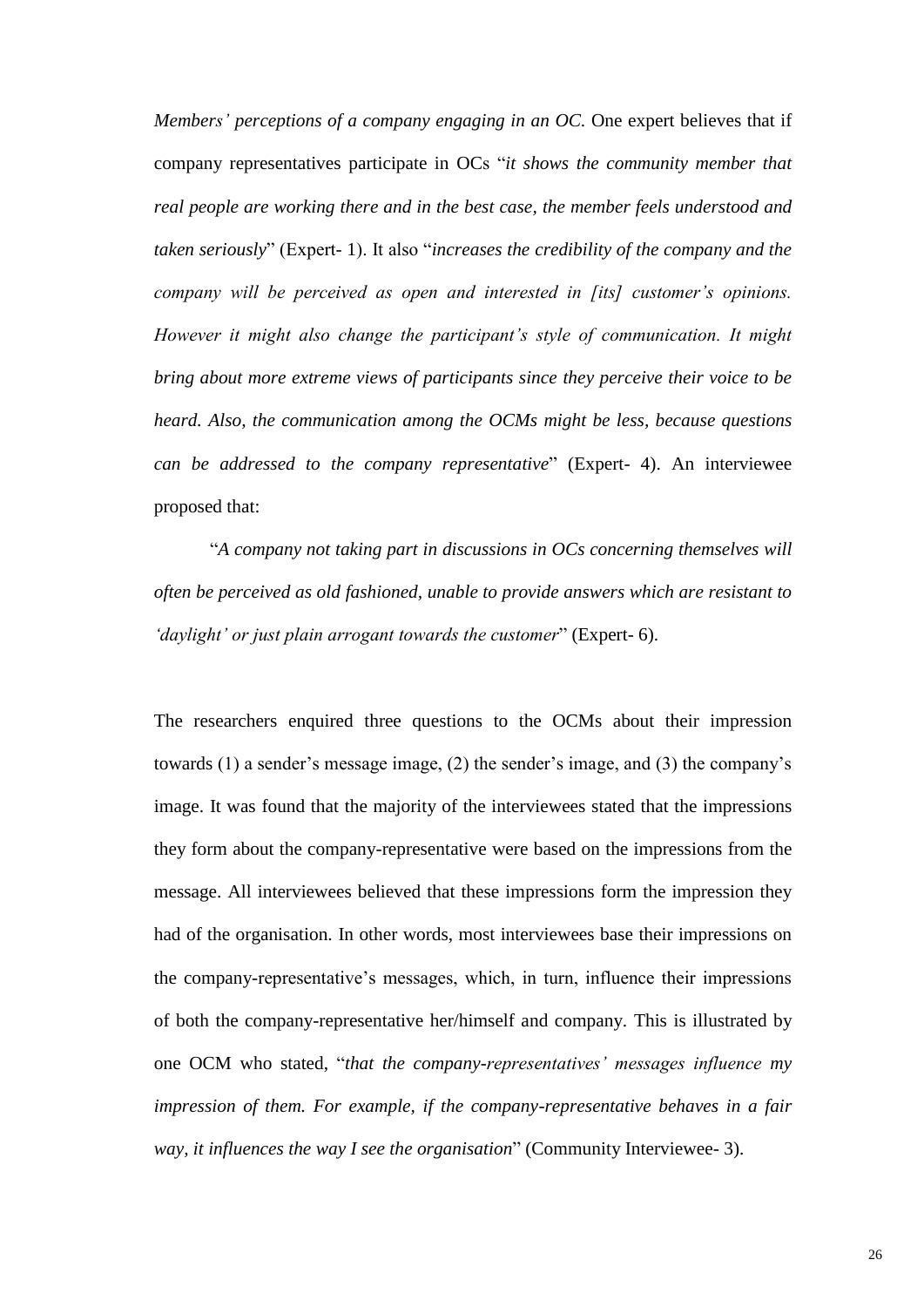#### **Findings about communication elements**

Next, each of the conceptual model's key constructs is presented (see also Table 2). As it is important to have both the experts' opinions about the CMC elements from different fields (outside view), and also the OCMs' opinions of an OC (inside view), the findings from both groups are combined below. It is noted that since the majority of the Expert-Interviewees and OCMs considered the construct "social presence" not to be essential for image formation, it will not be elaborated on further. Furthermore, the construct "interactivity" was not seen as a condition of any OC, thus, it is neither described in detail.

*Relevance of messages*. An expert stated that: "*If the contribution (message) is well thought-out and of value for the community, it will have a positive impact*" (Expert-15). This is in line with the statement of an OCM who stated that, "*if a contribution is not relevant to me, it is not important and it sheds a negative light on the author*" (Community Interviewee- 2).

In discussing the relevance of messages, the CMC-literature highlights the lack of social context cues. Researchers propose that conversations in computer-mediated environments are assumed to convey less social context cues than face-to-face conversations (Short et al., 1976). The removal of nonverbal cues may actually increase attention to the message itself (Burgoon et al., 2002). Boyd and Ellison (2007) claim that contributions in digital spaces are persistent and searchable, stressing the importance of providing relevant messages, as community members might read and refer to earlier messages. These findings, thus, support the idea that the relevance of a message is of high importance in computer-mediated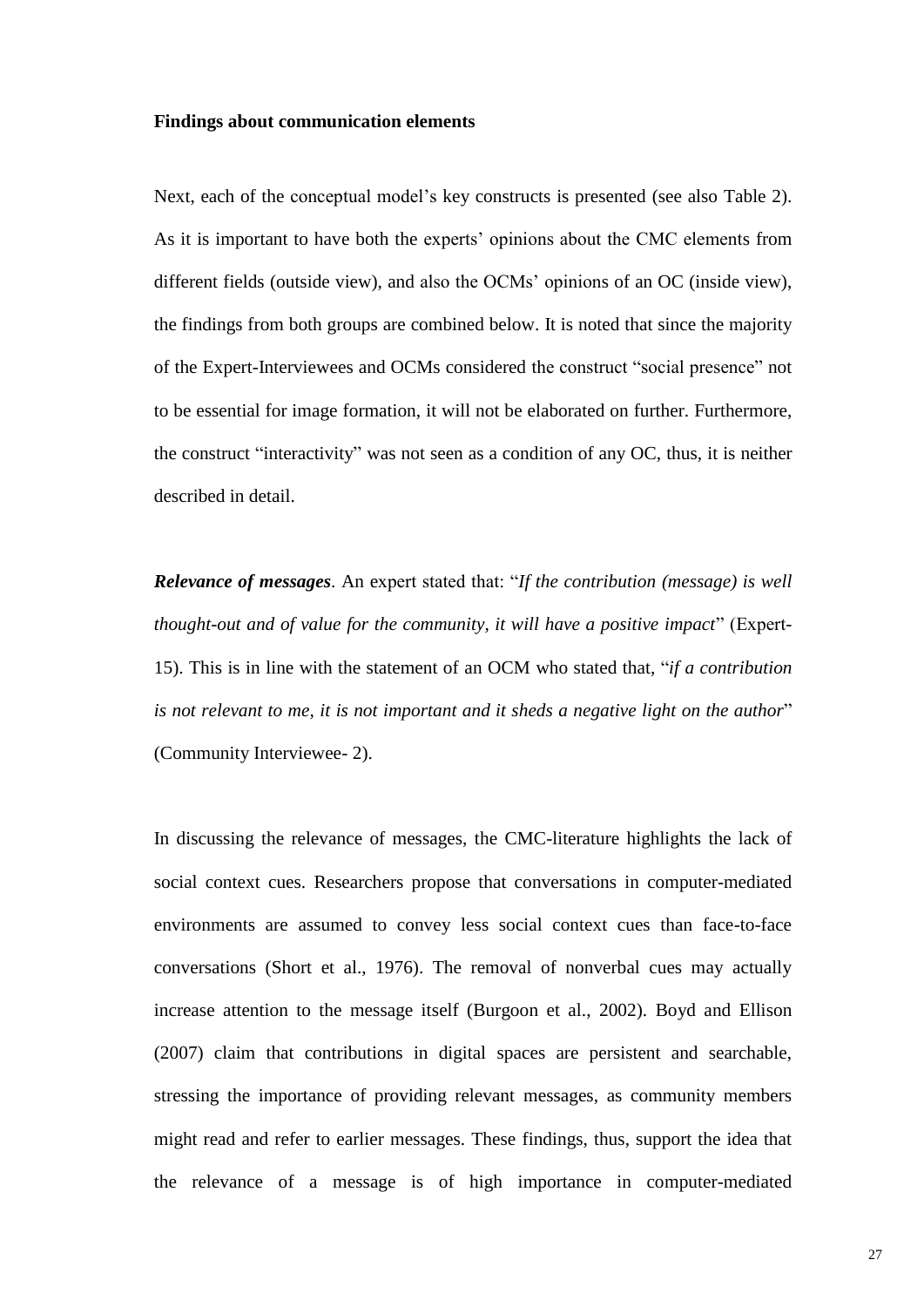environments. It is proposed that:

**P1**: A message has to be relevant to be read and taken seriously by the OCMs.

*Communication style.* Online contributions must speak the "language" of the target audience (Zerfass, 2005) and write in a conversational voice (Weil, 2006). Most experts agreed with this view. Expert- 2, for example, argued that the communication style needed for an OC depends on the user. On the one hand, if the user is private, a formal style is unnecessary; on the other hand, if the user is commercial (e.g. business to business), formal communication is used. The importance of communication style is also stressed by Expert- 3, who stated that having a direct communication style is important for successful communication in an OC. He further noted that direct communication helps to create an optimised target group. It was found that only half of the Community-Interviewees believed that communication style has an impact to image formation. This view contrasts the opinion of the experts. This might be because the experts took the companies perspectives, whereas the OCMs spoke as private users.

Existing literature supports communication style as an important construct for image formation. Adkins and Brashers (1995) analyse the effects of "powerful" and "powerless" language on small CMC groups. They propose two conclusions:

i) Language style significantly impacts impression formation in CMC groups. Those who use a 'powerful' language style are thought to be more credible, attractive and persuasive than the ones using 'powerless' language.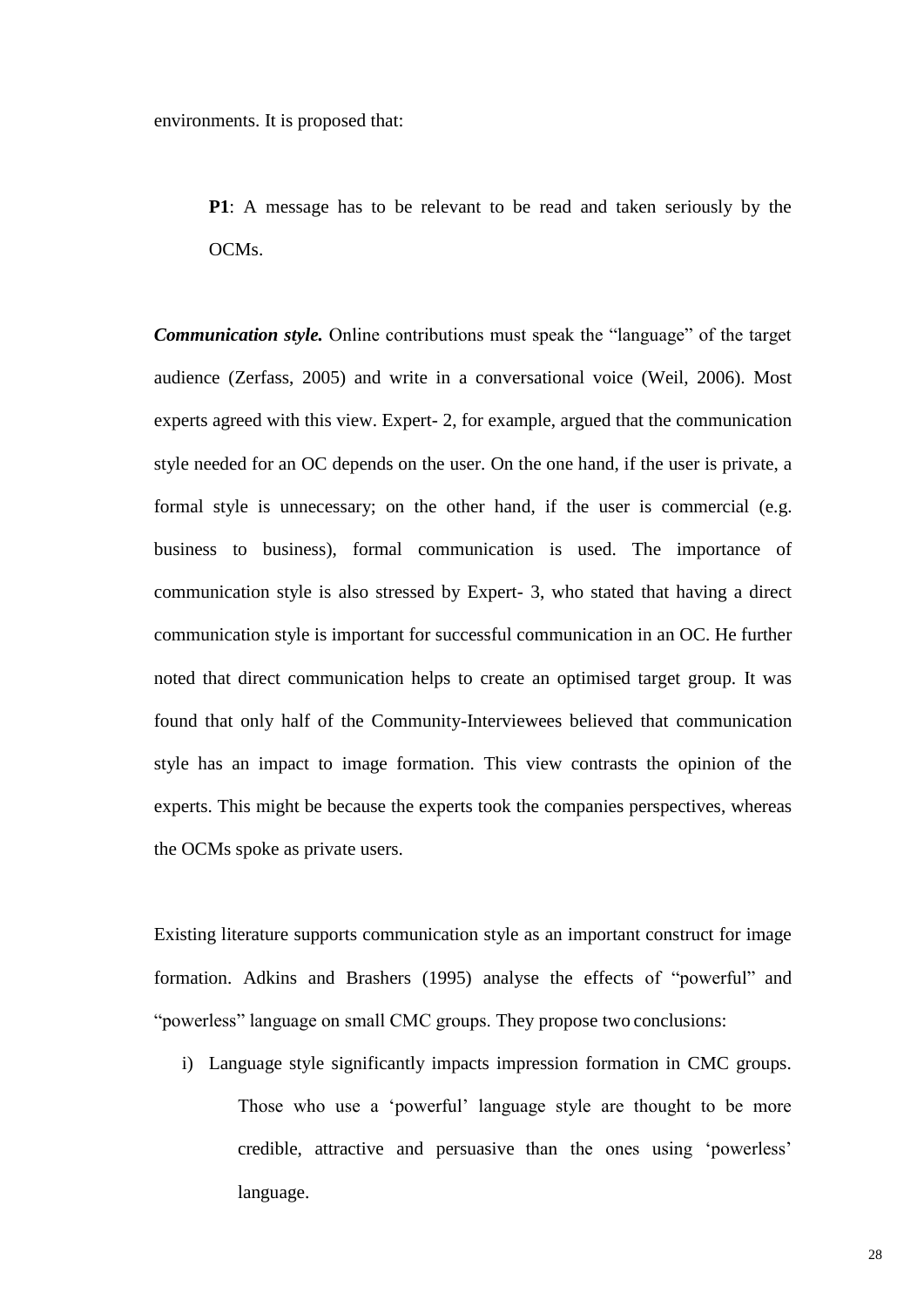ii) Contrasting language styles resulted in more extreme perceptions than if users shared a common language style (Adkins and Brashers, 1995).

Based on the above discussion, it is suggested that:

**P2**: Messages on online communication platforms should be written in informal communication style in order to create a positive corporate impression on the audience.

*Social context cues.* Most interviewees, both experts and OCMs, stated that social context cues are important. For example, an expert interviewee stated: "*Indeed, because it replaces the facial expressions, tone of voice, etc. It helps to know more about the sender, for example, by being able to set-up member pages or profiles. The more transparency and credibility a community offers, the more influential it is*" (Expert- 15). OCMs generally agreed on the importance of social context cues, however, they warned against an overflow of paralinguistics: "*Personal information about a moderator is very welcome, but I hate the use of too many paralinguistics. I mean it looks really silly if there are smilies in nearly every sentence*" (Community Interviewee- 9). Paralinguistic was only considered to be relevant by a minority of the OCMs. OCMs viewed additional information about the company-representative as an important factor.

These findings are consistent with that of former studies. Scholars suggest that the lack of social context cues in CMC can be overcome through "various linguistic and typographic manipulation, which may reveal social and relational information"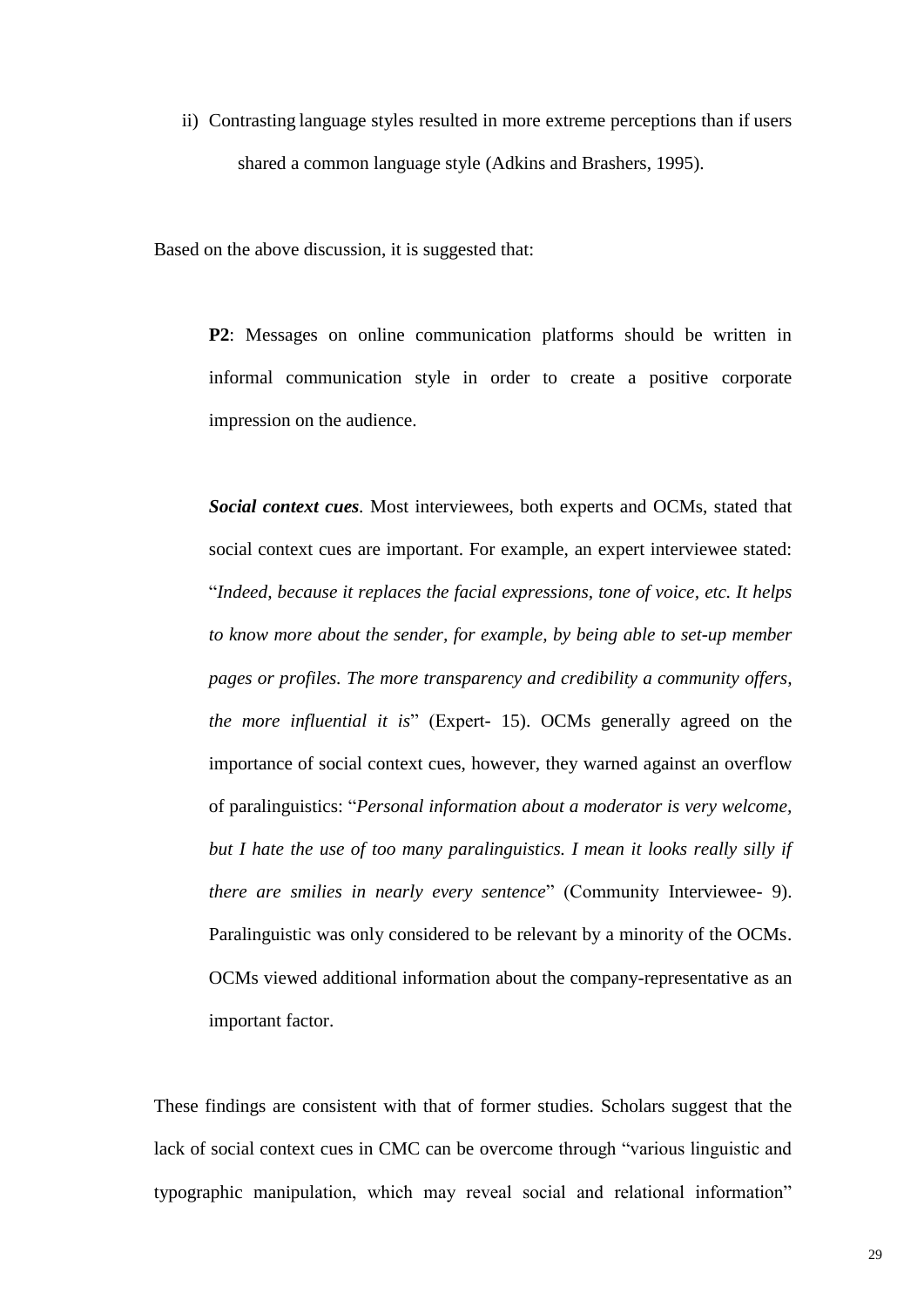(Walther, 1995, p. 190). Paralinguistic cues, such as using capitals, are often context based. In e-mails, this is recognised as shouting (Adkins and Brashers, 1995). Reduced social cues in CMC allow senders to present themselves very selectively by carefully constructing messages. Receivers, in turn, tend to over attribute perceived similarities and create an idealised image of the sender (Walther, 1996). Therefore, based on the above findings, the study considers that:

**P3**: Social context cues are seen as important, however, overusing paralinguistic features such as capital letters or emoticons are not esteemed by everyone.

*Affiliation*. OCMs do not always appreciate companies participating in their community (Hogenkamp, 2007). This is one of the main reasons why participants must disclose their affiliation to the company. Interviewees emphasised that:

"*It depends how they behave. If they stick to the community rules it is ok, as long as they do not only want to sell something*" (Expert- 1). "*Members in OC regard such things as honesty [...] as a precondition for communication in OCs*" (Expert- 13).

The evidence was consistent and based on the findings, it is concluded that:

**P4**: Company members are welcome in communities with the prerequisite that they stick to the community rules and disclose their affiliation to the company.

*Perceived similarity*. Most interviewees agreed that perceived similarity is an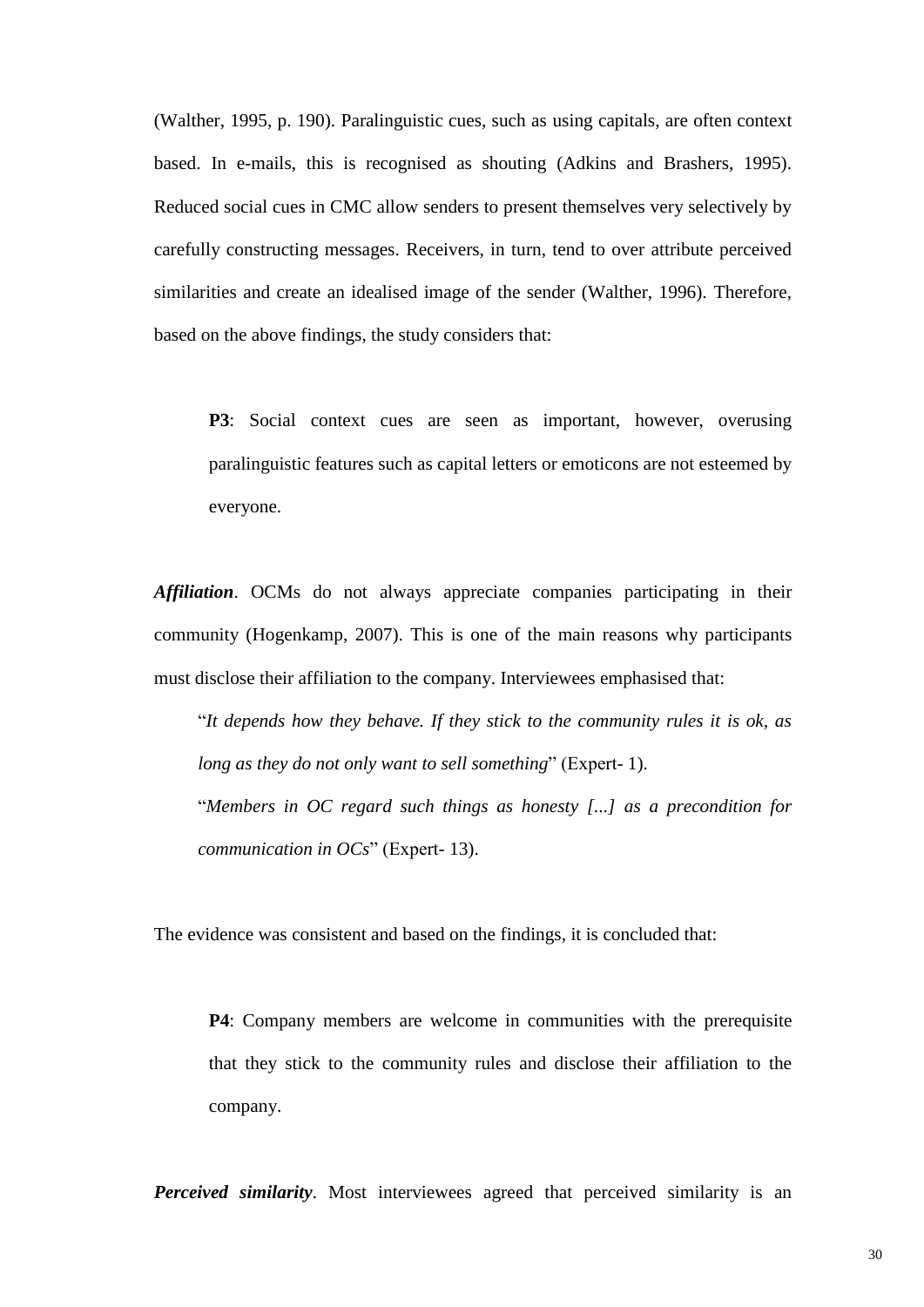important concept. Two interviewees stated that:

"*In virtual communities this still holds in my opinion. However, because we have less clues to derive our image of a participant of, the notion of similarity might be achieved easier (relative to dissimilarity*)" (Expert- 4). "*I mean, what does similar mean? Yes, I prefer to speak to someone I think has the same interests and values than I have. I kind of trust this person more*" (Community Interviewee- 7).

Most of the experts stressed that in the context of OCs the following criteria related to "similarity" are important:

*"[…] Same interests, same values*" (Expert- 1).

*"[…] Similarity in the way of communication, so yes, expressions, style, maybe language ability and slang. Same values, if they become salient in the posts, maybe similar behaviour on the internet (including) links to pages one likes or finds useful as well or provides links that appear to be useful"* (Expert- 4).

The findings support previous studies, which suggest that perceived similarity between individuals is a key factor affecting the persuasiveness of word-of-mouth information (Brown & Reingen, 1987; Price et al., 1989; Gilly et al., 1998). The study, therefore, finds that:

**P5**: Perceived similarity is an important concept in communication activities in OCs.

**Source credibility.** Scholars conceptualise source credibility in two ways: corporate credibility and endorser credibility (e.g. Goldsmith *et al*., 2000). The interviews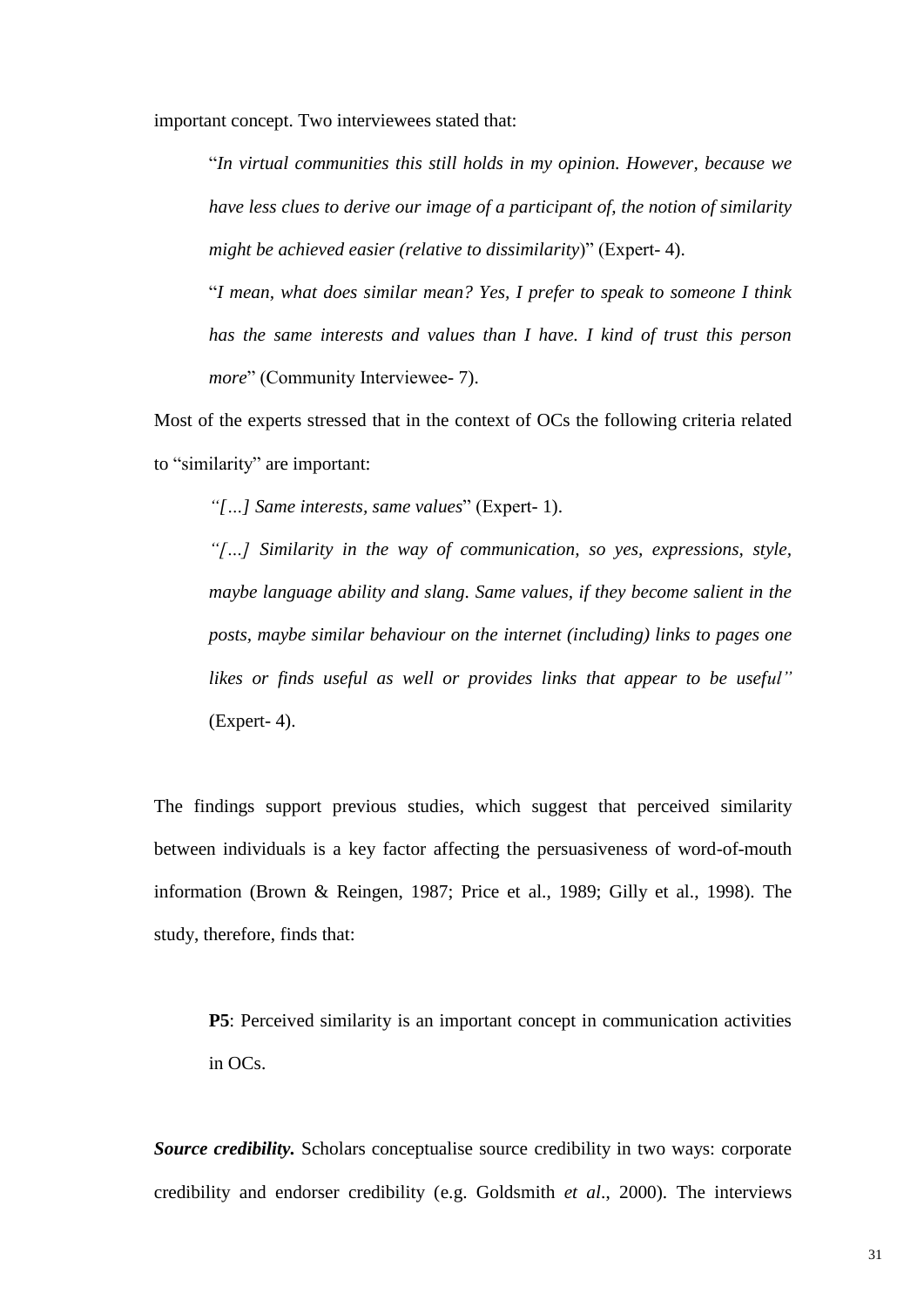revealed that all experts stressed on credibility's importance. For example, two interviewees proposed that:

"*…Would you believe somebody not credible, without any expertise, or someone you just don't like at all?"* (Expert- 15).

"*Sure, if I do not trust the source, I have a negative impression about him. And if he works for a company, I also have a negative impression about the company he works for*" (Community Interviewee- 1)

The relationship between perceived source credibility and corporate impression is validated in numerous studies. Fombrun (1996) posits that corporate credibility is the extent to which consumers, investors, and other constituents believe in a company's trustworthiness and expertise. This is in line with Lafferty *et al*. (2002) who suggest that credibility makes up a significant portion of a corporation's image. Accordingly, it is proposed that:

**P6**: The significance of source credibility is underlined by the fact that the majority of the interviewees have declared its importance.

*Interpersonal communication*. The importance of interpersonal communications is highlighted through the following statements by the expert interviewees:

"*As mentioned earlier, other consumer's points of view are often regarded as more valuable than that of the company*." (Expert- 6).

"*I believe it influences the member in the same way comparable discussions in real life do, according to my personal experience*" (Expert- 14).

The results are consistent with previous studies, suggesting that the relationships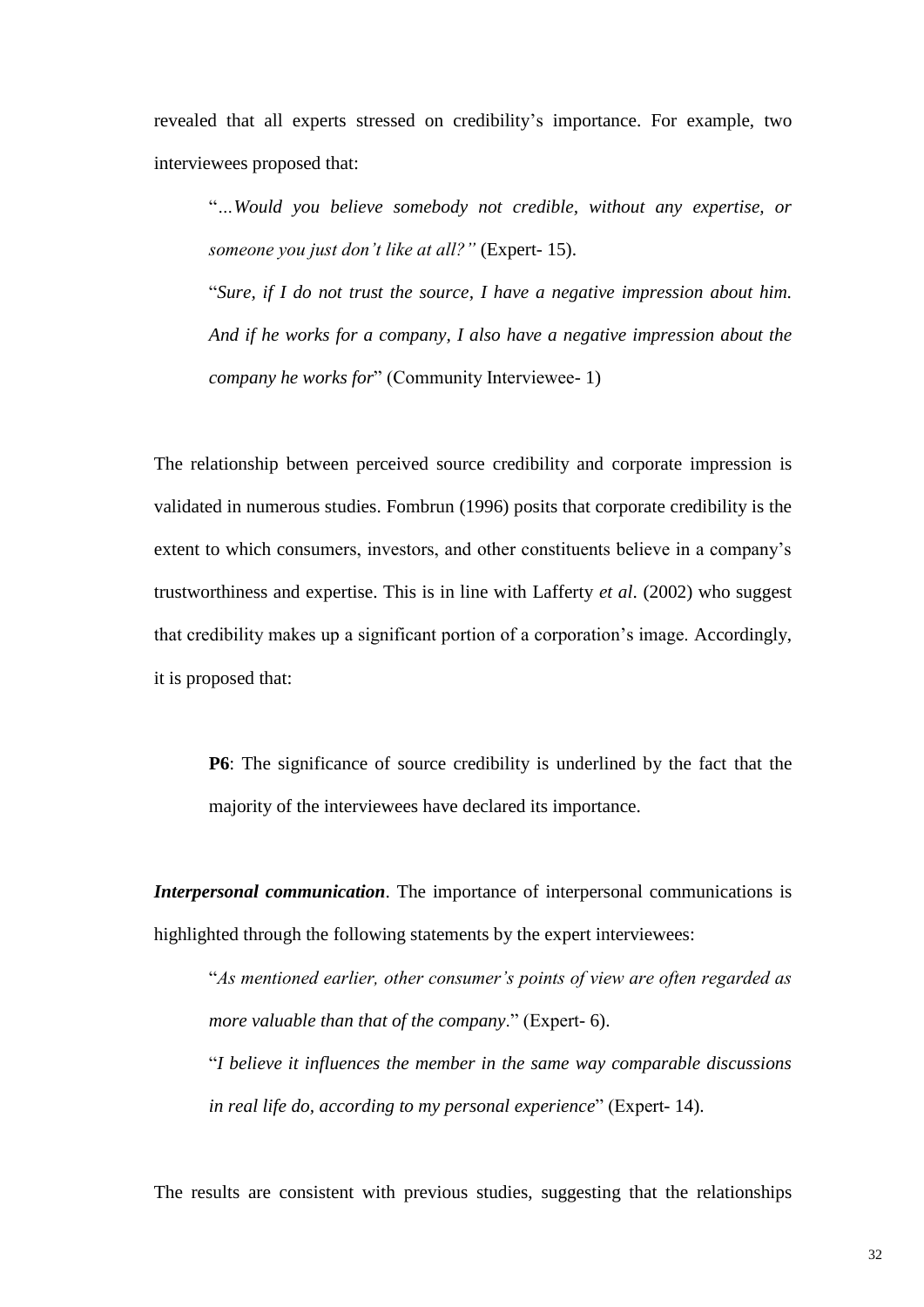with and attitudes toward a company or brand depend fundamentally on the social interactions between the group members (Baumgarth, 2004). Melewar and Karaosmanoglu (2006) propose that corporate impression is influenced by positive information received from intermediary sources. A surprising finding indicates that only a minority of the community respondents believed that interpersonal communication is relevant in terms of impression formation. This result may be explained by the assumption that OCMs believe that others do not influence them. Respondents often stressed that they were not influenced by other OCMs' messages, because they had their own point of views. The experts, however, were found to have a more objective point of view when assessing the influence of interpersonal communication. Based on the above discussion, it can be assumed that messages, which are posted by the company-representative, are influenced by the messages of other community members participating in this discussion. Hence, the study suggests that:

**P7**: The messages of the other community members influence the impression formed of the company-representative.

Overall, important and relevant elements in the CMC were consistently identified, as explained in the concluding section.

## **Conclusion**

The increasing interest in OCs heightens the need for a better understanding of people gathering in those communities. To date, researchers have tended to focus on subjects such as: (i) motivation to participate in communities, (ii) types of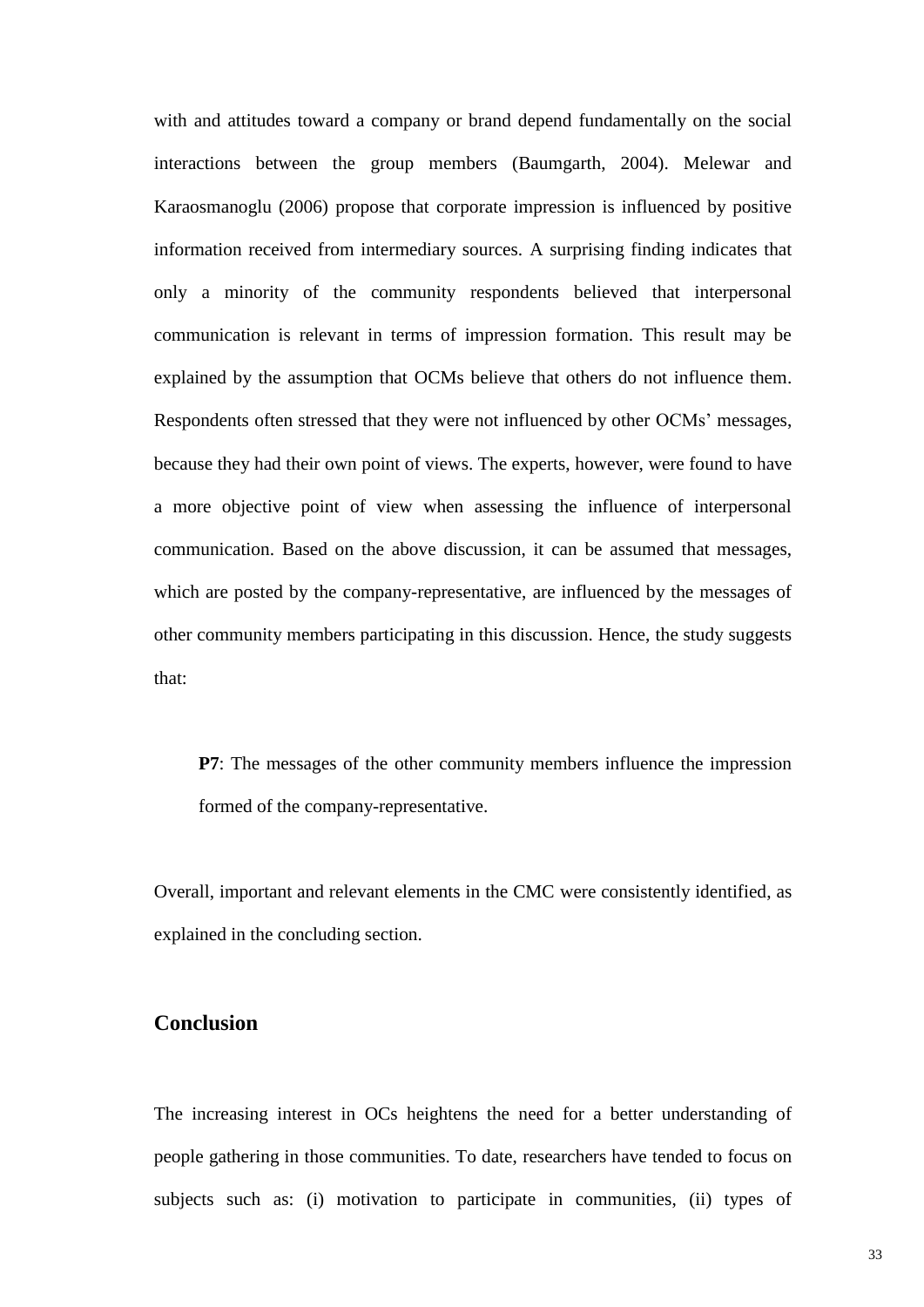communities, and (iii) communities' influence on customers' behaviours and perceptions. However, there has been little discussion about corporate communication targeting OCs. Even less research addresses the question of how corporate communication, targeting OCs, influences corporate impression formation. This exploratory study has attempted to fill this gap, by evaluating the elements of corporate communication in OCs and their influence on corporate impression formation. Important elements, namely, relevance of messages, communication style, social context cues, affiliation, perceived similarity, source credibility, interactivity and interpersonal communication were identified and confirmed. With those elements, a conceptual model was built and seven propositions to navigate successfully in the OC context were made.

In terms of the *theoretical contribution,* to the best of our knowledge, this is the first study to investigate corporate communication activities in online communities by focusing on impression formation. The study advances the concept of communication by extending communication activities in OCs. It adds to the nature of uncontrolled communication (interpersonal communication), suggesting that on online platforms it occurs simultaneously to the controlled communication. Furthermore, elements of media theory and computer-mediated communication are linked with corporate impression formation. Thus, the research brings together various strands of theories and relates them to the present context.

The study provides various *practical implications*. Understanding how corporate impression is formed in OCs can help to reveal if and how shareholders expect members of companies to participate in virtual networks and how this affects corporate impression. The findings may conclude the on-going debate on whether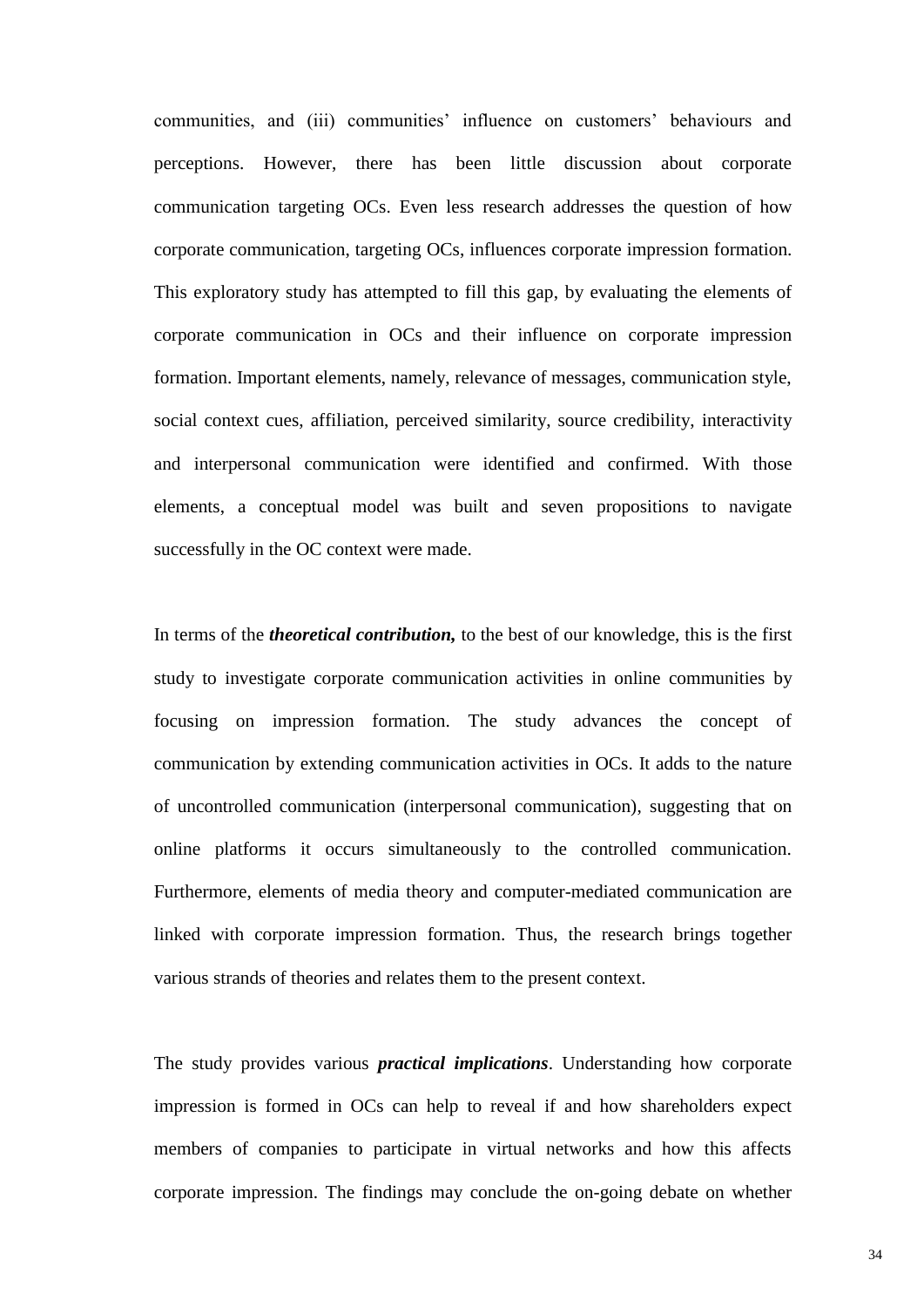company-representatives are welcome in OCs or not. As suggested by Expert-3, if the participation of a company-representative is a real benefit, he or she will be accepted in the community. In other words, it is highlighted that if a companyrepresentative acts as an expert, who adds real benefit to the community without using corporate speeches and trying to advertise their products and services, he or she will be accepted as a community member. The company-representative has a crucial role in terms of impression formation and needs to be selected carefully. A company must determine more systematically about which company-representative fits the online community in terms of their characteristics and writing style, and who might be genuinely interested in the issues discussed in order to provide additional knowledge to the online community members.

More research in this interesting area is encouraged, as there are numerous questions arising suitable for exploration in *future researches*. First, there are more general questions that could be investigated, such as how offline interactions and perceptions influence the image formation process in the online world. Second, in relation to the key constructs presented in Table 2, the following future research avenues should be considered: A further thorough investigation into the constructs in order to define, for instance, what makes a message relevant and what communication style is preferred. Finally, the proposed conceptual model should be refined and tested quantitatively.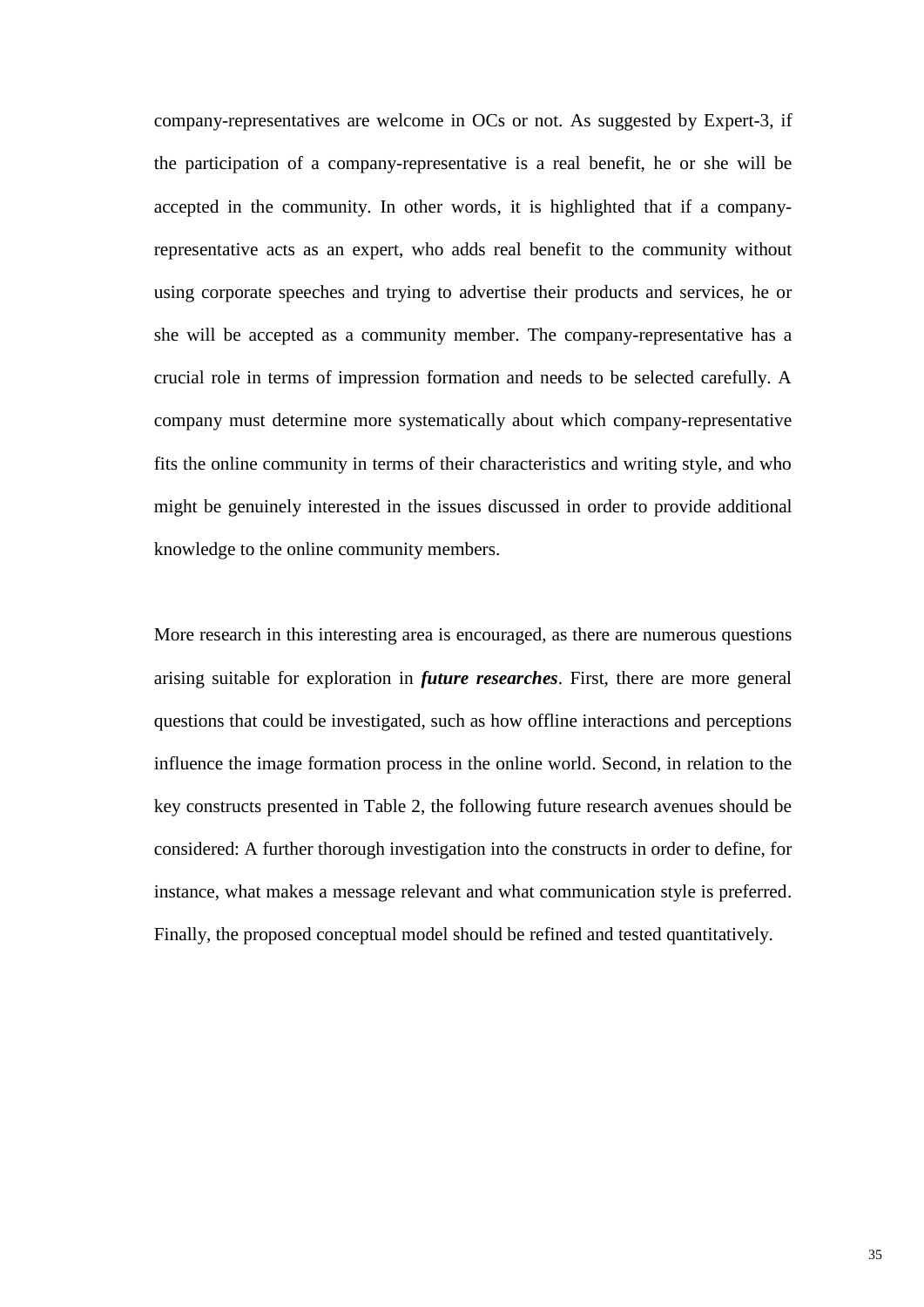## **References**

- Aaker, D.A. & Keller, L.K. 1993, "Interpreting cross-cultural replications of brand extensions", *International Jounal of Research in Marketing,* vol. 10, no. 1, pp. 55-9.
- Adkins, M. & Brashers, D.E. 1995, "The power of language in computer-mediated groups", *Management Communication Quarterly,* vol. 8, pp. 289-322.
- Ahonen, T.T. & Moor, A. 2005, *Communities Dominate Brands: Business and Marketing Challenges for the 21st Century,* Futuretext, London.
- Ajzen, I. and Fischbein, M. (1980). Understanding attitudes and predicting social behavior, Prentice-Hall, New Jersey.
- Ariely, D. 2000, "Controlling the Information Flow: Effects on Consumers' Decision Making and Preferences", Journal of Consumer Research, vol. 27, no. 2, pp. 233-248.
- Bagozzi, R.P., Dholakia, U.M. and Pearo, L.R. (2007). "Antecedents and Consequences of Online Social Interactions", Media Psychology, vol. 9, pp. 77- 114.
- Bagozzi, R.P. and Dholakia, U.M. (2002). "Intentional Social Action in Virtual Communities", Journal of Interactive Marketing, vol. 16, no. 2, pp. 2-20.
- Balmer, J.M.T. and Gray, E.R. (2000). "Corporate identity and corporate communication: creating a competitive advantage", Industrial and Commercial Training, vol. 32, no. 7, pp. 256-261.
- Balmer, J.M.T. 2001, "Corporate identity, corporate branding and corporate marketing. Seeing through the fog.", European Journal of Marketing, vol. 35, no. 3/5, pp. 248-291.
- Balmer, J.M.T. & Gray, E.R. 2003, "Corporate brands: what are they? What of them?", European Journal of Marketing, vol. 37, no. 7/8, pp. 972-997.
- Balmer, J.M.T. & Greyser, S.A. 2006, "Corporate marketing. Integrating corporate identity, corporate branding, corporate communications, corporate image and corporate reputation", European Journal of Marketing, vol. 40, no. 7/8, pp. 730- 741.
- Barich, H. & Kotler, P. 1991, "A Framework for Marketing Image Management", Sloan Management Review, vol. 32, no. 2, pp. 94-104.
- Baumgarth, C. (2004). Markenpolitik: Markenwirkungen, Markenführung, Markencontrolling, Gabler Verlag, Wiesbaden.
- Belch, G.E. and Belch, M.A. (1994). Introduction to Advertising and Promotion: An Integrated Marketing Communications Perspective, IL.
- Bernard, Y. (2004). "La Netnographie: Une nouvelle méthode d'enquête qualitative basée sur les communautés virtuelles de consommation", Décisions Marketing, vol. 36, pp. 47-62.
- Bhattacherjee, A. and Sanford, C. (2006). "Influence processes for information technology acceptance: an elaboration likelihood model", MIS Quarterly, vol. 30, no. 4, pp. 805-825.
- Bickard, B. and Schindler, R. (2001). "Internet forums as influential sources of consumer information", Journal of Interactive Marketing, vol. 15, no. 3, pp. 31- 52.
- Bolger, J.F.J. 1959, "How To Evaluate Your Corporate Image", Journal of Marketing, vol. 24, pp. 7-10.
- Boulding, K.E. 1956, "The image: knowledge in life and society. ", Ann Arbor, MI: University of Michigan Press, .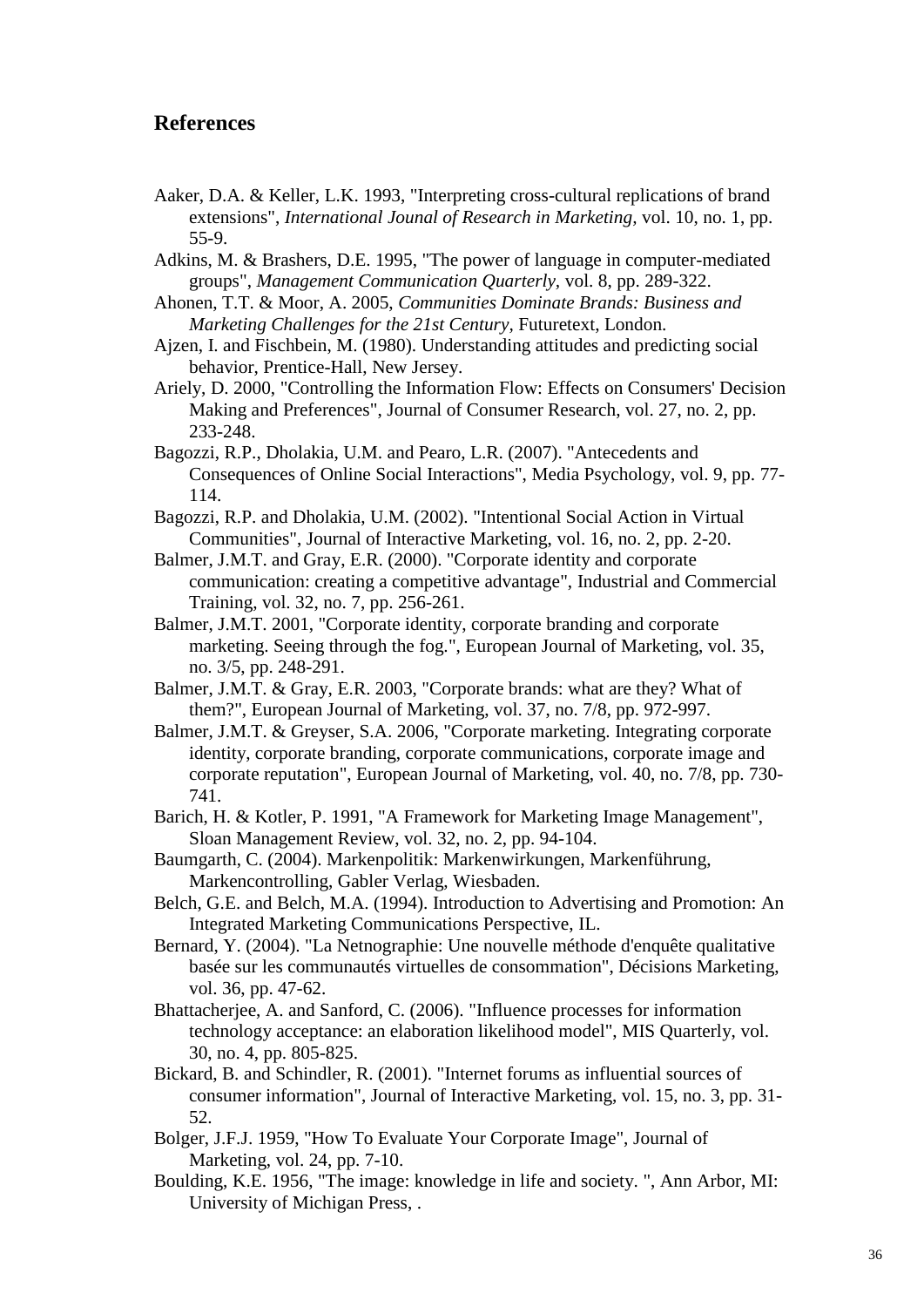- Boyd, D. & Ellison, N. 2007, "Social Network Sites: Definition, Histry and Scholarship", Journal of Computer-Mediated Communication, vol. 13, no. 1, pp. article 11.
- Brown, J.J. & Reingen, P.H. 1987, "Social Ties and Word-of-Mouth Referral Behavior", Journal of Consumer Research, vol. 14, no. 3, pp. 350-362.
- Brown, T.J. 1998, "Corporate Associations in Marketing: Antecedents and Consequences", *Corporate Reputation Review,* vol. 1, no. 3, pp. 215-233.
- Burgoon, J.K., Bonito, J.A., Ramirez, A., Dunbar, N.E., Kam, K. & Fischer, J. 2002, "Testing the interactivity principle: Effects of mediation, propinquity and verbal and nonverbal modalities of interpersonal interaction.", *Journal of Communication,* vol. 52, no. 3, pp. 657-677.

Burns, N. & Grove, S.K. 2001, *The Practice of Nursing Research: Conduct, Critique, & Utilization* 4th edition edn, W.B. Saunders Company, Philadelphia.

- Christodoulides, G. & De Chernatony, L. 2004, "Dimensionalising on- and offline brands' composite equity", *The Journal of Product and Brand Management,* vol. 13, no. 2/3, pp. 168-179.
- Clow, K.E. and Baack, D. (2004). Integrated Advertising, Promotions, and Marketing Communications, Prentice-Hall, Upper Saddle River, NJ.
- Cohen, L. 1967, "The Differentiation Ratio in Corporate Image Research", Journal of Advertising Research, vol. 7, no. 3, pp. 32-36.
- Corbin, J. & Strauss, A.L. 1990, "Grounded Theory Research: Procedures, Canons and Evaluative Criteria", Qualitative Sociology, vol. 13, no. 1, pp. 3-21.
- Cornelissen, J. 2000, "Corporate image: an audience centred model", Corporate Communications, vol. 5, no. 2, pp. 119-125.
- Cova, B. and Carrère, V. (2002). "Les communautés de passionnés de marque: opportunité ou menace sur le Net?", Revue Française du Marketing, vol. 189/190, no. 4-5, pp. 119-130.
- Culnan, M.J. & Markus, L.M. 1987, Information Technologies, in Jablin, Frederic M., Putman, Linda L., Roberts, Karlene H. and Porter, Lyman W. (Ed), Handbook of Organizational communication, Sage Publication, London.
- Daft, R.L. and Lengel, R.H. (1984). "Information richness: A new approach to managerial behavior and organizational design", Research in Organizational Behavior, vol. 6, pp. 191-233.
- De Chernatony, L. (2001). "Succeeding with brands on the Internet", Journal of Brand Management, vol. 8, no. 3, pp. 186-195.
- De Chernatony, L., Harris, F. & Dall'Olmo Riley, F. 2000, "Added value: its nature, roles and sustainability", European Journal of Marketing, vol. 34, no. 1/2, pp. 39-56.
- Dellaert, B.G.C. 2002, Exploring Consumers' Willingness to Contribute to Internet Web Sites, PA. Idea Group Publishing, Hersey.
- Dellande, S. & Gilly, M.C. 1998, "Gaining Customer Compliance in Services", Services Marketing Management, vol. 7, pp. 265-292.
- DeShields, O.W. & Kara, A. 2000, "The Persuasive Effect of Spokesperson Similarity Moderated by Source Credibility", American Marketing Association. Conference Proceedings, vol. Summer, pp. 132-138.
- Dholakia, U.M., Bagozzi, R.P. and Pearo, L.R. (2004). "A Social Influence Model of Consumer Participation in Network- and Small-Group-Based Virtual Communities", International Journal of Research in Marketing, Available at SSRN: [http://ssrn.com/abstract=534523,](http://ssrn.com/abstract=534523) pp. 1-47. Retrieved, July 4, 2007.
- Dubrovsky, V.J., Kiesler, S. & Sethna, B.N. 1991, "The equalization phenomenon: Status effects in computer-mediated and face-to-face decision making groups.", Human-Computer Interaction, vol. 6, pp. 119-146.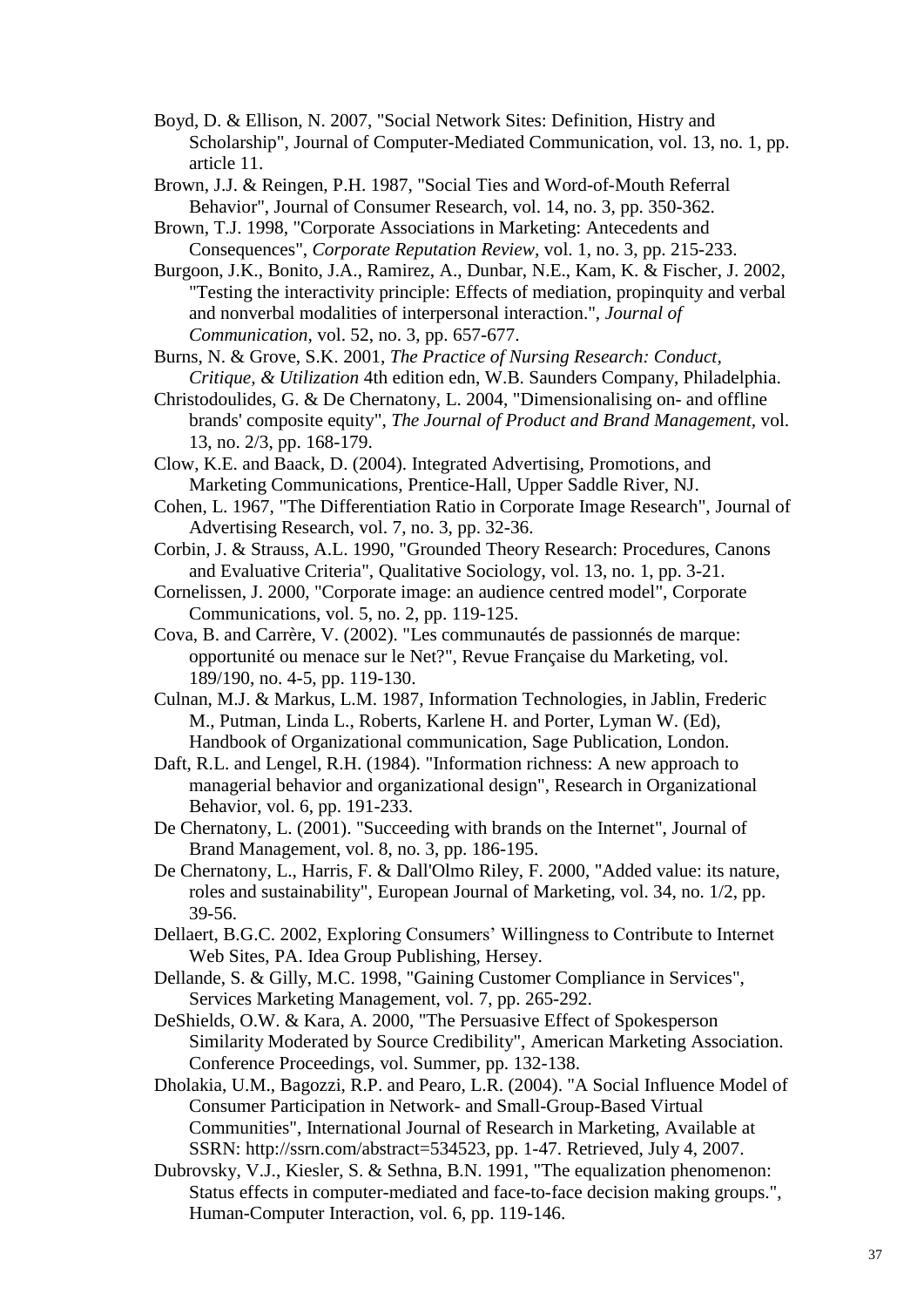- Dwyer, P. (2007). "Measuring the value of electronic word of mouth and its impact in consumer communities", Journal of Interactive Marketing, vol. 21, no. 2, pp. 63-79.
- Evans, F.B. (1963). "Selling as a Dyadic Relationship A New Approach", The American Behavioral Scientist, May, pp. 76-79.
- Fombrun, C.J. 1996, Reputation: Realising Value from the Corporate Image, Harvard Business School Press, Boston, Ma.
- Gardner, B.B. & Levy, S.J. 1955, "The product and the brand", Harvard Business Review, vol. 33, pp. 33-39.
- Giesler, M. and Pohlmann, M. (2003). "The anthropology of file sharing: consuming Napster as a gift", Advances in Consumer Research, vol. 30, pp. 273-279.
- Gilly, M.C., Graham, J.L., Wolfinbarger, M. & Yale, L.J. 1998, "A Dyadic Study of Interpersonal Information Search", Journal of the Academy of Marketing Science, vol. 26, no. 2, pp. 83-100.
- Godes, D. and Mayzlin, D. (2004). "Using Online Conversations to Study Word-of-Mouth Communication", Marketing Science, vol. 23, no. 4, pp. 545-560.
- Goffman, E. 1959, The Presentation of Self in Everyday Life , Anchor Books, Doubleday, New York.
- Goldsmith, R.E., Lafferty, B.A. & Newell, S.J. 2000, "The Impact of Corporate Credibility and Celebrity Credibility on Consumer Reaction to Advertisements and Brands", Journal of Advertising, vol. XXIX, no. 3, pp. 43-54.
- Grönroos, C. (2012). "From Integrated Marketing Communications to Customer-Driven Marketing Communication", Key note speech at the 17th International Conference on Corporate and Marketing Communications, ESC Rennes, France.
- Gruen, T.W., Osmonbekov, T. and Czaplewski, A.J. (2006). "eWOM: The impact of customer-to-customer online know-how exchange on customer value and loyalty", Journal of Business Research, vol. 59, pp. 449-456.
- Hagel, J. & Armstrong, A.G. 1997, Net gain: expanding markets through virtual communities. Harvard Business School Press.
- Hallier Willi, Christine (2013). Corporate impression formation in online communities - determinants and consequences of online community corporate impressions. Brunel Business School Thesis, Brunel University, London.
- Hansford, B.C. and Hattie, J.A. (1987). "Perceptions of Communicator Style and Self-Concept", Communication Research, vol. 14, no. 2, pp. 189-203.
- Henning-Thurau, T., Gwinner, K.P., Walsh, G. and Gremler, D.D. (2004). "Electronic word-of-mouth via consumer-opinion platforms: what motivates consumers to articulate themselves on the Internet", Journal of Interactive Marketing, vol. 18, no. 1, pp. 38-52.
- Herring, S. 1996, Computer-mediated communication: Linguistic, social and crosscultural perspectives. John Benjamin Publishing Company, Philadelphia.
- Hogenkamp, P. Interview Took Place on 31.5.2007 in Zurich, Switzerland, "Expert Interview with CEO of Blogwerk and Zeix", 2007, .
- Jacobson, D. (1999). "Impression Formation in Cyberspace: Online Expectations and Offline Experiences in Text-based Virtual Communities", Journal of Computer-Mediated Communication, vol. 5, no. 1, pp. 0-0.
- Kennedy, T.L.M. 2000, "An Exploratory Study of Feminist Experiences in Cyberspace", Cyber Psychology and Behaviour, vol. 3, no. 5, pp. 707-719.
- Kiesler, S., Siegel, J. and McGuire, T.W. (1984). "Social Psychological Aspects of Computer-mediated Communication", American Psychologist, vol. 39, no. 10, pp. 1123-1134.
- Kozinets, R.V. (2006). Netnography, The Sage Dictionary of Social Research, London.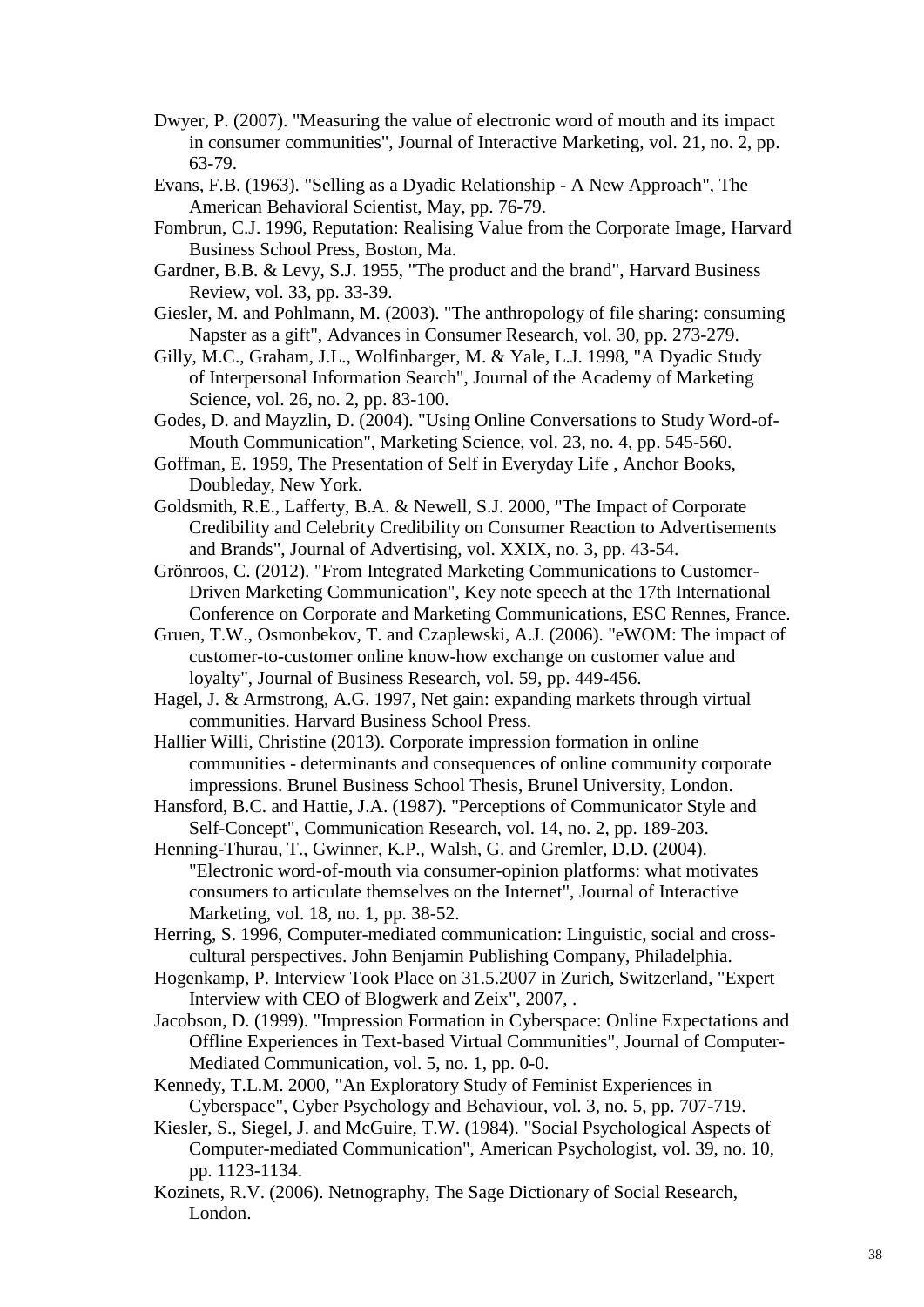- Kozinets, R.V. (2002). "The Field Behind the Screen: Using Netnography for Marketing Research in Online Communities", Journal of Marketing Research, vol. 39 (February), pp. 61-72.
- Kozinets, R.V. (2001). "Utopian Enterprise: Articulating the Meanings of Star Trek's Culture of Consumption" Journal of Consumer Research, vol. 28 (June), pp. 67- 88.
- Kozinets, R.V. (1999). "E-tribalized Marketing?: The Strategic Implications of Virtual Communities of Consumption", European Management Journal, vol. 17, no. 3, pp. 252-264.
- Kozinets, R.V. (1998). "On Netnography: Initial Reflections on Consumer Research Investigations of Cyberculture", Advances in Consumer Research Association for Consumer Research, Provo, UT, vol. 25, pp. 366-71.
- Kozinets, R.V. (1997). "I Want To Believe: A Netnography of the X-Philes Subculture of Consumption" in Advances in Consumer Research, eds. M. Brucks and D. MacInnis, Association for Consumer Research, Provo, UT.
- Lafferty, B.A. & Goldsmith, R.E. 1999, "Corporate Credibility's Role in Consumers' Attitudes and Purchase Intentions When a High versus a Low Credibility Endorser Is Used in the Ad", Journal of Business Research, vol. 44, no. 2, pp. 109-116.
- Lafferty, B.A., Goldsmith, R.E. & Newell, S.J. 2002, "The Dual Credibility Model: The Influence of Corporate and Endorser Credibility on Attitudes and Purchase intentions", Journal of Marketing Theory and Practice, vol. 10, no. 3, pp. 1-12.
- Laughey, D. 2007, Key Themes in Media Theory, Open University Press, McGraw-Hall Press, Berkshire, UK.
- Lazarsfeld, P.F. & Merton, R.K. 1954, "Friendship as a Social Process: A Sustantive and Methodological Analysis", Freedom and Control in Modern Society. Morroe, ed., .
- Lea, M. & Spears, R. 1995, Love at first byte? Building personal relationships over computer networks. In J. T. Wood & S. Duck (Eds.), Understudied Relationships: Off the Beaten Track (pp.197-233), Newbury Park, CA: Sage.
- Lehu, J. 2004, "Back to life! Why brands grow old and sometimes die and what managers then do: An exploratory qualitative research put into the French context", Journal of Marketing Communications, vol. 10, pp. 133-152.
- Levinson, P. 1990, Computer conferencing in the context of the evolution of media. In L.M. Harasim (ed), Online education: Perspectives on a new environment, pp 3-14, Praeger, New York.
- Locke, C., Levine, F., Searls, D. & Weinberger, D. 2001, The Cluetrain Manifesto: The End of Business as Usual, Perseus Books Group, Cambridge, MA.
- Mann, C. & Steward, F. 2000, Internet Communication and Qualitative Research: A Handbook for Resarching Online, Sage Publications, London.
- Martineau, P. (1958). "Sharper Focus for the Corporate Image", Harvard Business Review, vol. 36, no. 6, pp. 49-58.
- Massey, J.E. 2003, "A Theory of Organizational Image Management: Antecedents, Processes & Outcomes", International Academy of Business Disciplines Annual Conference, held in Orlando, vol. April.
- McAlexander, J.H., Schouten, J.W. & König, H.F. 2002, "Building Brand Community", Journal of Marketing, vol. 33, no. 1, pp. 38-54.
- McGuire, W.J. (1969). The Nature of Attitudes and Attitude Change, MA: Addison-Wesley, Cambridge, MA.
- Meho, L.I. 2006, "E-Mail Interviewing in Qualitative Research: A Methodological Discussion", Journal off The American Society for Information Science and Technology, vol. 57, no. 10, pp. 1284-1295.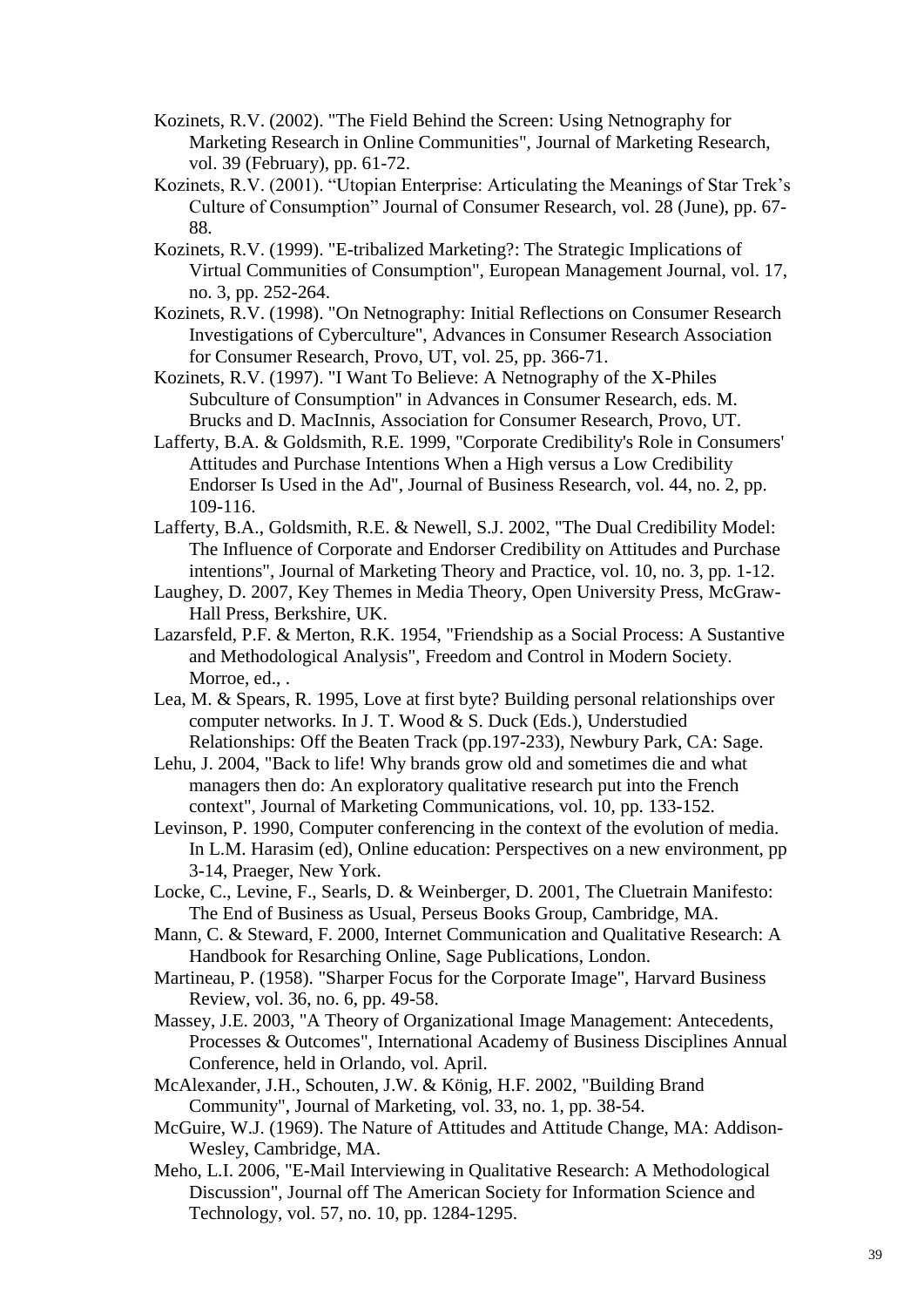- Meho, L.I. & Tibbo, H.R. 2003, "Modeling the Information-Seeking Behavior of Social Scientists: Ellis's Study Revisited", Journal of the American Society for Information Science and Technology, vol. 54, no. 6, pp. 570-587.
- Mehrabian, A. (1969). "Some referents and measures of nonverbal behaviour", Behaviour Research Methods and Instrumentation, vol. 1, no. 6, pp. 205-207.
- Melewar, T.C. and Karaosmanoglu, E. (2006). "Seven dimensions of corporate identity", European Journal of Marketing, vol. 40, no. 7/8, pp. 846-869.
- Melewar, T.C. & Akel, S. 2005, "The role of corporate identity in the higher education sector", Corporate Communications, vol. 10, no. 1, pp. 41-57.
- Melewar, T.C. and Smith, N. (2003). "The Internet revolution: some global marketing implications", Marketing Intelligence & Planning, vol. 21, no. 6, pp. 363-369.
- Melewar, T.C. and Jenkins, E. (2002). "Defining the Corporate Identity Construct", Corporate Reputation Review, vol. 5, no. 1, pp. 76-90.
- Melewar, T.C. & Saunders, J. 2000, "Global corporate visual identity systems: using an extended marketing mix", European Journal of Marketing, vol. 34, no. 5/6, pp. 538-545.
- Miles, M.B., and Huberman, A.M. (1994). Qualitative Data Analysis, 2nd Ed., p. 10- 12. Newbury Park, CA: Sage.
- Morse, J.M. & Field, P.A. 2002, Nursing Research The Application of Qualitative Approaches Second Edition, 2nd edition edn, Nelson Thornes, Cheltenham, UK.
- Murray, P.J. 1996, "Nurses' computer-mediated communications on NURSENET: A case study.", Computers in Nursing, vol. 14, no. 4, pp. 227-234.
- Murray, P.J. 1995, "Research from cyberspace: Interviewing nurses by e-mail.", Health Informatics, vol. 1, no. 2, pp. 73-76.
- Murray, P.J. & Sixsmsmith, J. 1998, "E-mail: A qualitative research medium for interviewing?", International Journal of Social Research Methodology, vol. 1, no. 2, pp. 103-121.
- Mykytyn, P.P., Souren, P., Imad, S. and Priya, S. (2005). "An Empirical Investigation of Collaborative Conflict Management Style in Group Support System-Based Global Virtual Teams", Journal of Management Information Systems, vol. 21, no. 3, pp. 185-222.
- Nielsen Report (2012). Global Trust in Advertising and Brand Management, The Nielsen Company.
- Norton, R.W. (1983). Communicator style: theory, applications and measures, Sage Publications, Beverly Hills, CA.
- Ohanian, R. (1990). "Construction and Validation of a Scale to Measure Celebrity Endorsers' Perceived Expertise, Trustworthiness, and Attractiveness", Journal of Advertising, vol. 19, no. 3, pp. 39-52.
- Paccagnella, L. (1997). "Getting the Seats of Your Pants Dirty: Strategies for Ethnographic Research on Virtual Communities", Journal of Computer-Mediated Communication, vol. 3, no. 1, pp. 0-0.
- Palmer, A. and Koenig-Lewis, N. (2009). "An experiential, social network-based approach to direct marketing", Direct Marketing: An International Journal, vol. 3, no. 3, pp.162 – 176.
- Pina, J.M., Bravo, R. and Montaner, T. (2008). "Antecedents and Consequences of Corporate Image: A Model Applied to Financial Institutions", Proceedings of the 37th EMAC Conference 2008, Brighton, UK, paper no. 15672.
- Price, L.L., Feick, L.F. & Higie, R.A. 1987, "Information Sensitive Consumers and Market Information", The Journal of Consumer Affairs, vol. 21, no. 2, pp. 328- 341.
- Rafaeli, S. (1988). "Interactivity: From new media to communication", Sage Annual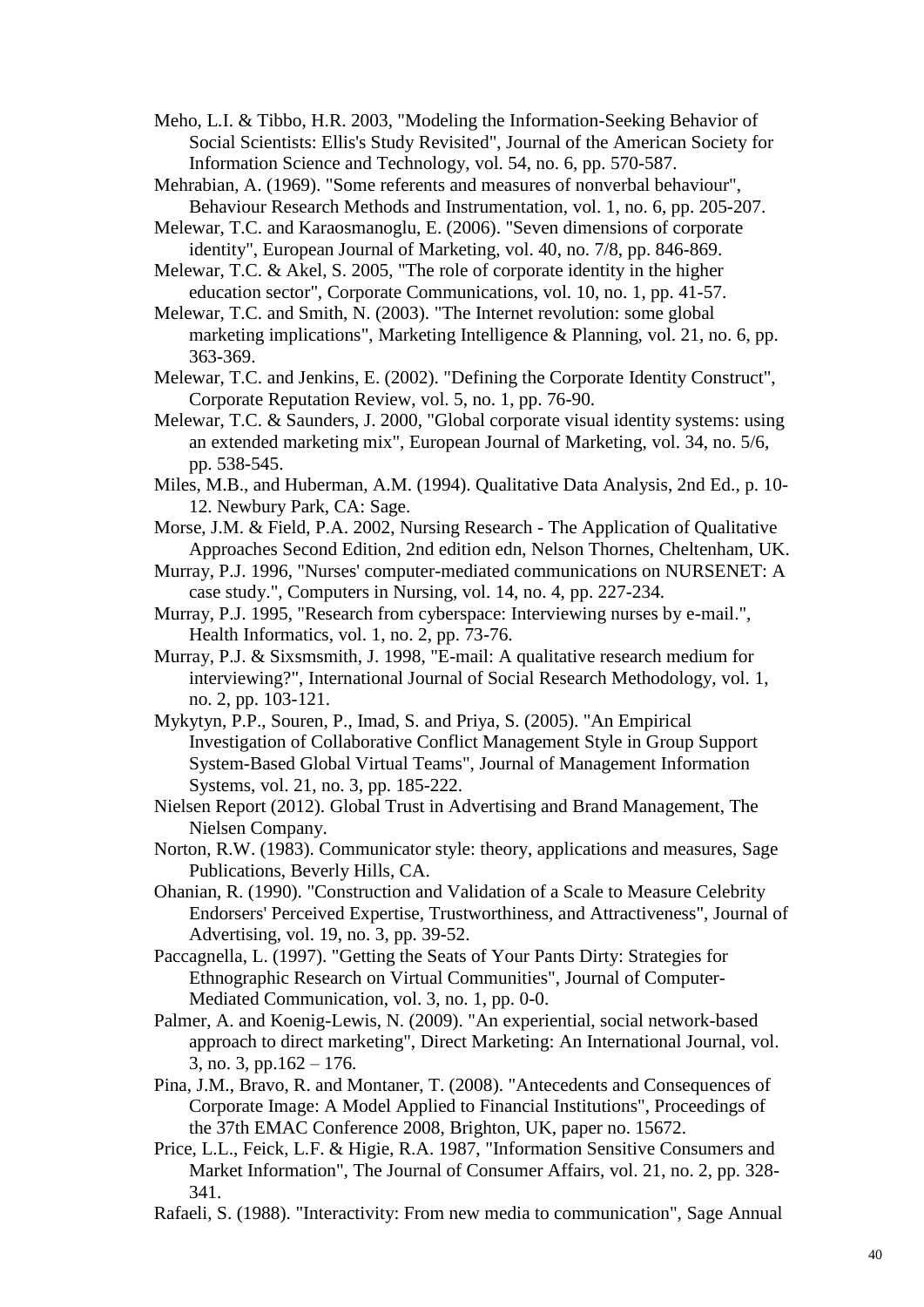Review of Communication Research, vol. 16, pp. 110-134.

- Rice, R.E. and Torobin, J. (1992). "Communication style, media use, organizational level, and use and evaluation of electronic messaging", Management Communication, vol. 6, no. 1, pp. 3-33.
- Roed, J. 2003, "Language Learner Behaviour in a Virtual Environment", Computer Assisted Language Learning, vol. 16, no. 2 & 3, pp. 155-172.
- Scoble, R. and Israel Shel (2006). Naked Conversations, John Wiley & Sons, Ind., Hoboken, New Jersey.
- Selwyn, N. & Robson, K. 1998, "Using e-mail as a research tool", Social Research Update, vol. 10.
- Shih, C.(. 1998, "Conceptualizing Consumer Experience in Cyberspace", European Journal of Marketing, vol. 32, no. 7/8, pp. 655-665.
- Short, J.E., Williams, E. & Christie, B. 1976, The Social Psychology Of Telecommunications, Chichester: Wiley.
- Sicilia, M., Ruiz, S. and Munuera, J.L. (2005). "Effects of interactivity in a web site", Journal of Advertising, vol. 34, no. 3, pp. 31-45.
- Simons, H., Berkowitz, N. and Moyer, R. (1970). "Similarity, credibility, and attitude change: A review and theory", Psychological Bulletin, vol. 73, pp. 1-16.
- Sproull, L. & Kiesler, S. 1986, "Reducing social context cues: Electronic mail in organizational communication", Management Science, vol. 32, no. 11, pp. 1492- 1513.
- Stammerjohan, C., Wood, C.M., Chang, Y. & Thorson, E. 2005, "An empirical investigation of the interaction between publicit, advertising, and previous brand attitudes and knowledge", Journal of Advertising, vol. 34, no. 4, pp. 55-67.
- Stern, B., Zinkhan, G.M. & Jaju, A. 2001, "Marketing Images: Construct Definition, Measurement Issues, and Theory Development", Marketing Theory, vol. 1, no. December, pp. 201-224.
- Strauss, A., and Corbin, J. (1990). Basics of qualitative research: Grounded theory procedures and techniques. Newbury Park, CA: Sage Publications, Inc.
- Swissmom (2011). "Surfen mit Bauch oder Baby" [Press Release]. Received by Email from Swissmom Team, March 25, 2011.
- Tanis, M. & Postmes, T. 2003, Social cues and impression formation in CMC.
- Tapscott, D. 1995, The Digital Economy, McGraw-Hill, New York etc.
- Tidwell, L.C. & Walther, J.B. 2002, "Computer-mediated communication effects on disclosure, impressions, and interpersonal evaluations: Getting to know one another a bit at a time", Human Communication Research, vol. 28, pp. 317-348.
- Toffler, A. 1984, The Third Wave. The classic study of tomorrow, Bantam Books, New York.
- Topalian, A. 2003, "Experienced reality. The development of corporate identity in the digital era", European Journal of Marketing, vol. 37, no. 7/8, pp. 1119-1132.
- Van Rekom, J. & Van Riel, C.B.M. 2000, "Operational Measures of Organizational Identity: A Review of Existing Methods", Corporate Reputation Review, vol. 3, no. 4, pp. 334-350.
- Walther, J.B., Van Der Heide, B., Hamel, L.M. and Shulman, H.C. (2009). "Self-Generated Versus Other-Generated Statements and Impressions in Computer-Mediated Communication: A Test of Warranting Theory Using Facebook", Communication Research, vol. 36, no. 2, pp. 229-253.
- Walther, J.B., Slovacek, C.L. and Tidwell, L.C. (2001). "Is a Picture Worth a Thousand Words? Photographic Images in Long-Term and Short-Term Computer-Mediated Communication", Communication Research, vol. 28, no. 1, pp. 105-134.
- [Walther, J. B. \(1997\). "Group and interpersonal effects in international computer-](http://www.itu.dk/people/khhp/speciale/videnskabelige%20artikler/Walther_1997%20-%20group%20interpersonal%20efftes.pdf)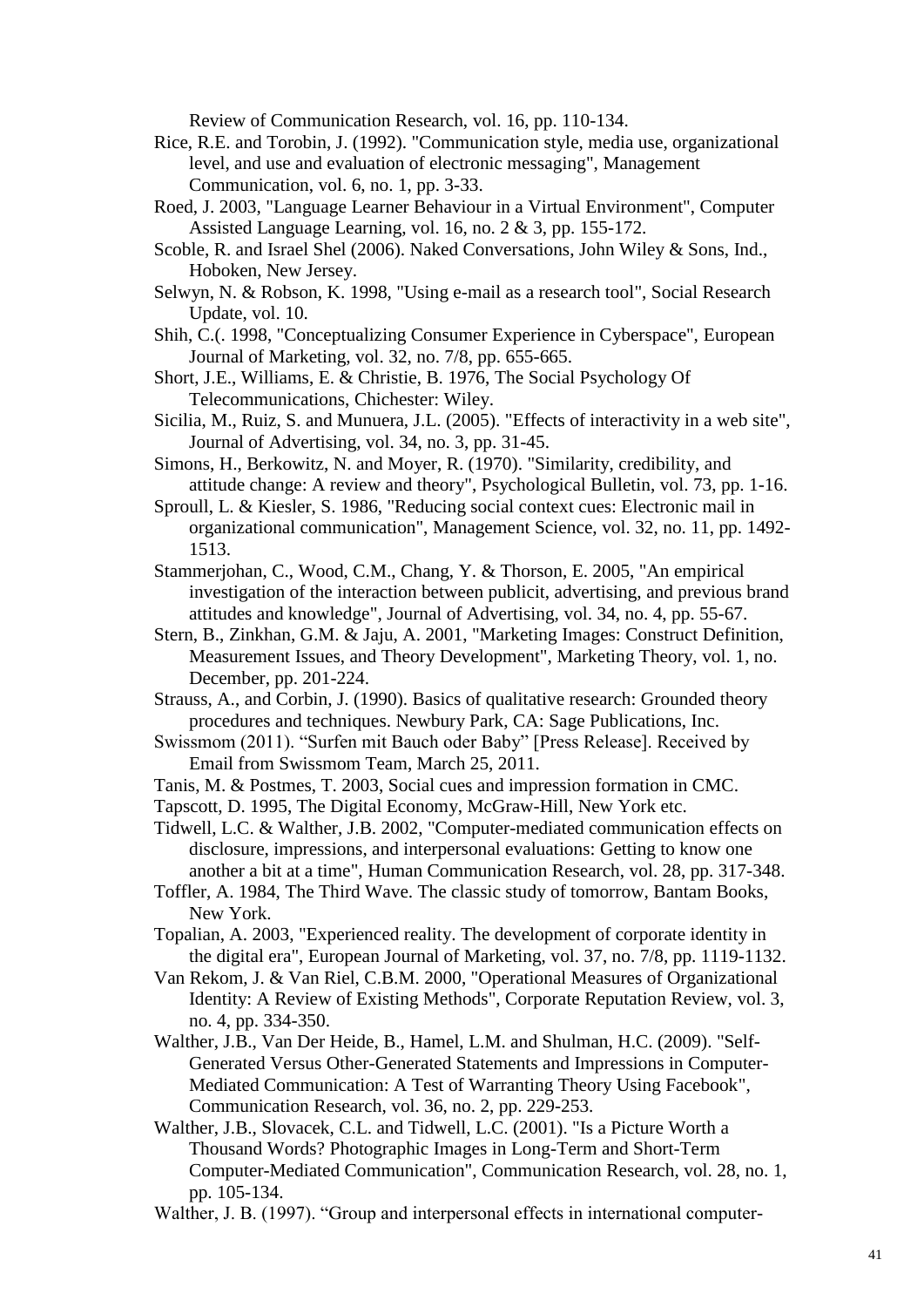[mediated collaboration", Human Communication Research, vol. 23, pp. 342-](http://www.itu.dk/people/khhp/speciale/videnskabelige%20artikler/Walther_1997%20-%20group%20interpersonal%20efftes.pdf) [369.](http://www.itu.dk/people/khhp/speciale/videnskabelige%20artikler/Walther_1997%20-%20group%20interpersonal%20efftes.pdf)

- Walther, J.B. (1996). "Computer-mediated Communication: Impersonal, Interpersonal and Hyperpersonal Interaction", Communication Research, vol. 23, no. 1, pp. 3-43.
- Walther, J.B. (1995). "Relational aspects of computer-mediated communication: Experimental observations over time", Organization Science, vol. 6, pp. 186- 203.
- Walther, J.B. and Tidwell, L.C. (1995). "Nonverbal cues in Computer-Mediated Communication, and the Effect of Chronemics on Relational Communication", Journal of Organizational Computing, vol. 5, no. 4, pp. 355-378.
- Walther, J.B., Anderson, J.F. and Park, D.W. (1994). "Interpersonal effects in computer-mediated interaction: A meta-analysis of social and antisocial communication", Communication Research, vol. 21, no. 4, pp. 460.
- Walther, J. B. (1993). "Construction and validation of a quantitative measure of impression development", Southern Communication Journal, vol. 59, pp. 27-33.
- Walther, J.B. (1992). "Interpersonal Effects in Computer-mediated Interaction: A Relational Perspective", Communication Research, vol. 19, no. 1, pp. 52-90.
- Warnick, B. 2004, "Online Ethos", The American Behavioral Scientist, vol. 48, no. 2, pp. 256-265.
- Weber, R.P. (1990). Basic Content Analysis, second ed. Series: Sage University Papers. Quantitative Applications in the Social Sciences, vol. 49. Sage Publications Ltd., London.
- Weil, D. 2006, The Corporate Blogging, Penguin-Group, New York.
- Wiener, M. and Mehrabian, A. (1968). Language within Language: Immediacy, a Channel in Verbal Communication, Appleton-Century-Croft, New York, NY.
- Williams, S.L. and Moffitt, M.A. (1997). "Corporate Image as an Impression Formation Process: Prioritizing Personal, Organizational, and Environmental Audience Factors", Journal of Public Relations Research, vol. 9, no. 4, pp. 237- 258.
- Wright, J. (2006). Blog Marketing, The McGraw-Hill Companies, New York.
- Zerfass, A. 27.1.2005, "Corporate Blogs: Einsatzmöglichkeiten und Herausforderungen", BIG BlogInitiativeGermany, vol. [www.bloginitiativegermany.de.](http://www.bloginitiativegermany.de/)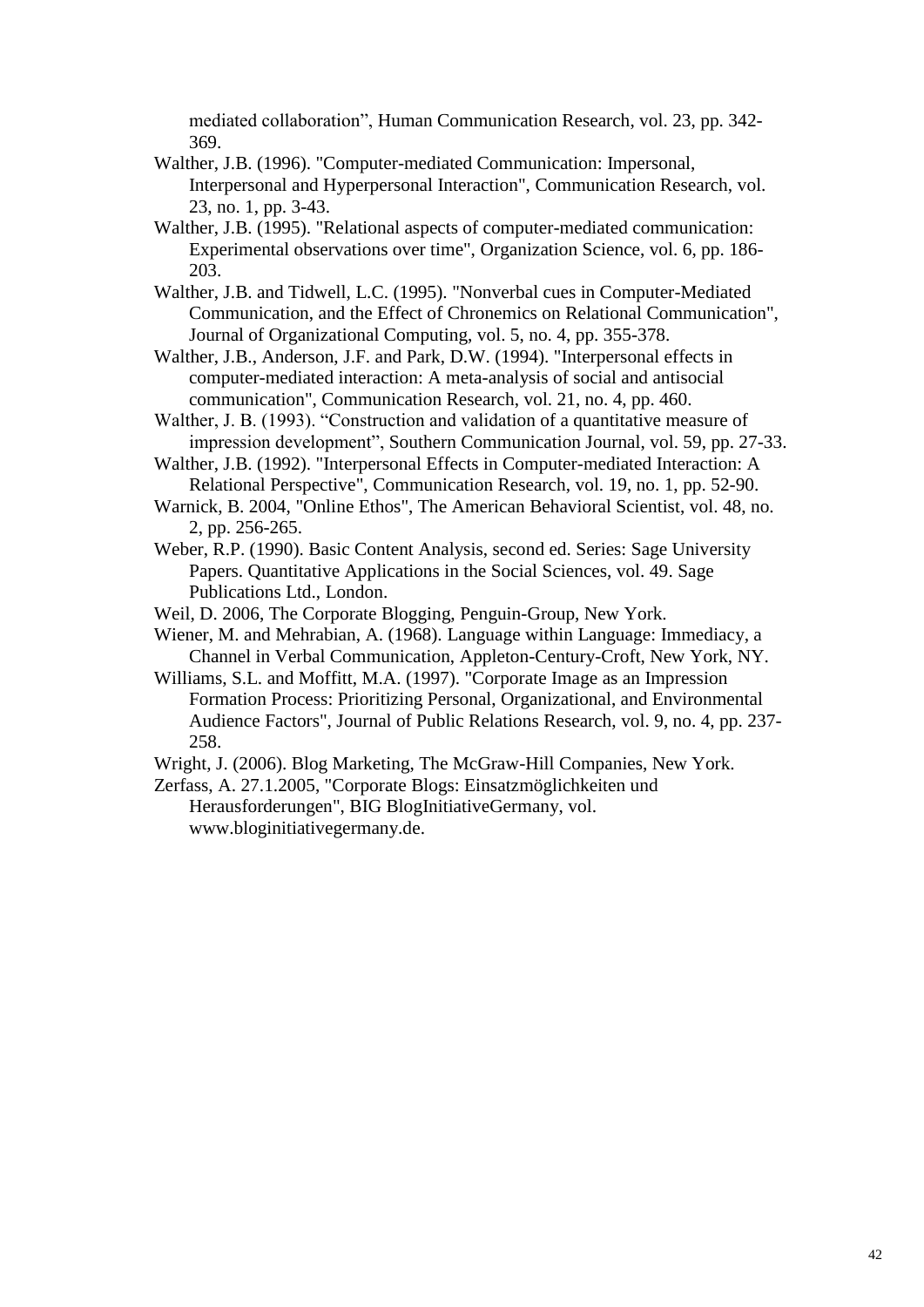## **A. Appendix – Expert Interview Questions**

| No.                      | Topic            | Literature                                                                                                                                          | Question <sup>1</sup>                                                                                                                                                                                                                                                                                                                                                                                                                                                                                                                                                             |
|--------------------------|------------------|-----------------------------------------------------------------------------------------------------------------------------------------------------|-----------------------------------------------------------------------------------------------------------------------------------------------------------------------------------------------------------------------------------------------------------------------------------------------------------------------------------------------------------------------------------------------------------------------------------------------------------------------------------------------------------------------------------------------------------------------------------|
| 1                        | Argument quality | Kiesler et al., 1984; Burgoon et al., 2002;<br>Christodoulides & de Chernatony, 2004; Scoble &<br>Israel, 2006; Boyd & Ellison, 2007                | a) How important do you consider the relevance of a contribution to be? Why?<br>b) Do you think the content of a message might have an impact on the perception<br>an OCM could have of a COR? Why?                                                                                                                                                                                                                                                                                                                                                                               |
| 2                        | Argument quality | Norton, 1983; Hansford & Hattie, 1987; Rice &<br>Torobin, 1992; Roed, 2003; Zerfass, 2005; Scobel<br>& Israel, 2006; Weil, 2006; Wright, 2006       | What sort of communication style is needed in an online community (e.g. formal,<br>informal)? Why? Can you describe what a formal or informal communication style<br>would be?                                                                                                                                                                                                                                                                                                                                                                                                    |
| 3<br>Social context cues |                  | Mehrabian, 1969; Short et al., 1976; Sproull &<br>Kiesler, 1986; Dubrovsky et al., 1991; Walther,<br>1992, 1995, 1996; Walther, et al., 1994; Lea & | a) Do you think that the use of paralanguage (e.g. smiles, misspelling such as<br>COOL [all capital letters]) is important in an online community communication?<br>Why?                                                                                                                                                                                                                                                                                                                                                                                                          |
|                          |                  | Spears, 1992; Jacobson, 1999                                                                                                                        | b) Do you think that it is important to receive some additional descriptions about<br>the sender of a message in online communities (e.g. some personal description).<br>Why?                                                                                                                                                                                                                                                                                                                                                                                                     |
| $\overline{4}$           | Social presence  | Wiener & Mehrabian, 1968; Short et al., 1976; Daft<br>& Lengel, 1986; Argyle & Dean, 1965; Zerfass,<br>2005; Weil, 2006; Wright, 2006               | Do you think that the following factors are important in online communities? Why?<br>a) To get a good enough idea of how people at the other end are reacting.<br>b) To get a real impression of personal contact with the people at the other end?<br>c) To easily assess the other people's reactions to what has been said?<br>d) That the conversation provides a great sense of realism?<br>e) That one gets a good 'feel' for people at the other end?<br>f) That it is just as though all people are in the same room?<br>g) That people on the other end seem to be real? |
| 6                        | Affiliation      | Warnick, 2004; Hogenkamp, 2007                                                                                                                      | a) Online community members do not always appreciate companies participating in<br>their community. How is your opinion about this statement?<br>b) Why would community members allow companies into their discussion?<br>c) What would be the premises for companies to be allowed in an online                                                                                                                                                                                                                                                                                  |

 $1$  All questions generated by the researchers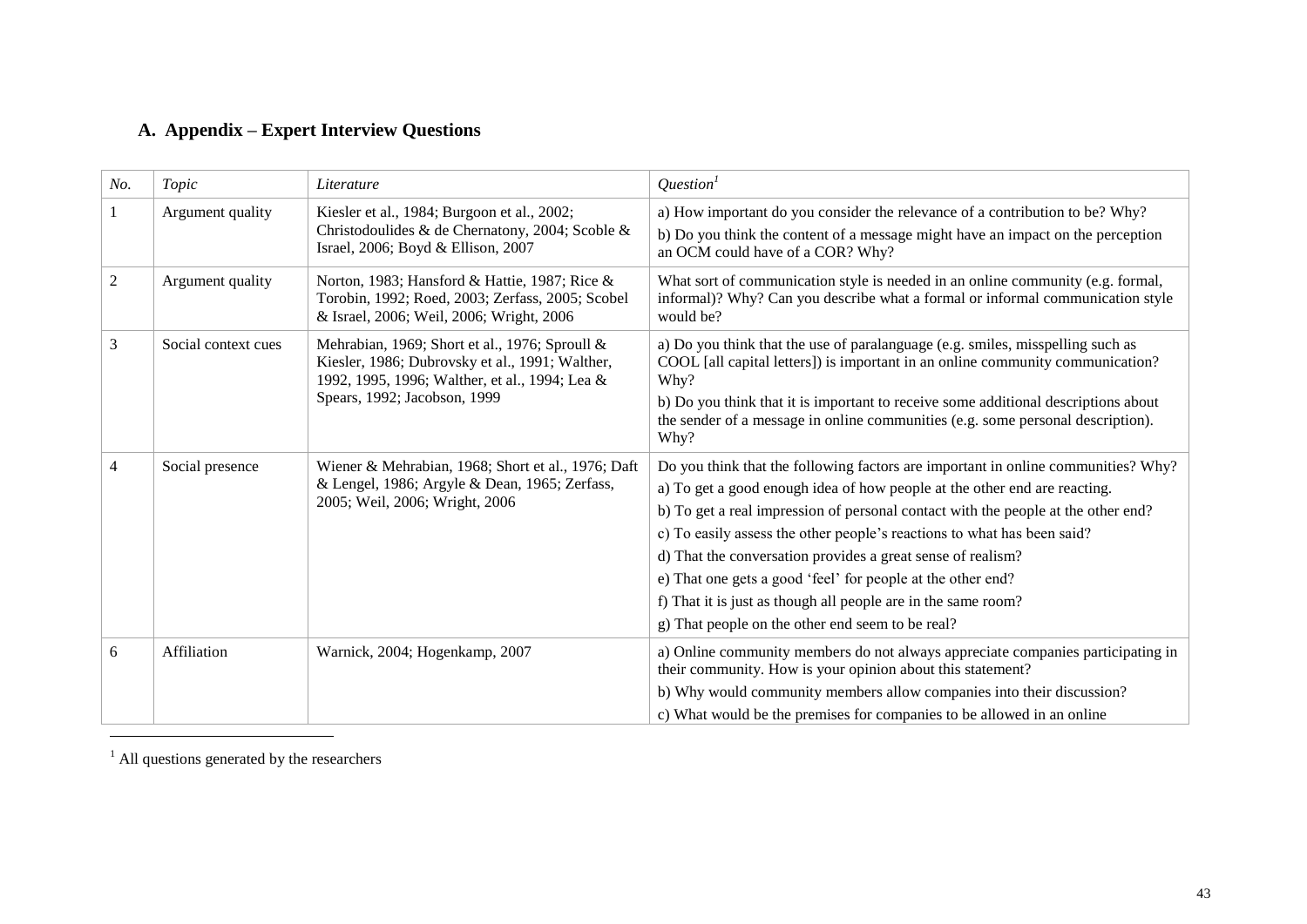|                |                                                 |                                                                                                                                                                                                                                                 | community?                                                                                                                                                                                                                                                                                                                                                                |
|----------------|-------------------------------------------------|-------------------------------------------------------------------------------------------------------------------------------------------------------------------------------------------------------------------------------------------------|---------------------------------------------------------------------------------------------------------------------------------------------------------------------------------------------------------------------------------------------------------------------------------------------------------------------------------------------------------------------------|
|                |                                                 |                                                                                                                                                                                                                                                 | d) Do you think that if a company member participates in an online community<br>discussion it should clearly disclose their affiliation to the company and why they<br>are participating? Why?                                                                                                                                                                            |
|                |                                                 |                                                                                                                                                                                                                                                 | e) Do you think a company member should only disclose their affiliation to the<br>company or also their status in this company (e.g. head of communication,<br>marketing director, CFO, CIO, CEO). If yes, why?                                                                                                                                                           |
| 6              | Perceived similarity                            | Lazarsfeld & Merton, 1954; Evans, 1963; Brown &<br>Reingen, 1987; Price et al., 1987; Dellande & Gilly,<br>1998; Gilly et al., 1998; DeShields & Kara, 2000                                                                                     | a) In general, it is suggested that it is easier to communicate with individuals that<br>are perceived to be similar. Do you think this is the same in online communities or<br>does this not really matter in online communities?                                                                                                                                        |
|                |                                                 |                                                                                                                                                                                                                                                 | b) Speaking about "similar", how would you define "being similar" in the context<br>of an online community? What criteria might be important to a person to perceive<br>the other person as "being similar" (in an online community)? E.g. having the same<br>interests, using the same expressions, sharing the same values, having the same<br>preferences.             |
| $\overline{7}$ | Source credibility                              | McGuire, 1969; Ohanian, 1990; Belch & Belch,<br>1994; Goldsmith et al., 2000; Lafferty et al., 2002;<br>Massey, 2003; Clow & Baack, 2004                                                                                                        | Do you think it is important to a person that the source (i) is believable, (ii) has<br>some expertise, (iii) has the public's best interest (trustworthiness), (iv) is attractive<br>and (v) likeable? Why?                                                                                                                                                              |
| 8              | Interactivity                                   | Toffler, 1984; Sproull & Kiesler, 1986; Rafaeli,<br>1988; Tabscott, 1997; Shih, 1998; Ariely, 2000;<br>Dellaert, 2000; Liu & Shrum, 2002;<br>Christodoulides & de Chernatony, 2004; Sicilia et<br>al., 2005; Wright, 2006; Bagozzi et al., 2007 | a) Do you think interactivity is important in online communities? How would you<br>describe interactivity in online communities?<br>b) In the literature we can find three kinds of interactivity: human-machine, human-<br>message and human-human interactivity. Which, if any, of this interactivity do you<br>consider to be important in online communities and why? |
| 9              | Interpersonal<br>communication                  | Kozinets, 1999; Bickart & Schindler, 2001;<br>McAlexander et al., 2002; Baumgarth, 2004; Godes<br>& Mayzlin, 2004; Henning-Thurau et al., 2004;<br>Gruen et al., 2006; Stammerjohan et al., 2005;<br>Melewar & Karaosmanoglu, 2006; Dwyer, 2007 | a) How do you think does the discussion on the platform influence an online<br>community member? Why?<br>b) Do you think the discussion has a big influence? Why?                                                                                                                                                                                                         |
| 10             | Motives for<br>participating in an<br><b>OC</b> | Bagozzi & Dholakia, 2002                                                                                                                                                                                                                        | a) How do you think does the perception in terms of user-message interactivity<br>change if an OCM has mainly topic/brand related motives, compared to an OCM<br>that has mainly community related motives? Why?<br>b) How do you think does the perception in terms of user-user interactivity change                                                                    |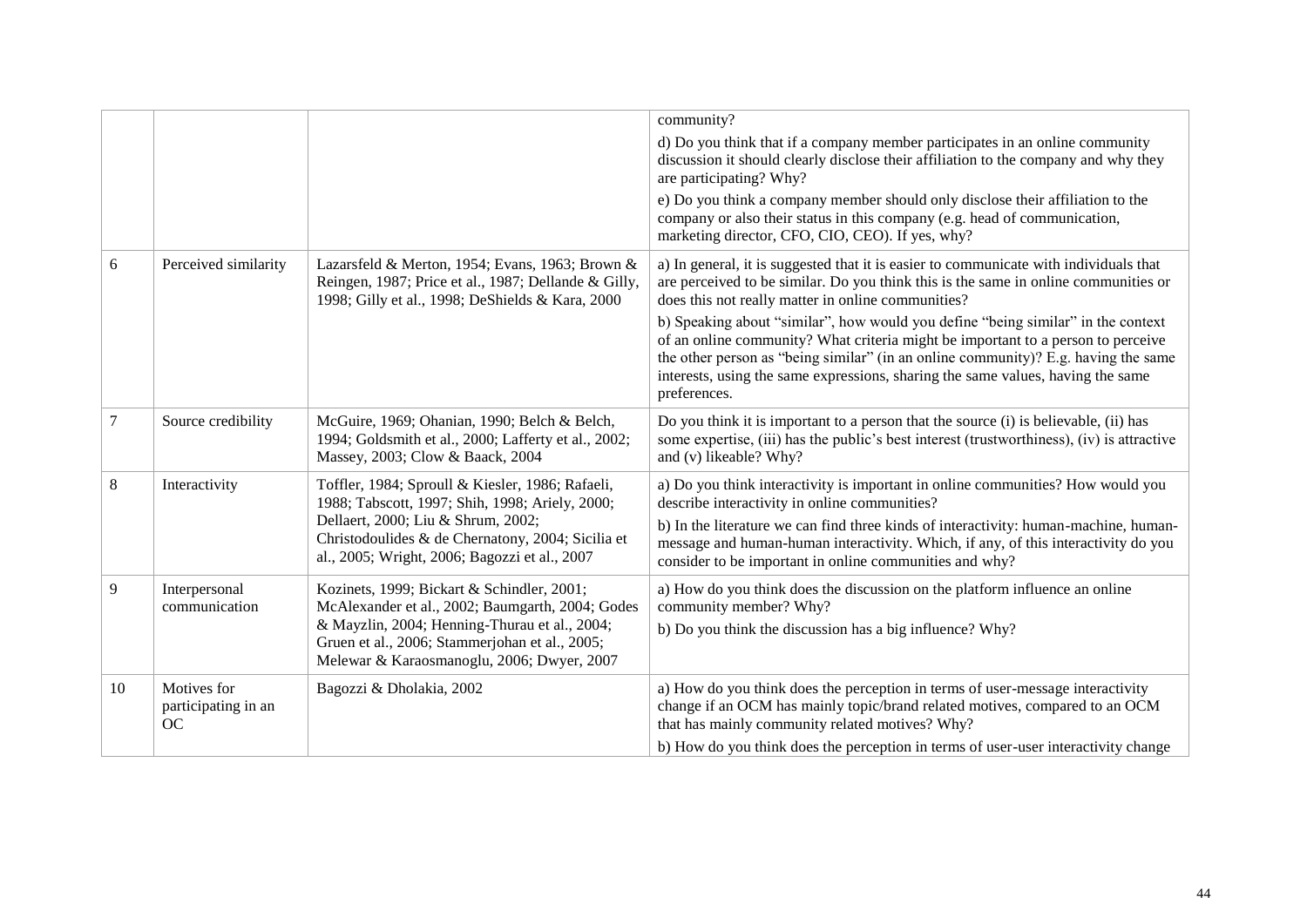|    |                                                                             |                                                                                                                                         | if an OCM has mainly topic/brand related motives, compared to an OCM that has<br>mainly community related motives? Why?                                                                                      |
|----|-----------------------------------------------------------------------------|-----------------------------------------------------------------------------------------------------------------------------------------|--------------------------------------------------------------------------------------------------------------------------------------------------------------------------------------------------------------|
| 11 | Motives for<br>participating in an<br>OC                                    | Dholakia et al., 2004                                                                                                                   | How important do you consider source credibility to be for an OCM that has<br>mainly topic/brand related motives, compared to an OCM that has mainly<br>community related motives? Is there any difference?  |
| 12 | Motives for<br>participating in an<br>OC                                    | Simons et al., 1970; Walther, 1996; DeShields &<br>Kara, 2000                                                                           | How important do you consider similarity to be for an OCM that has mainly<br>topic/brand related motives, compared to an OCM that has mainly community<br>related motives? Is there any difference?          |
| 13 | Motives for<br>participating in an<br>OC                                    | Short et al., 1976; Bagozzi & Dholakia, 2002                                                                                            | How important do you consider social presence to be for an OCM that has mainly<br>topic/brand related motives, compared to an OCM that has mainly community<br>related motives? Is there any difference?     |
| 14 | Motives for<br>participating in an<br>OC                                    | Walther, 1996, 2001                                                                                                                     | How important do you consider social context cues to be for an OCM that has<br>mainly topic/brand related motives, compared to an OCM that has mainly<br>community related motives? Is there any difference? |
| 15 | Attitude towards the<br>company                                             | Ajzen & Fishbein, 1980; Barich & Kotler, 1991;<br>Balmer, 1995; Brown, 1998; van Riel, 1995;<br>Mykytyn et al., 2005; Pina et al., 2008 | How do you consider a positive image to influence the attitude to the company of<br>an OCM?                                                                                                                  |
| 16 | Attitude $\rightarrow$ Intention<br>to buy/recommend a<br>company's product | Ajzen & Fishbein, 1980; Pina et al., 2008                                                                                               | How do you consider a positive attitude to influence the intention to<br>buy/recommend a company's products/services?                                                                                        |
| 17 | Image $\rightarrow$ Intention to<br>buy/recommend a<br>company's product    | Pina et al., 2008                                                                                                                       | How do you consider a positive image to influence the intention to uy/recommend a<br>company's products/services?                                                                                            |
| 18 | Image $\rightarrow$ influence<br>on word-of-mouth.                          | Godes & Mayzlin, 2004                                                                                                                   | How do you consider a positive image to influence word-of-mouth communication<br>by OCMs?                                                                                                                    |

*Source: Developed for the present study.*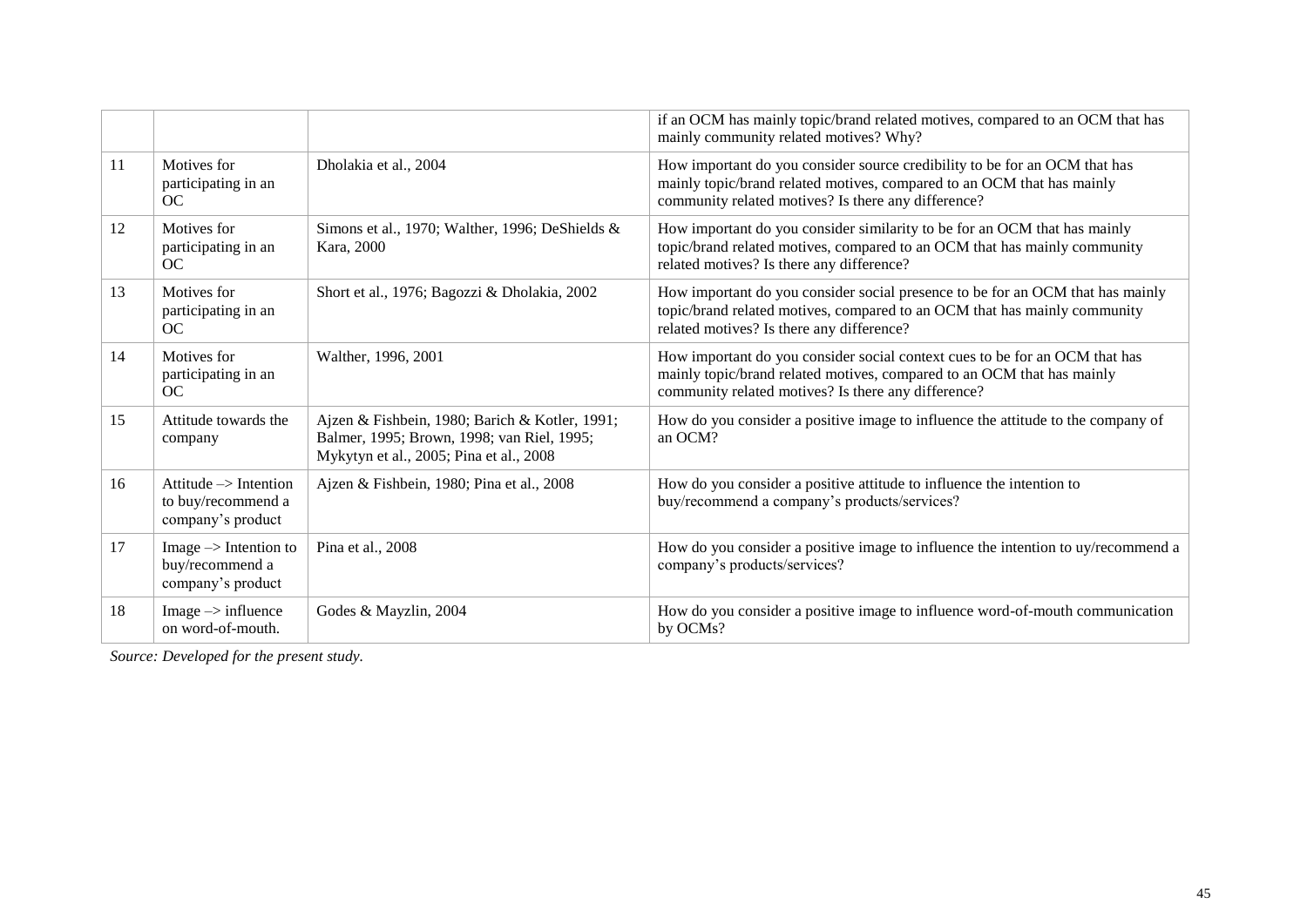|  | <b>B.</b> Appendix – Online Community Interview Questions |  |
|--|-----------------------------------------------------------|--|
|  |                                                           |  |

| No. | Topic                     | Literature                                                                                                                                                                          | Question <sup>2</sup>                                                                                                                                                                                                                                                                                                                                                                                                                                                                                                                                                             |
|-----|---------------------------|-------------------------------------------------------------------------------------------------------------------------------------------------------------------------------------|-----------------------------------------------------------------------------------------------------------------------------------------------------------------------------------------------------------------------------------------------------------------------------------------------------------------------------------------------------------------------------------------------------------------------------------------------------------------------------------------------------------------------------------------------------------------------------------|
|     | Relevance of<br>message   | Kiesler et al., 1984; Burgoon et al., 2002                                                                                                                                          | How can the relevance of a message influence the impression you have about a<br>company-representative?                                                                                                                                                                                                                                                                                                                                                                                                                                                                           |
| 2   | Informal<br>communication | Rice et al., 1992; Weil, 2006; Wright, 2006                                                                                                                                         | How can i) informal and ii) formal communication influence the impression you<br>have about the company-representative?                                                                                                                                                                                                                                                                                                                                                                                                                                                           |
| 3   | Social context cues       | Mehrabian, 1969; Short et al., 1976; Sproull &<br>Kiesler, 1986; Dubrovsky et al., 1991; Walther,<br>1992, 1995, 1996; Walther, et al., 1994; Lea &<br>Spears, 1992; Jacobson, 1999 | How can the use of paralinguistics influence the impression you have about the<br>company-representative?<br>How can additional descriptions about the company-representative influence the<br>impression you have about the company-representative?                                                                                                                                                                                                                                                                                                                              |
| 4   | Social presence           | Wiener & Mehrabian, 1968; Short et al., 1976; Daft<br>& Lengel, 1986; Argyle & Dean, 1965; Zerfass,<br>2005; Weil, 2006; Wright, 2006                                               | Do you think that the following factors are important in online communities? Why?<br>a) To get a good enough idea of how people at the other end are reacting.<br>b) To get a real impression of personal contact with the people at the other end?<br>c) To easily assess the other people's reactions to what has been said?<br>d) That the conversation provides a great sense of realism?<br>e) That one gets a good 'feel' for people at the other end?<br>f) That it is just as though all people are in the same room?<br>g) That people on the other end seem to be real? |
| 6   | Affiliation               | Warnick, 2004; Hogenkamp, 2007                                                                                                                                                      | Online community members do not always appreciate companies participating in<br>their community. How is your opinion about this statement?<br>Why would you allow companies into your discussion?<br>What would be the premises for companies to be allowed in an online community?<br>Do you think that if a company member participates in an online community<br>discussion it should clearly disclose their affiliation to the company and why they                                                                                                                           |

<sup>2</sup> All questions generated by the researchers

 $\overline{a}$